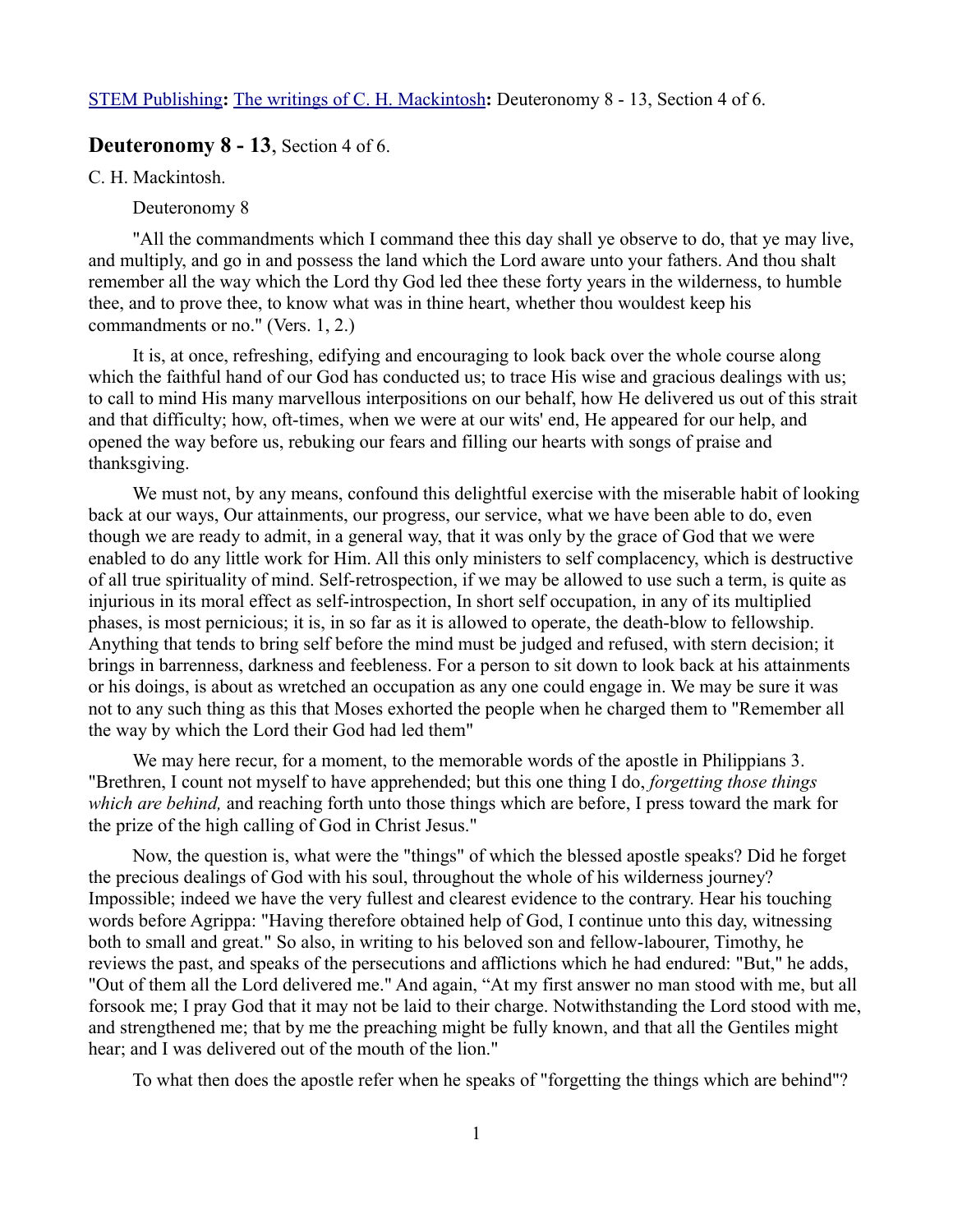We believe he refers to all those things which had no connection with Christ things in which the heart might rest, and nature might glory — things which might act as weights and hindrances; all these were to be forgotten in the ardent pursuit of those grand and glorious realities which lay before him. We do not believe that Paul, or any other child of God or servant of Christ, could ever desire to forget a single scene or circumstance, in his whole earthly career, in any way illustrative of the goodness, the loving kindness, the tender mercy, the faithfulness of God. On the contrary, we believe it will ever be one of our very sweetest exercises to dwell upon the blessed memory of all our Father's ways with us while passing across the desert, home to our everlasting rest. " There with what joy reviewing

Past conflicts, dangers, fears,

Thy hand our foes subduing,

And drying all our tears;

Our hearts with rapture burning,

The path we shall retrace.

Where now our souls are learning

The riches of thy grace."

But let us not be misunderstood. We do not, by any means, wish to give countenance to the habit of dwelling merely upon our own experience. This is often very poor work, and resolves itself into self occupation. We have to guard against this as one of the many things which tend to lower our spiritual tone and draw our hearts away from Christ. But we need never be afraid of the result of dwelling upon the record of the Lord's dealings and ways with us. This is a blessed habit, tending ever to lift us out of ourselves, and fill us with praise and thanksgiving.

Why, we may ask, were Israel charged to "remember all the way" by which the Lord their God had led them? Assuredly, to draw out their hearts in praise for the past, and to strengthen their confidence in God for the future. Thus it must ever be. "We'll praise Kim for all that is past, and trust Him for all that's to come." May we do so more and more! May we just move on, day by day, praising and trusting, trusting and praising. These are the two things which redound to the glory of God, and to our peace and joy in Him. When the eye rests on the "Eben-ezers" which lie all along the way, the heart must give forth its sweet "Hallelujahs" to Him who has helped us hitherto, and will help us right on to the end. He *hath* delivered, and He *doth*, deliver, and He *will* deliver. Blessed chain! Its every link is divine deliverance.

Nor is it merely upon the signal mercies and gracious deliverances of our Father's hand that we are to dwell, with devout thankfulness, but also upon the "humblings" and the "provings" of His wise, faithful and holy love. All these things are full of richest blessing to our souls. They are not, as people sometimes call them, "mercies in disguise," but plain, palpable, unmistakable mercies for which we shall have to praise our God throughout the golden ages of that bright eternity which lies before us.

"Thou shalt remember *all* the way" — every stage of the journey, every scene of wilderness life, all the dealings of God, from first to last, with the special object thereof, "to humble thee, and to prove thee, *to know what was in thine heart."*

How wonderful to think of God's patient grace and painstaking love with His people in the wilderness! What precious instruction for us! With what intense interest and spiritual delight we can hang over the record of the divine dealings with Israel in all their desert wanderings! How much we can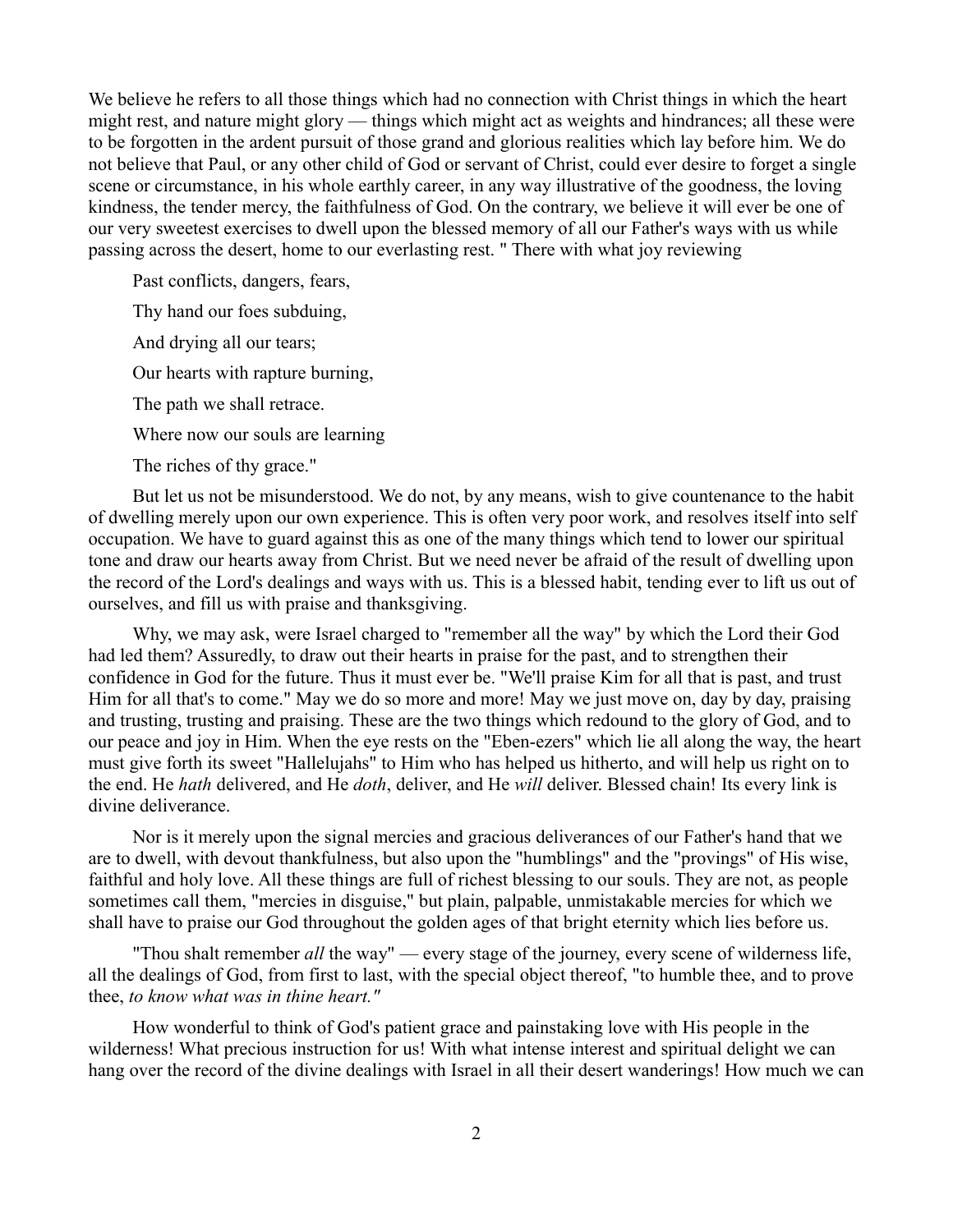learn from the marvellous history! We, too, have to be humbled and proved, and made to know what is in our hearts. It is very profitable and morally wholesome. On our first setting out to follow the Lord, we know but little of the depths of evil and folly in our hearts. Indeed, we are superficial in everything. It is as we get on in our practical career that we begin to prove the reality of things; we find out the depths of evil in ourselves, the utter hollowness and worthlessness of all that is in the world, and the urgent need of the most complete dependence upon the grace of God, every moment. All this is very good; it makes us humble and self-distrusting; it delivers us from pride and self-sufficiency, and leads us to cling, in child-like simplicity, to the One who alone is able to keep us from falling. Thus as we grow in self-knowledge we get a deeper sense of grace, a more profound acquaintance with the wondrous love of the heart of God, His tenderness toward us, His marvellous patience in bearing with all our infirmities and failings, His rich mercy in having taken us up at all, His loving ministry to all our varied need, His numberless interpositions on our behalf, the exercises through which He has seen fit to lead us for our souls' deep and permanent profit.

The practical effect of all this is invaluable; it imparts depth, solidity and mellowness to the character; it cures us of all our crude notions, and vain theories; it delivers us from one-sidedness and wild extremes; it makes us tender, thoughtful, patient and considerate toward others; it corrects our harsh judgements and gives a gracious desire to put the best possible construction upon the actions of others, and a readiness to attribute the best motives in cases which may seem to us equivocal. These are precious fruits of wilderness experience which we may all earnestly covet.

"And he humbled thee, and suffered thee to hunger, and fed thee with manna, which thou knewest not, neither did thy fathers know, that he might make thee know that man doth not live by bread only, but by every word that proceedeth out of the mouth of the Lord doth man live." (Ver. 3.)

This passage derives special interest and importance from the fact that it is the first of our Lord's quotations from the book of Deuteronomy, in His conflict with the adversary in the wilderness. Let us ponder this deeply. It demands our earnest attention. Why did our Lord quote from Deuteronomy? Because that was the book which, above all others, specially applied to the condition of Israel, at the moment. Israel had utterly failed, and this weighty fact is assumed in the book of Deuteronomy, from beginning to end. But not withstanding the failure of the nation, the path of obedience lay open to every faithful Israelite. It was the privilege and duty of every one who loved God, to abide by His word, under all circumstances; and in all places.

Now, our blessed Lord was divinely true to the position of the Israel of God; Israel after the flesh had failed and forfeited everything; He was there, in the wilderness, as the true Israel of God, to meet the enemy by the simple authority of the word of God. "And Jesus, being full of the Holy Ghost, returned from Jordan, and was led by the Spirit into the wilderness, being forty days tempted of the devil. And in those days he did eat nothing; and when they were ended, he afterward hungered. And the devil said unto him, If thou be the Son of God, command this stone that it be made bread. And Jesus answered him, saying, It is written, That man shall not live by bread alone, but by every word of God." (Luke 4.)

Here then is something for us to ponder. The perfect Man, the true Israel, in the wilderness, surrounded by the wild beasts, fasting for forty days, in the presence of the great adversary of God, of man, of Israel. There was not a single feature in the scene to speak for God. It was not with the second Adam as it was with the first; He was not surrounded with all the delights of Eden, but with all the dreariness and desolation of a desert, there in loneliness and hunger — but there for God!

Yes; blessed be His Name, and there for man; there to show man how to meet the enemy in all his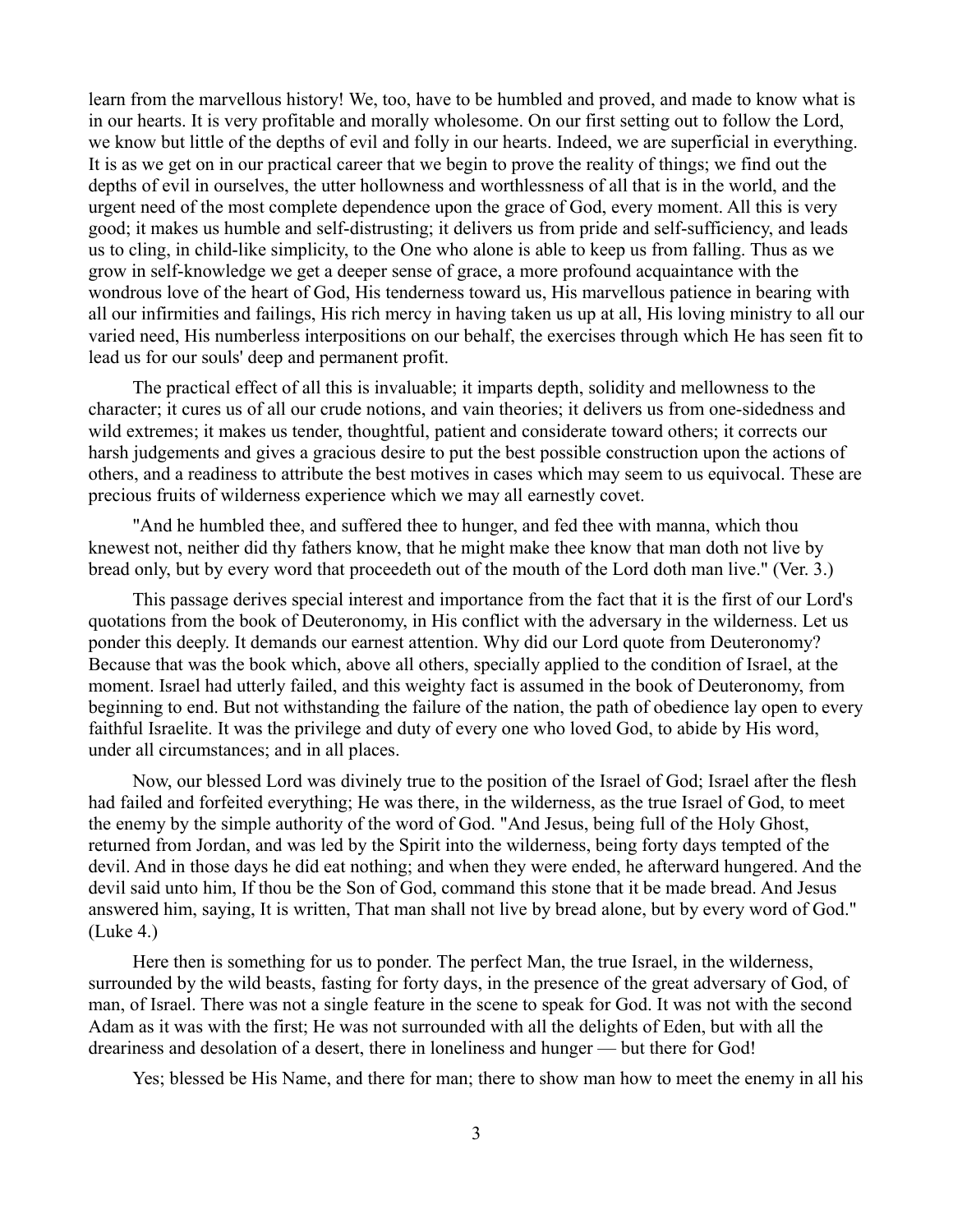varied temptations; there to show man how to live. We must not suppose, for a moment, that our adorable Lord met the adversary as God over all; true, He was God, but if it were only as such that He stood in the conflict, it could not afford any example for us. Besides, it would be needless to tell us that God was able to vanquish and put to flight a creature which His own hand had formed. But to see One who was, in every respect, a man, and in all the circumstances of humanity, sin excepted; to see Him there in weakness, in hunger, standing amid the consequences of man's fall, and to find Him triumphing completely over the terrible foe; it is this which is so full of comfort, consolation, strength and encouragement for us.

And how did He triumph? This is the grand and all-important question for us, a question demanding the most profound attention of every member of the church of God, a question the magnitude and importance of which it would be utterly impossible to overstate. How then did the Man Christ Jesus vanquish Satan in the wilderness? Simply by the word of God. He overcame not as the Almighty God, but as the humble, dependent, self-emptied, and obedient Man. We have before us the magnificent spectacle of a man, standing in the presence of the devil, and utterly confounding him with no other weapon whatsoever save the word of God. It was not by the display of divine power, for that could be no model for us; it was simply with the word of God in His heart and in His mouth, that the second Man confounded the terrible enemy of God and man.

And let us carefully note that our blessed Lord does not reason with Satan He does not appeal to any facts connected with Himself — facts with which the enemy was well acquainted. He does not say, "I know I am the Son of God; the opened heavens, the descending Spirit, the Father's voice have all borne witness to the fact of my being the Son of God." No; this would not do; it would not and could not be an example for us. *The* one special point for us to seize and learn from is that our Great Exemplar, when meeting all the temptations of the enemy, used only the weapon which we have in our possession, namely, the simple, precious, written, word of God.

We say, "all the temptations," because in all the three instances our Lord's unvarying reply is, "*It is written."* He does not say, "I know" — "I think" — I feel" — "I believe" this, that or the other; He simply appeals to the written word of God — the book of Deuteronomy in particular, that very book which infidels have dared to insult, but which is pre-eminently the book for every obedient man, in the face of total, universal, hopeless wreck and ruin.

This is of unspeakable moment for us, beloved reader. It is as though our Lord Christ had said to the adversary, "Whether I am the Son of God or not, is not now the question, but how man is to live, and the answer to this question is only to be found in holy scripture; and it is to be found there as clear as a sunbeam, quite irrespective of all questions respecting me. Whoever I am, the scripture is the same, "Man doth not live by bread only, but by every word that proceedeth out of the mouth of the Lord."

Here we have the only true, the only safe, the only happy attitude for man, namely, hanging in earnest dependence upon "every word that proceedeth out of the mouth of the Lord." Blessed attitude! we may well say; there is nothing like it in all this world. It brings the soul into direct, living, personal contact with the Lord Himself, by means of His word. It makes the word so absolutely essential to us, in everything; we cannot do without it. As the natural life is sustained by bread, so the spiritual life is sustained by the word of God. It is not merely going to the Bible to find doctrines there, or to have our opinions or views confirmed; it is very much more than this; it is going to the Bible for the staple commodity of life — the life of the new man; it is going there for food, for light, for guidance, for comfort, for authority, for strength, for all, in short, that the soul can possibly need, from first to last.

And let us specially note the force and value of the expression, *every* word." How fully it shows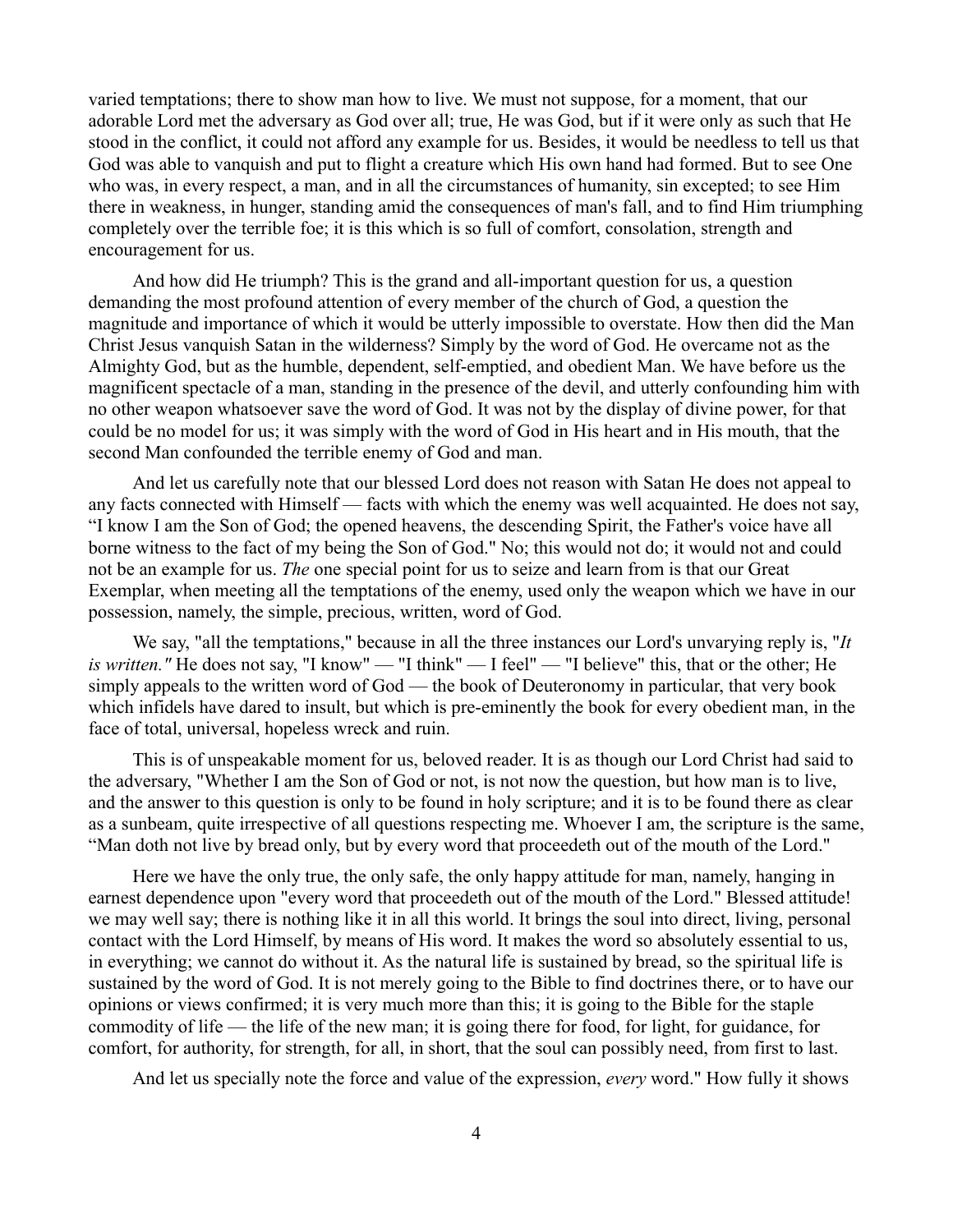that we cannot afford to dispense with a single word that has proceeded out of the mouth of the Lord. We want it all We cannot tell the moment in which some exigency may present itself for which scripture has already provided. We may not; perhaps, have specially noticed the scripture before, but when the difficulty arises, if we are in a right condition of soul, the true posture of heart, the Spirit of God will furnish us with the needed scripture; and we shall see a force, beauty, depth and moral adaptation in the passage which we had never seen before. Scripture is a divine, and therefore exhaustless treasury in which God has made ample provision for all the need of His people, and for each believer in particular, right on to the end. Hence we should study it all, ponder it, dig deeply into it, and have it treasured up in our hearts, ready for use when the demand arises.

There is not a single crisis occurring in the entire history of the church of God, not a single difficulty in the entire path of any individual believer, from beginning to end, which has not been perfectly provided for in the Bible. We have all we want in that blessed volume; and hence we should be ever seeking to make ourselves more and more acquainted with what that volume contains so as to be "thoroughly furnished" for whatever may arise, whether it be a temptation of the devil, an allurement of the world, or a lust of the flesh; or, on the other hand, for equipment for that path of good works which God has afore prepared that we should walk in it.

And we should further give special attention to the expression, "*Out of the mouth of the Lord."* This is unspeakably precious. It brings the Lord so very near to us, and gives us such a sense of the reality of feeding upon His every word, yea, of hanging upon it as something absolutely essential and indispensable. It sets forth the blessed fact that our souls can no more exist without the word than our bodies could without food. In a word, we are taught by this passage that man's true position, his proper attitude, his only place of strength, safety, rest and blessing is to be found in habitual dependence upon the word of God.

This is the life of faith which we are called to live, life of dependence — the life of obedience the life that Jesus lived perfectly. That blessed One would not move a step, utter a word, or do a single thing save by the authority of the word of God. No doubt He could have turned the stone into bread, but He had no command from God to do that; and inasmuch as He had no command, He had no motive for action. Hence Satan's temptations were perfectly Powerless. He could do nothing with a Man who would only act on the authority of the word of God.

And we may also note, with very much interest and profit, that our blessed Lord does not quote scripture for the purpose of silencing the adversary; but simply as authority for His position and conduct. Here is where we are so apt to fail; we do not sufficiently use the precious word of God in this way; we quote it, at times, more for victory over the enemy than for power and authority for our own souls. Thus it loses its power in our hearts. We want to use the word as a hungry man uses bread, or as a mariner uses his chart and his compass; it is that on which we live and by which we move and act, and think and speak. Such it really is, and the more fully we prove it to be all this to us, the more we shall know of its infinite preciousness. Who is it that knows most of the real value of bread? Is it a chemist? No; but a hungry man. A chemist may analyse it and discuss its component parts, but a hungry man proves its worth. Who knows most of the real value of a chart; is it the teacher of navigation? No; but the mariner as he sails along an unknown and dangerous coast.

These are but feeble figures to illustrate what the word of God is to the true Christian. He cannot do without it. It is absolutely indispensable, in every relationship of life, and in every sphere of action. His hidden life is fed and sustained by it; his practical life is guided by it; in all the scenes and circumstances of his personal and domestic history, in the privacy of his closet, in the bosom of his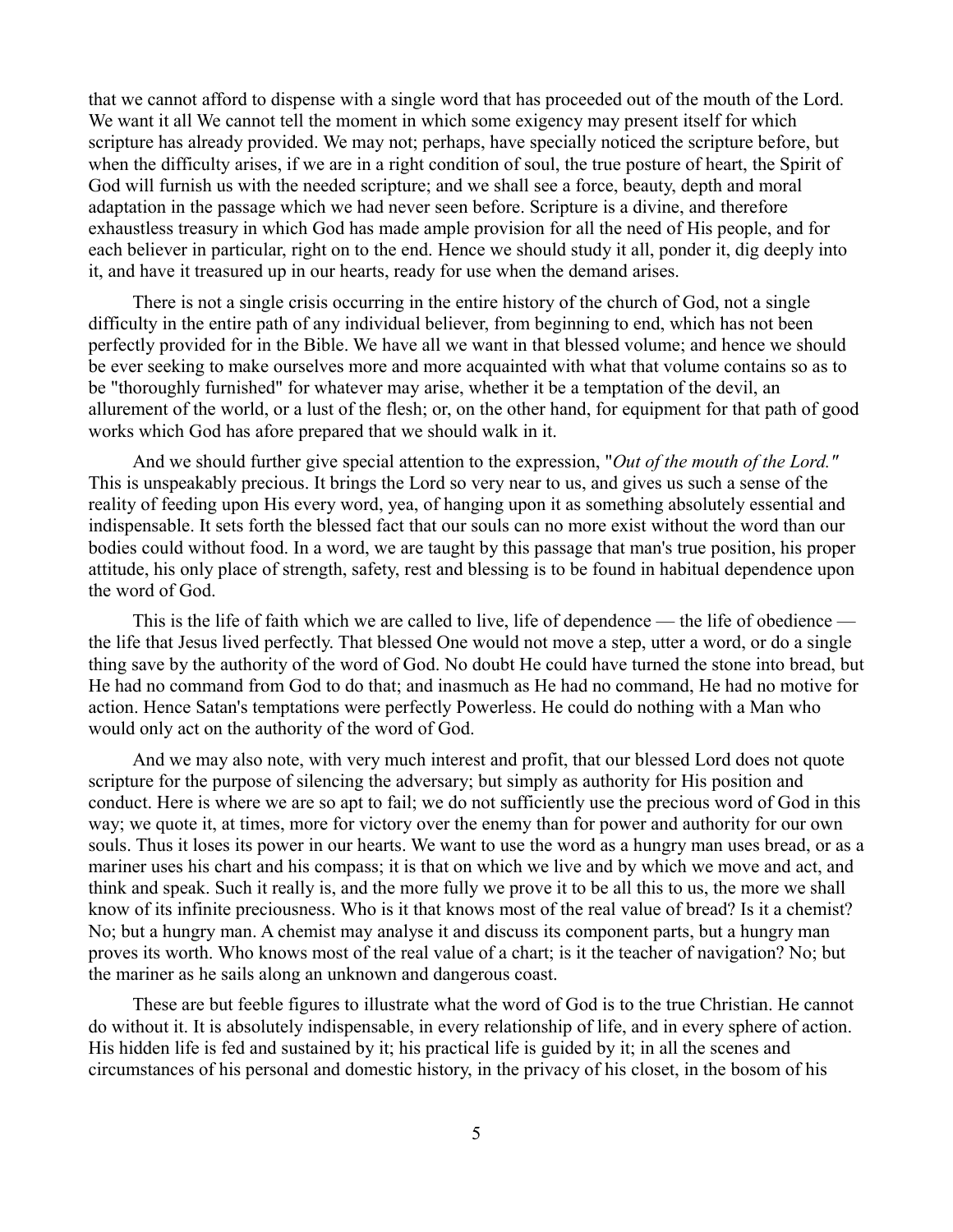family, in the management of his affairs, he is cast upon the word of God for guidance and counsel.

And it never fails those who simply cleave to it, and confide in it. We may trust scripture without a single shade of misgiving. Go to it when we will, we shall always find what we want. Are we in sorrow? Is the poor heart bereaved, crushed and desolate? What can soothe and comfort us like the balmy words which the Holy Spirit has penned for us? One sentence of holy scripture can do more, in the way of comfort and consolation, than all the letters of condolence that ever were penned by human hand. Are we discouraged, faint-hearted and cast down? The word of God meets us with its bright and soul-stirring assurances. Are we pressed by pinching poverty? The Holy Ghost brings home to our hearts some golden promise from the page of inspiration, recalling us to Him who is "The Possessor of heaven and earth," and who, in His infinite grace, has pledged Himself to "supply all our need according to his riches in glory, by Christ Jesus." Are we perplexed and harassed by the conflicting opinions of men, by the dogmas of conflicting schools of divinity, by religious and theological difficulties? A few sentences of holy scripture will pour in a flood of divine light upon the heart and conscience, and set us at perfect rest, answering every question, solving every difficulty, removing every doubt, chasing away every cloud, giving us to know the mind of God, putting an end to conflicting opinions by the one divinely competent authority.

What a boon, therefore, is holy scripture! What a precious treasure we possess in the word of God! How we should bless His holy Name for having given it to us! Yes; and bless Him, too, for everything that tends to make us more fully acquainted with the depth, fullness and power of those words of our chapter, "Man shall not live by bread only, but by every word that proceedeth out of the mouth of the Lord doth man live."

Truly precious are these words to the heart of the believer! And hardly less so are those that follow, in which the beloved and revered lawgiver refers with touching sweetness to Jehovah's tender care throughout the whole of Israel's desert wanderings. "Thy raiment," he says, "waxed not old upon thee, neither did thy foot swell, these forty years."

What marvellous grace shines out in these words! Only think, reader, of Jehovah looking after His people, in such a manner, to see that their garments should not wax old or their foot swell! He not only fed them, but clothed them and cared for them in every way. He even stooped to look after their feet, that the sand of the desert might not injure them! Thus, for forty years, did He watch over them, with all the exquisite tenderness of a father's heart. What will not love undertake to do for its object? Jehovah had set His love upon His people, and this one blessed fact secured everything for them, had they only understood it. There was not a single thing within the range of Israel's necessities, from Egypt to Canaan, which was not secured to them and included in the fact that Jehovah had undertaken to do for them. With infinite love and almighty power on their side, what could be lacking?

But then, as we know, love clothes itself in various forms. It has something more to do than to provide food and raiment for its objects. It has not only to take account of their physical but also of their moral and spiritual wants. Of this the lawgiver does not fail to remind the people. "Thou shalt also consider," he says, *"in thine heart" —* the only true and effective way to consider — "that, as a man chasteneth his son, so the Lord thy God chasteneth thee."

Now, we do not like chastening; it is not joyous, but grievous. It is all very well for a son to receive food and raiment from a father's hand, and to have all his comforts provided by a father's thoughtful love; but he does not like to see him taking down the rod. And yet that dreaded rod may be the very best thing for the son; it may do for him what no material benefits or earthly blessings could effect; it may correct some bad habit, or deliver him from some wrong tendency, or save him from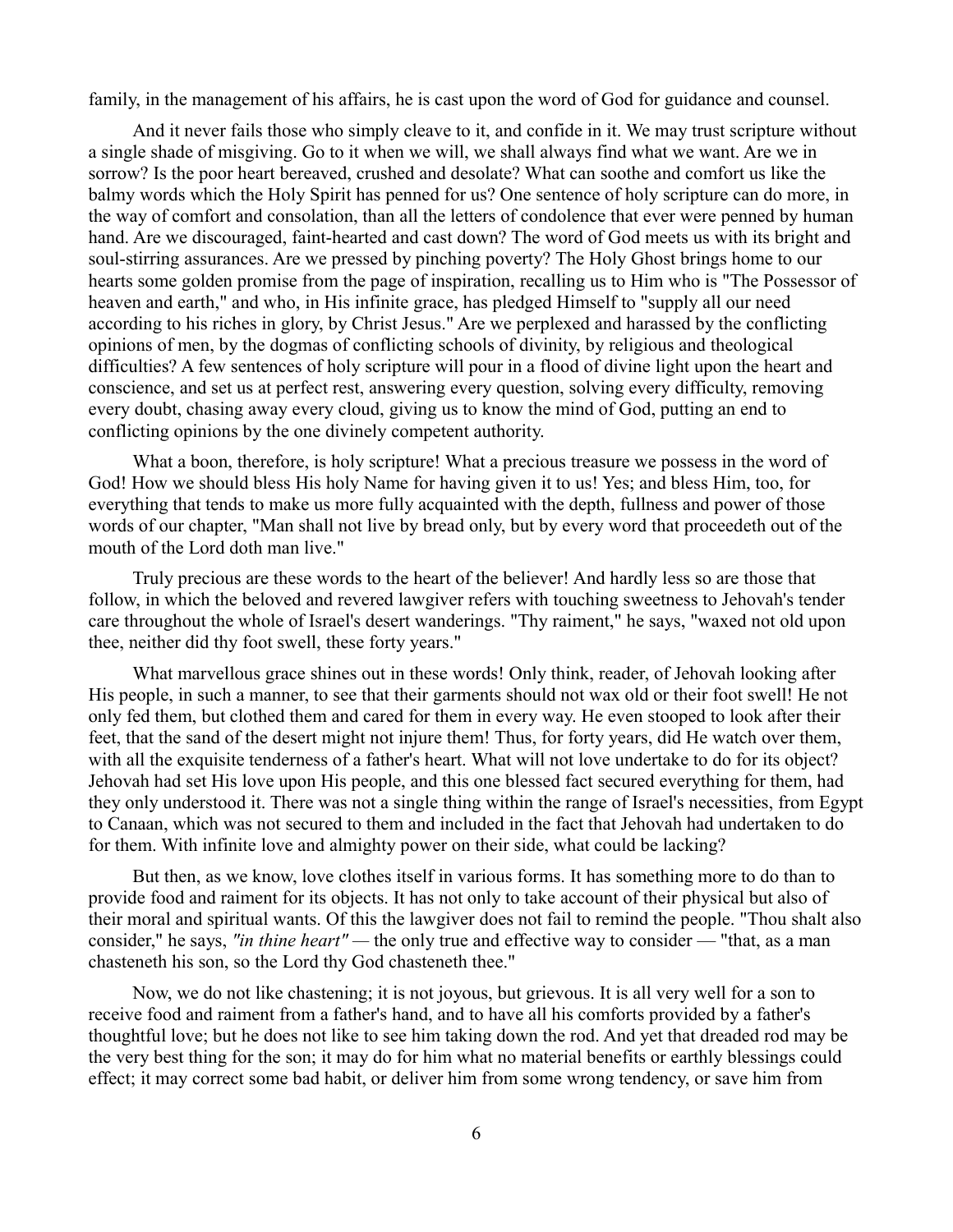some evil influence, and thus prove a great moral and spiritual blessing for which he shall have to be for ever thankful. The grand point for the son is to see a father's love and care in the discipline and chastening, just as distinctly as in the various material benefits which strew his path from day to day.

Here is precisely where we so signally fail, in reference to the disciplinary dealings of our Father. We rejoice in His benefits and blessings; we are filled with praise and thankfulness as we receive, day by day, from His liberal hand, the rich supply of all our need; we delight to dwell upon His marvellous interposition on our behalf, in times of pressure and difficulty; it is a most precious exercise to look back over the path by which His good hand has led us, and mark those "Eben-ezers" which tell of gracious help supplied all along the road.

All this is very good, and very right, and very precious; but then there is great danger of our resting in the mercies, the blessings and the benefits which flow, in such rich profusion, from our Father's loving heart and liberal hand. We are apt to rest in these things, and say with the psalmist, "In *my prosperity* I said, I shall never be moved. Lord, by thy favour thou hast made my mountain to stand strong." True it is, "by thy favour," but yet we are prone to be occupied with our mountain, and *our* prosperity; we allow these things to come in between our hearts and the Lord, and thus they become a snare to us. Hence the need of chastening Our Father, in His faithful love and care is watching over us; He sees the danger and He sends trial, in one shape or another. Perhaps a telegram comes announcing the death of a beloved child, or the crash of a bank involving the loss of our earthly all. Or, it may be, we are laid on a bed of pain and sickness, or called to watch by the sick bed of a beloved relative.

In a word, we are called to wade through deep waters which- seem to our poor feeble coward hearts absolutely overwhelming. The enemy suggests the question, "Is this love?" Faith replies, without hesitation and without reserve, "Yes!" it is all love, perfect love; the death of the child, the loss of the property, the long, heavy, painful illness, all the sorrow, all the pressure, all the exercise, the deep waters and dark shadows — all, all is love — perfect love and unerring wisdom. I feel assured of it, even now; I do not wait to know it by-and-by, when I shall look back on the path from amid the full light of the glory; I know it now, and delight to own it to the praise of the infinite grace which has taken me up from the depth of my ruin, and charged itself with all that concerns me, and which deigns to occupy itself with my very failures, follies and sins, in order to deliver me from them, to make me a partaker of divine holiness, and conform me to the image of that blessed One who "loved me and gave himself for me."

Christian reader, this is the way to answer Satan, and to hush the dark reasonings which may spring up in our hearts. We must always justify God. We must look at all His disciplinary dealings in the light of His love. "Thou, shalt also consider in thine heart, that, *as a man chasteneth his son,* so the Lord thy God chasteneth thee." Most surely we should not like to be without the blessed pledge and proof of sonship. "*My son,* despise not thou the chastening of the Lord, nor faint when thou art rebuked of him; for *whom the Lord loveth he chasteneth,* and scourgeth every son whom he receiveth. If ye endure chastening, God dealeth with you as with sons; for what son is he whom the father chasteneth not?" But if ye be without chastisement, whereof all are partakers, then are ye bastards, and not sons. Furthermore, we have had fathers of our flesh, which corrected us, and we gave them reverence; shall we not much rather be in subjection to the Father of spirits, and live? For they verily for a few days chastened us after their own pleasure; but he for our profit, that we might be Partakers of his holiness. Now no chastening for the present seemeth to be joyous, but grievous; nevertheless, afterward it yieldeth the peaceable fruit of righteousness unto them which are exercised thereby. Wherefore lift up the hands which hang down, and the feeble knees; and make straight paths for your feet, lest that which is lame be turned out of the way; but let it rather be healed." Heb. 12: 5-13.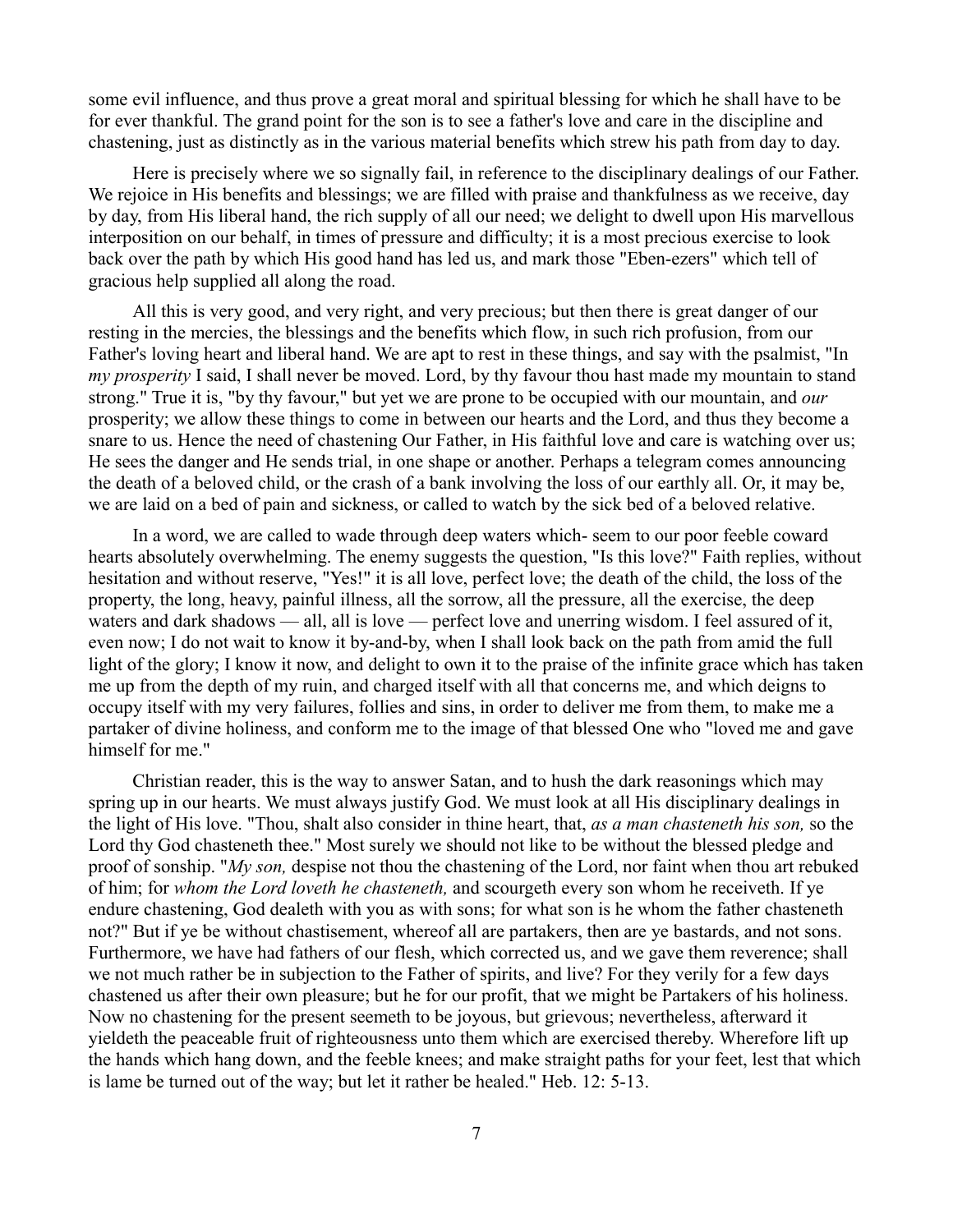It is, at once, interesting and profitable to mark the way in which Moses presses upon the congregation the varied motives of obedience arising from the past, the present and the future. Everything is brought to bear upon them to quicken and deepen their sense of Jehovah's claims upon them. They were to "remember" the past; they were to "consider" the present; and they were to anticipate the future; and all this was to act on their hearts, and lead them forth in holy obedience to that blessed and gracious One who had done, who was doing, and who would do such great things for them.

The thoughtful reader can hardly fail to observe in this constant presentation of moral motives a marked feature of this lovely book of Deuteronomy, and a striking proof that it is no mere attempt at a repetition of what we have in Exodus; but, on the contrary, that our book has a province, a range, a scope and design entirely its own. To speak of mere repetition is absurd; to speak of contradiction is impious.

"Therefore thou shalt keep the commandments of the Lord thy God, to walk in his ways, and to fear him." The word "therefore" had a retrospective and prospective force. It was designed to lead the heart back over the past dealings of Jehovah, and forward into the future. They were to think of the marvellous history of those forty years in the desert, the teaching, the humbling, the proving, the watchful care, the gracious ministry, the full supply of all their need, the manna from heaven, the stream from the smitten rock, the care of their garments and of their very feet, the wholesome discipline for their moral good. What powerful moral motives were here for Israel's obedience!

But this was not all, they were to look forward into the future; they were to anticipate the bright prospect which lay before them; they were to find in the future, as well as in the past and the present, the solid basis of Jehovah's claims upon their reverent and whole-hearted obedience.

"For the Lord thy God bringeth thee into a good land, a land of brooks of water, of fountains and depths that spring out of valleys and hills; a land of wheat, and barley, and vines, and fig-trees, and pomegranates, a, land of oil olive, and honey; a land wherein thou shalt eat bread without scarceness, thou shalt not lack anything in it; a land whose stones are iron, and out of whose hills thou mayest dig brass."

How fair was the prospect! How bright the vision! How marked the contrast to the Egypt behind them and the wilderness through which they had passed! The Lord's land lay before them in all its beauty and verdure, its vine-clad hills and honeyed plains, its gushing fountains and flowing streams. How refreshing the thought of the vine, the fig-tree, the pomegranate and the olive! How different from the leeks, onions and garlic of Egypt! Yes, all so different, It was the Lord's own land: this was enough. It produced and contained all they could possibly want. Above its surface, rich profusion; below, untold wealth, exhaustless treasure.

What a prospect! How the faithful Israelite would long to enter upon it! — long to exchange the sand of the desert for that bright inheritance! True, the desert had its deep and blessed experiences, its holy lessons, its precious memories. There they had known Jehovah in a way they could not know Him even in Canaan; all this was quite true, and we can fully understand it; but still the wilderness was not Canaan, and every true Israelite would long to set his foot on the land of promise, and truly we may say that Moses presents the land, in the passage just quoted, in a way eminently calculated to attract the heart. "A land," he says, "wherein thou shalt eat bread without scarceness, *thou shalt not lack anything in it."* What more could be said? Here was the grand fact, in reference to that good land into which the hand of covenant love was about to introduce them. All their wants would be divinely met. Hunger and thirst should never be known there. Health and plenty, joy and gladness, peace and blessing were to be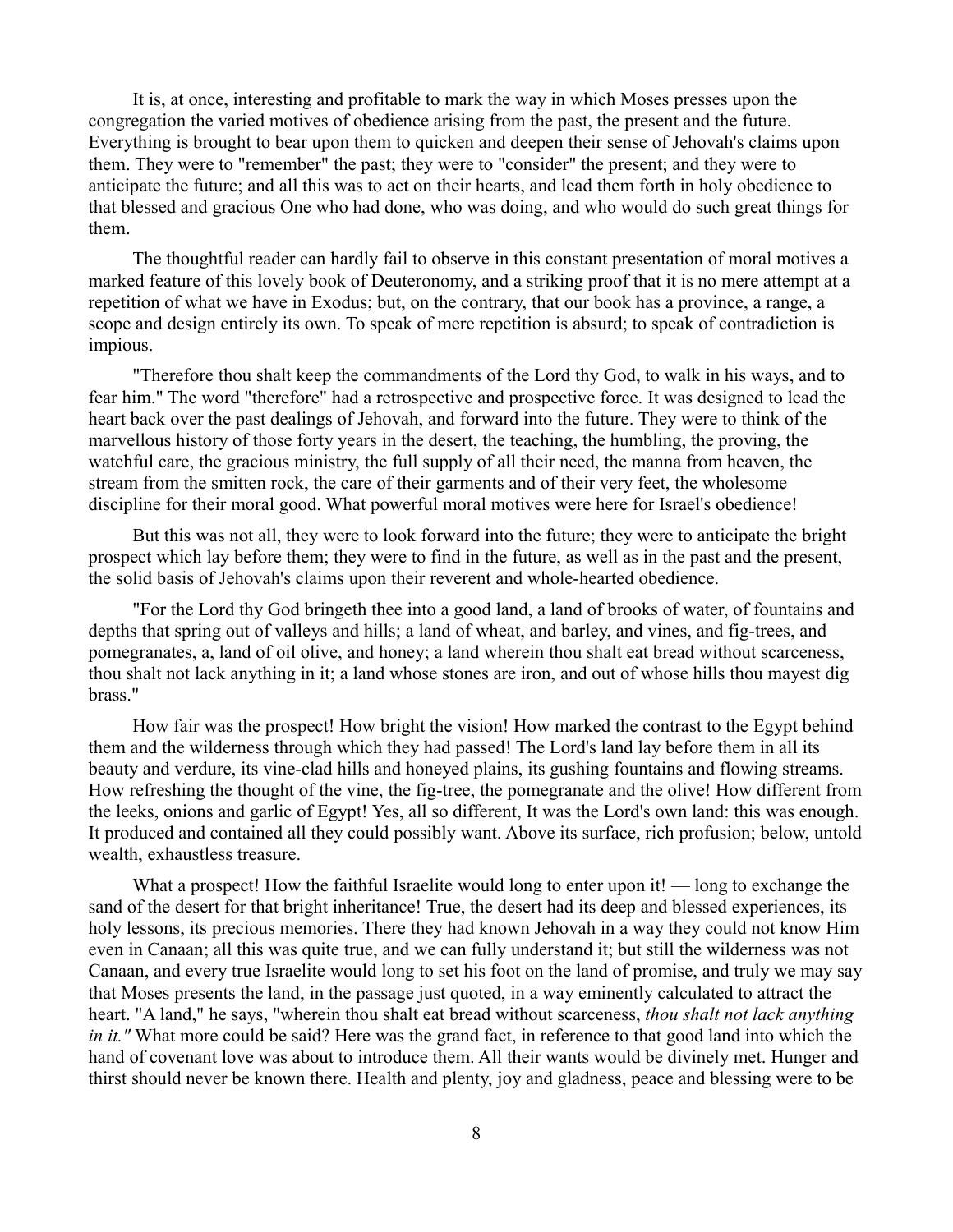the assured portion of the Israel of God, in that fair inheritance upon which they were about to enter. Every enemy was to be subdued; every obstacle swept away; "the pleasant land," was to pour forth its treasures for their use; watered continually by heaven's rain, and warmed by its sunlight, it was to bring forth, in rich abundance, all that the heart could desire.

What a land! what an inheritance! What a home! Of course, we are looking at it now from a divine standpoint; looking at it according to what it was in the mind of God, and what it shall, most assuredly, be to Israel, during that bright millennial age which lies before them. We should have but a very poor idea indeed of the Lord's land, were we to think of it merely as possessed by Israel in the past, even in the very brightest days of its history, as it appeared amid the splendours of Solomon's reign We must look onward to "the times of the restitution of all things," in order to have anything like a true idea of what the land of Canaan will yet be to the Israel of God.

Now Moses speaks of the land according to the divine idea of it. He presents it as given by God, and not as possessed by Israel. This makes all the difference. According to his charming description, there was neither enemy nor evil occurrent: nothing but fruitfulness and blessing from end to end. That is what it would have been, that is what it should have been, and that is what it shall be, by-and-by, to the seed of Abraham, in pursuance of the covenant made with their fathers — the new, the everlasting covenant, founded on the sovereign grace of God, and ratified by the blood of the cross. No power of earth or hell can hinder the purpose or the promise of God. "Hath he said, and shall he not do it?" God will make good to the letter every word, spite of all the enemy's opposition, and the lamentable failure of His people. Though Abraham's seed have utterly failed under law and under government, yet Abraham's God will give grace and glory, for His gifts and calling are without repentance.

Moses fully understood all this. He knew how it would turn out with those who stood before him, and with their children after them, for many generations; and he looked forward into that bright future in which a covenant God would display, in the view of all created intelligences, the triumphs of His grace in His dealings with the seed of Abraham His friend.

Meanwhile, however, the faithful servant of Jehovah, true to the object before his mind, in all those marvellous discourses in the opening of our book, proceeds to unfold to the congregation the truth as to their mode of acting in the good land on which they were about to plant their foot. As he had spoken of the past and of the present, so would he make use of the future; he would turn all to account in his holy effort to urge upon the people their obvious, bounden duty to that blessed One who had so graciously and tenderly cared for them all their journey through, and who was about to bring them in and plant them in the mountain of His inheritance. Let us hearken to His touching and powerful exhortations.

When thou hast eaten and art full, then thou shalt bless the Lord thy God for the good land which he has given thee." How simple! How lovely! How morally suitable! Filled with the fruit of Jehovah's goodness, they were to bless and praise His holy Name. He delights to surround Himself with hearts filled to overflowing with the sweet sense of His goodness, and pouring forth songs of praise and thanksgiving. He inhabits the praises of His people. He says, "Whoso offereth praise glorifieth me." The feeblest note of praise from a grateful heart ascends as fragrant incense to the throne and to the heart of God.

Let us remember this, beloved reader. It is as true for us, most surely, as it was for Israel, that praise is comely. Our grand primary business is to praise the Lord. Our every breath should be a hallelujah. It is to this blessed and most sacred. exercise the Holy Ghost exhorts us, in manifold places. "By him therefore let us offer the sacrifice of praise to God continually, that is the fruit of our lips,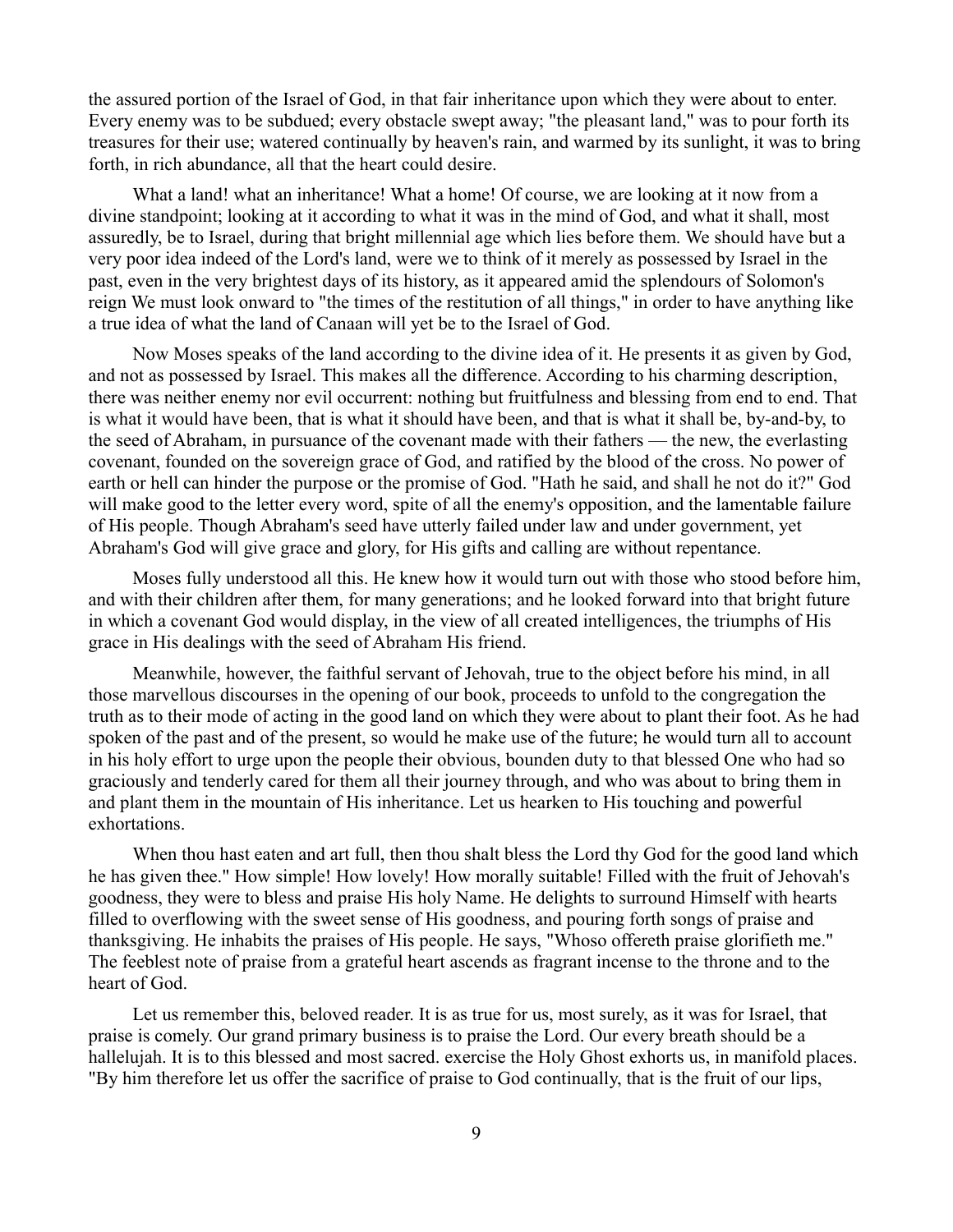giving thanks to his name." We should ever remember that nothing so gratifies the heart and glorifies the Name of our God as a thankful worshipping spirit on the part of His people. It is well to do good and communicate. God is well pleased with such sacrifices. It is our high privilege, while we have opportunity, to do good unto all men, and especially unto them who are of the household of faith. We are called to be channels of blessing between the loving heart of our Father and every form of human need that comes before us in our daily path. All this is most blessedly true; but we must never forget that the very highest place is assigned to praise. It is this which shall employ our ransomed powers, throughout the golden ages of eternity, when the sacrifices of active benevolence shall no longer be needed.

But the faithful lawgiver knew but too well the sad proneness of the human heart to forget all this, to lose sight of the gracious Giver, and rest in His gifts. Hence he addresses the following admonitory words to the congregation-wholesome words, truly, for them and for us. May we bend our ears and our hearts to them, in holy reverence and teachableness of spirit!

"Beware that thou forget not the Lord thy God, in not keeping his commandments, and his judgements, and his statutes, which I command thee this day. Lest *when thou hast eaten and art full*, and hast built goodly houses, and dwelt therein; and when thy herds and thy flocks multiply, and thy silver and thy gold is multiplied, and all that thou hast is multiplied; then thine heart be lifted up, and thou forget the Lord thy God, which brought thee forth out of the land of Egypt, from the house of bondage, who led thee through that great and terrible wilderness, wherein were fiery serpents, and scorpions, and drought; where there was no water; who brought thee forth water out of the rock of flint, who fed thee in the wilderness with manna, which thy fathers knew not, that he might humble thee, and that he might prove thee, to *do thee good at thy latter end:* and thou say in thine heart, My power, and the might of mine hand hath gotten me this wealth. But thou shalt remember the Lord thy God; for it is he that giveth thee power to get wealth, that he may establish his covenant, which he sware unto thy fathers, as it is this day. And it shall be, if thou do at all forget the Lord thy God, and walk after other gods, and serve them, and worship them, I testify against you this day, that ye shall utterly perish. As the nations which the Lord destroyeth before your face, so shall ye perish, *because ye would not be obedient unto the voice of the Lord your God."* (Vers. 11-20.)

Here is something for us to ponder deeply. It has, most assuredly, a voice for us, as it had for Israel. We may perhaps feel disposed to marvel at the frequent reiteration of the note of warning and admonition, the constant appeals to the heart and conscience of the people as to their bounden duty to obey, in all things, the word of God; the recurrence again and again to those grand soul-stirring facts connected with their deliverance out of Egypt, and their journey through the wilderness.

But wherefore should we marvel? In the first place, do we not deeply feel and fully admit our own urgent need of warning, admonition and exhortation? Do we not need line upon line, precept upon precept, and that continually? Are we not prone to forget the Lord our God, to rest in His gifts instead of Himself? Alas! alas! we cannot deny it. We rest in the stream, instead of getting up to the Fountain. We turn the very mercies, blessings and benefits which strew our path, in rich profusion, into an occasion of self-complacency and gratulation, instead of finding in them the blessed ground of continual praise and thanksgiving.

And then, as to those great facts of which Moses so continually reminds the people, could they ever lose their moral weight, power or preciousness? Surely not. Israel might forget and fail to appreciate those facts, but the facts remained the same. The terrible plagues of Egypt, the night of the passover, their deliverance from the land of darkness, bondage and degradation, their marvellous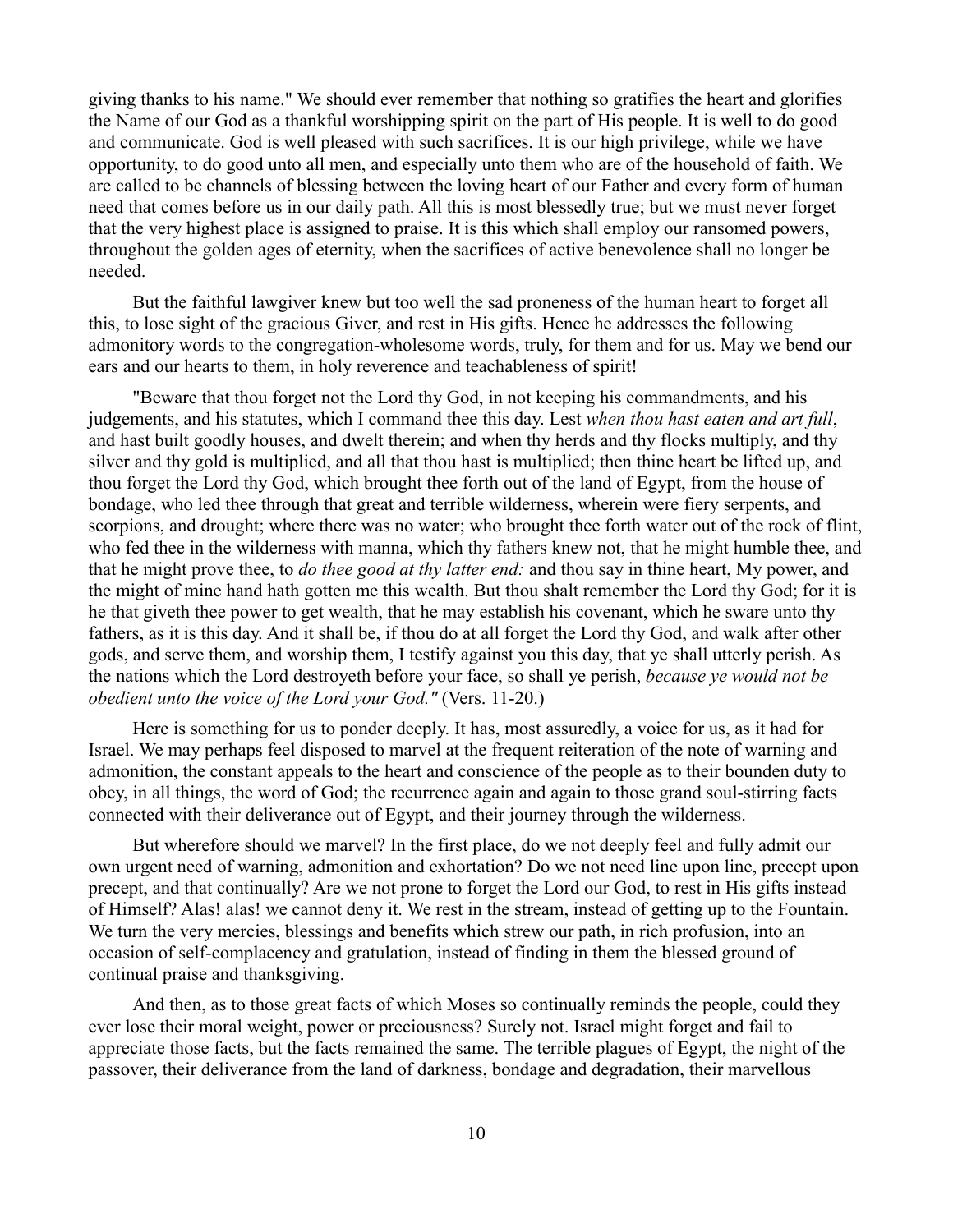passage through the Red Sea, the descent of that mysterious food from heaven, morning by morning, the refreshing stream gushing forth from the flinty rock: how could such facts as these ever lose their power over a heart possessing a spark of genuine love to God? And why should we wonder to find Moses, again and again, appealing to them and using them as a most powerful lever wherewith to move the hearts of the people? Moses felt the mighty moral influence of these things himself, and he would fain lead others to feel it also. To him they were precious beyond expression, and he longed to make his brethren feel their preciousness as well as himself. It was his one object to set before them, in every possible way the powerful claims of Jehovah upon their hearty and unreserved obedience.

This, reader, will account for what might, to an unspiritual, unintelligent, cursory reader, seem the too frequent recurrence to the scenes of the past, in those wonderful discourses of Moses. We are reminded, as we read them, of the lovely words of Peter, in his second epistle: "Wherefore I will not be negligent to put you *always in remembrance of these things,* though ye know them, and be established in the present truth. Yea, I think it meet, as long as I am in this tabernacle, *to stir you up by putting you in remembrance;* knowing that shortly I must put off this my tabernacle, even as our Lord Jesus Christ hath showed me. Moreover I will endeavour that ye may be able after my decease to have *these things always in remembrance."* (2 Peter 1: 12-15.)

How striking the unity of spirit and purpose in these two beloved and venerable servants of God! Both the one and the other felt the tendency of the poor human heart to forget the things of God, of heaven and of eternity; and they felt the supreme importance and infinite value of the things of which they spoke. Hence their earnest desire to keep them continually before the hearts and abidingly in the remembrance of the Lord's beloved people. Unbelieving, restless nature might say to Moses or to Peter, "Have you nothing new to tell us? Why are you perpetually dwelling on the same old themes? We know all you have got to say; we have heard it again and again. 'Why not strike out into some new field of thought? Would it not be well to try and keep abreast of the science of the day? If we keep perpetually moping over those antiquated themes, we shall be left stranded on the bank while the stream of civilization rushes on. Pray give us something new."

Thus might the poor unbelieving mind, the worldly heart reason; but faith knows the answer to all such miserable suggestions. We can well believe that both Moses and Peter would have made short work with all such reasonings. And so should we. We know whence they emanate, whither they tend, and what they are worth; and we should have, if not on our lips, at least deep down in our hearts a ready answer — an answer perfectly satisfactory to us, however contemptible it may seem to the men of this world. Could a true Israelite ever tire of hearing of what the Lord had done for him, in Egypt, in the Red Sea, and in the wilderness? Never! Such themes would be ever fresh, ever welcome to his heart. And just so with the Christian; can he ever tire of the cross and all the grand and glorious realities that cluster round it? Can he ever tire of Christ, His peerless glories and unsearchable riches — His Person, His work, His offices? Never! No, never, throughout the bright ages of eternity. Does he crave anything new? Can science improve upon Christ? Can human learning add ought to the great mystery of godliness which has for its foundation God manifest in the flesh, and for its topstone a Man glorified in heaven? Can we ever get beyond this? No, reader, we could not if we would, and we would not if we could.

And even were we, for a moment, to take a lower range, and look at the works of God in creation; do we ever tire of the sun? He is not new; he has been pouring his beams upon this world for well-nigh six thousand years, and yet those beams are as fresh and as welcome today as they were when first created. Do we ever tire of the sea? It is not new; its tide has been ebbing and flowing for nearly six thousand years, but its waves are as fresh and as welcome on our shores as ever. True, the sun is often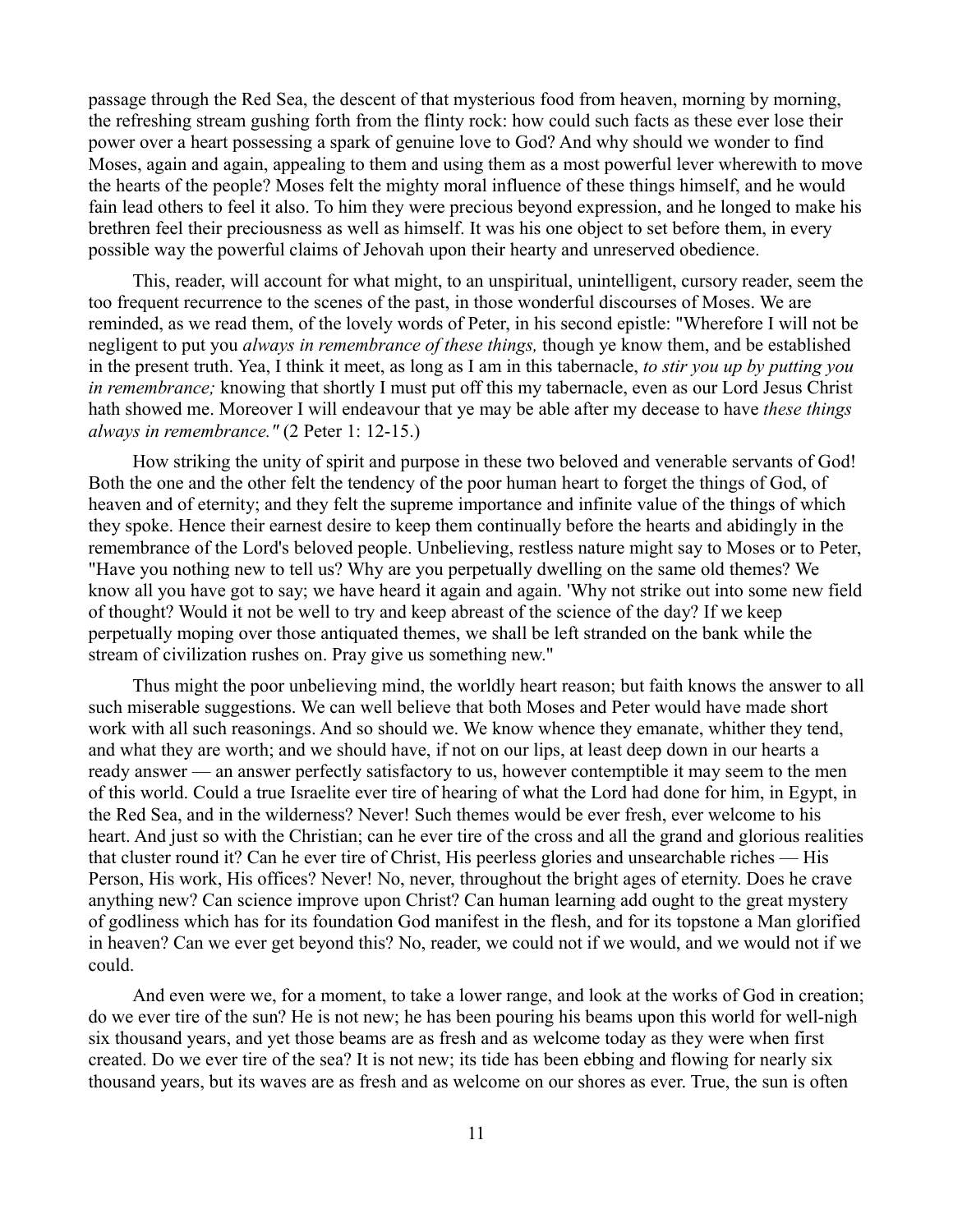too dazzling to man's feeble vision, and the sea often swallows up, in a moment, man's boasted works; but yet the sun and the sea never lose their power, their freshness, their charm. Do we ever tire of the dew-drops that fall in refreshing virtue upon our gardens and fields? Do we ever tire of the perfume that emanates from our hedgerows? Do we ever tire of the notes of the nightingale and the thrush?

And what are all these when compared with the glories which cluster round the Person and the cross of Christ? What are they when put in contrast with the grand realities of that eternity which is before us?

Reader, let us beware how we listen to such suggestions, whether they come from without or spring from the depths of our own evil hearts, lest we be found, like Israel after the flesh, loathing the heavenly manna and despising the pleasant land; or like Demas who forsook the blessed apostle, having loved this present age; or like those of whom we read in the sixth of John, who, offended by our Lord's close and pointed teaching, "went back, and walked no more with him." May the Lord keep our hearts true to Himself, and fresh and fervent in His blessed cause, till He come!

## Deuteronomy 9.

"Hear, O Israel; thou art to pass over Jordan this day, to go in to possess nations greater and mightier than thyself, cities great and fenced up to heaven; a people great and tall, the children of the Anakims, whom thou knowest, and of whom thou hast heard say, Who can stand before the children of Anak!" (Vers. 1, 2.)

This chapter opens with the same grand Deuteronomic sentence, "*Hear*, O Israel." This, we may say, is the key note of this most blessed book, and especially of those opening discourses which have been engaging our attention. But the chapter which now lies open before us presents subjects of immense weight and importance. In the first place, the lawgiver sets before the congregation, in terms of deep solemnity, that which lay before them, in their entrance upon the land. He does not hide from them the fact that there were serious difficulties and formidable enemies to be encountered. This he does, we need hardly say, not to discourage their hearts, but that they might be forewarned, forearmed, and prepared. What that preparation was we shall see presently; but the faithful servant of God felt the rightness, yea, the urgent need of putting the true state of the case before his brethren.

There are two ways of looking at difficulties; we may look at them from a human stand-point, or from a divine one; we may look at them in a spirit of unbelief, or we may look at them in the calmness and quietness of confidence in the living God. We have an instance of the former, in the report of the unbelieving spies, in Numbers 13; We have an instance of the latter, in the opening of our present chapter.

It is not the province nor the path of faith to deny that there are difficulties to be encountered by the people of God; it would be the height of folly to do so, inasmuch as there are difficulties, and it would be but fool-hardiness, fanaticism, or fleshly enthusiasm to deny it. It is always well for people to know what they are about, and not to rush blindly into a path for which they are not prepared. An unbelieving sluggard may say, "There is a lion in the way;" a blind enthusiast may say, "There is no such thing;" the true man of faith will say, "Though there were a thousand lions in the way, God can soon dispose of them".

But, as a great practical principle of general application, it is very important for all the Lord's people to consider deeply and calmly what they are about, ere they enter upon any particular path of service or line of action. If this were more attended to, we should not witness so many moral and spiritual wrecks around us. What mean those most solemn, searching and testing words addressed by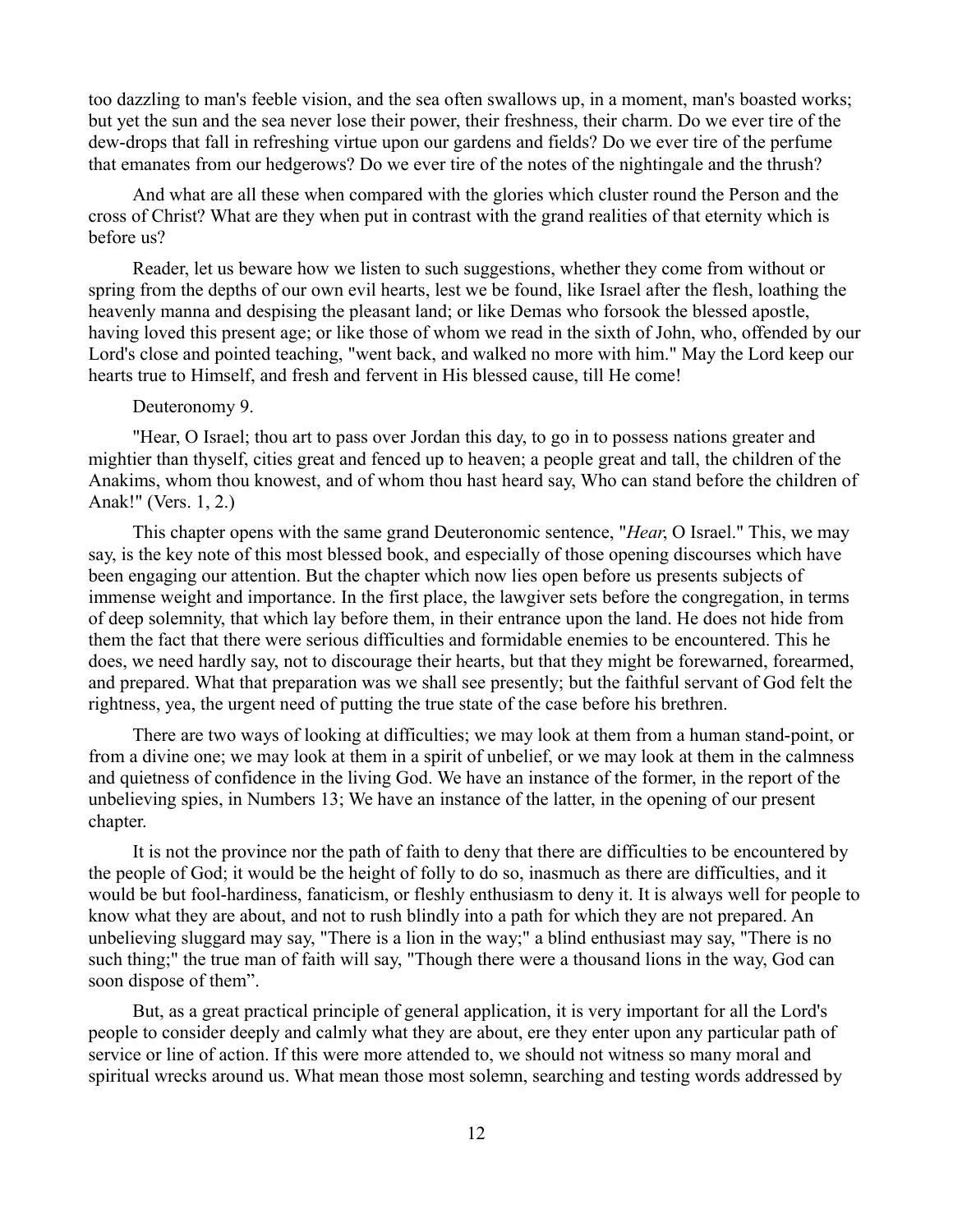our blessed Lord to the multitudes that thronged around Him, in Luke 14? "He turned and said to them, If any man *come to me,* and hate not his father, and mother his wife, and children, and brethren and sisters, yea, and his own life also, he cannot be my disciple. And whosoever doth not bear his cross, and come after me, cannot be my disciple. For which of you, intending to build a tower, sitteth not down first, and counteth the cost, whether he have sufficient to finish it? Lest haply, after he hath laid the foundation, and is not able to finish it, all that behold it begin to mock him, saying, This man began to build, and was not able to finish" (Vers. 26-30.)

These are solemn and seasonable words for the heart. How many unfinished buildings meet our view, as we look forth over the wide field of Christian profession, giving sad occasion to the beholders for mockery! How many set out upon a path of discipleship, under some sudden impulse, or under the pressure of mere human influence, without a proper understanding or a due consideration of all that is involved; and then when difficulties arise, when trials come, when the path is found to be narrow, rough, lonely, unpopular, they give it up, thus proving that they had never really counted the cost, never taken the path in communion with God, never understood what they were doing.

Now, such cases are very sorrowful; they bring great reproach on the cause of Christ, give occasion to the adversary to blaspheme, and greatly dishearten those who care for the glory of God and the good of souls. Better far not to take the ground at all than, having taken it, to abandon it in dark unbelief and worldly-mindedness.

Hence, therefore, we can perceive the wisdom and faithfulness of the opening words of our chapter. Moses tells the people plainly what was before them; not, surely, to discourage them, but to preserve them from self-confidence which is sure to give way in the moment of trial; and to cast them upon the living God who never fails a trusting heart.

"Understand therefore this day, that the Lord thy God is he which goeth over before thee; as a consuming fire he shall destroy them, and he shall bring them down before thy face: so shalt thou drive them out, and destroy them quickly, as the Lord hath said unto thee."

Here, then, is the divine answer to all difficulties, be they ever so formidable. What were mighty nations, great cities, fenced walls, in the presence of Jehovah? Simply as chaff before the whirlwind. "If God be for us, who can be against us?" The very things which scare and stumble the coward heart afford an occasion for the display of God's power, and the magnificent triumphs of faith. Faith says, "Grant me but this, that God is before me and with me, and I can go anywhere." Thus the only thing in all this world that really glorifies God is the faith that can trust Him and use Him and praise Him; and inasmuch as faith is the only thing that glorifies God, so is it the only thing that gives man his proper place, even the place of complete dependence upon God, and this ensures victory and inspires praiseunceasing praise.

But we must never forget that there is moral danger in the very moment of victory — danger arising out of what we are in ourselves. There is the danger of self-gratulation — a terrible snare to us poor mortals. In the hour of conflict, we feel our weakness, our nothingness, our need. This is good and morally safe. It is well to be brought down to the very bottom of self and all that pertains to it, for there we find God, in all the fullness and blessedness of what He is, and this is sure and certain victory and consequent praise.

But our treacherous and deceitful hearts are prone to forget whence the strength and victory come. Hence the moral force, value and seasonableness of the following admonitory words addressed by the faithful minister of God to the hearts and consciences of his brethren, "Speak not thou in *thine heart —* here is where the mischief always begins — "after that the Lord hath cast them out from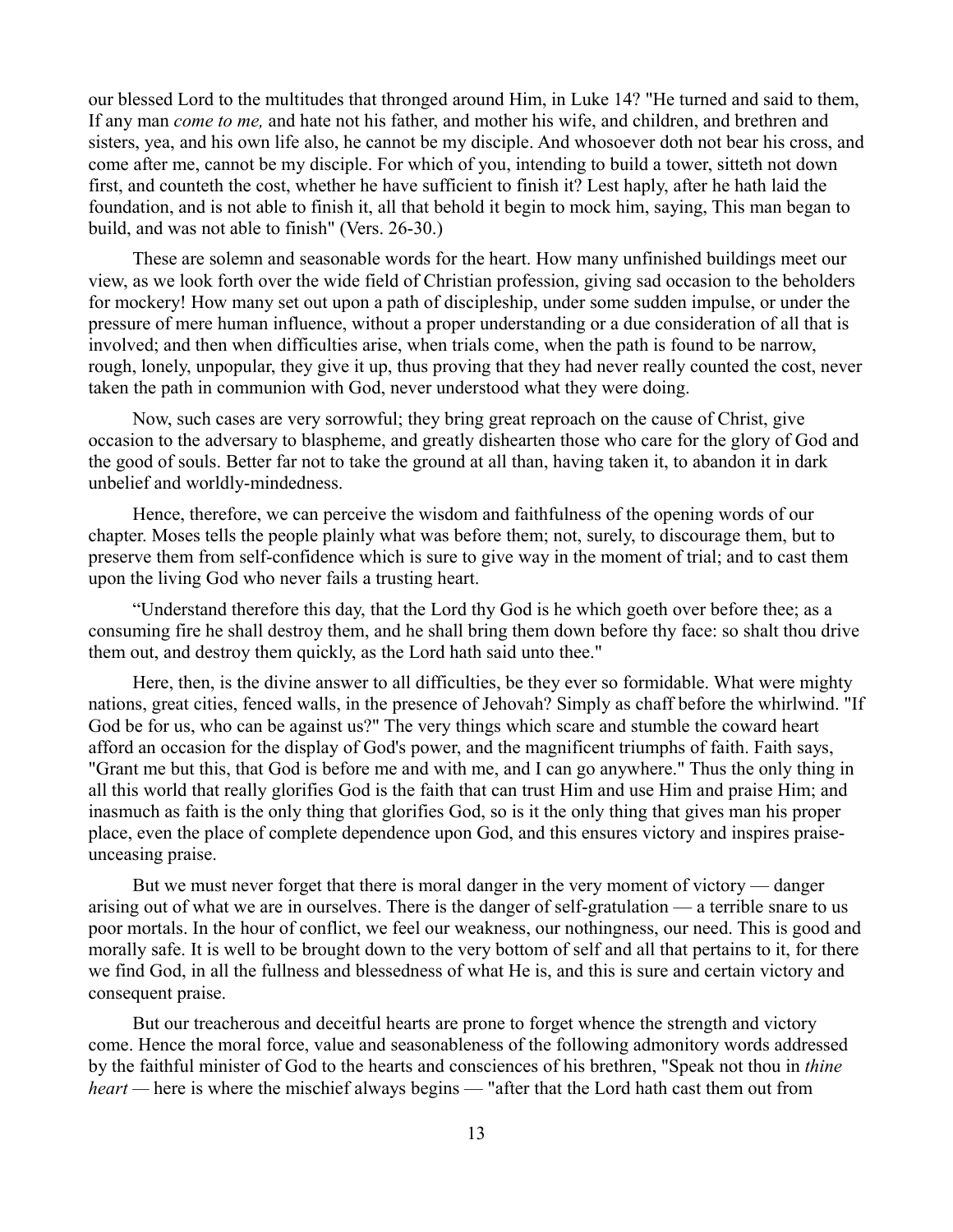before thee, saying, For my righteousness the Lord hath brought me in to possess this land; but for the wickedness of those nations the Lord doth drive them out from before thee."

Alas! what materials there are in us! What ignorance of our own hearts! What a shallow sense of the real character of our ways! How terrible to think that we are capable of saying in our hearts such words as, "For my righteousness!" Yes, reader we are verily capable of such egregious folly; for as Israel was capable of it so are we, inasmuch as we are made of the very same material; and that they were capable of it is evident from the fact of their being warned against it; for, most assuredly, the Spirit of God does not warn against phantom dangers or imaginary temptations. We are verily capable of turning the actings of God on our behalf into an occasion of self-complacency; instead of seeing in those gracious actings a ground for heartfelt praise to God, we use them as a ground for self exaltation.

Hence, therefore, we would do well to ponder the words of faithful admonition addressed by Moses to the hearts and consciences of the people; they furnish a very wholesome antidote for the selfrighteousness so natural to us as well as to Israel. " Not for thy righteousness, or for the uprightness of thine heart, dost thou go to possess their land; but for the wickedness of those nations the Lord thy God doth drive them out from before thee, and that he may perform the word which the Lord sware unto thy fathers, Abraham, Isaac, and Jacob. Understand therefore, that the Lord giveth thee not this good land to possess it for thy righteousness; for thou art a stiff-necked people. Remember, and forget not, how thou provokedst the Lord thy God to wrath in the wilderness; from the day that thou didst depart out of the land of Egypt, until ye came unto this place, ye have been rebellious against the Lord." (Vers. 5-7.)

This paragraph sets forth two great principles which, if fully laid hold of, must put the heart into a right moral attitude. In the first place, the people were reminded that their possession of the land of Canaan was simply in pursuance of God's promise to their fathers. This was placing the matter on the most solid basis — a basis which nothing could ever disturb.

As to the seven nations who were to be dispossessed, it was on the ground of their wickedness that God, in the exercise of His righteous government, was about to drive them out. Every landlord has a perfect right to eject bad tenants; and the nations of Canaan had not only failed to pay their rent, as we say, but they had injured and defiled the property to such an extent that God could no longer endure them; and therefore He was going to drive them out, irrespective altogether of the incoming tenants. Whoever was going to get possession of the property, these dreadful tenants must be evicted. The iniquity of the Amorites had reached its highest point, and nothing remained but that judgement should take its course. Men might argue and reason as to the moral fitness and consistency of a benevolent Being unroofing the houses of thousands of families and putting the occupants to the sword; but we may depend upon it the government of God will make very short work with all such arguments. God, blessed for ever be His holy Name, knows how to manage His own affairs, and that too without asking man's opinion. He had borne with the wickedness of the seven nations to such a degree that it had become absolutely insufferable; the very land itself could not bear it. Any further exercise of forbearance would have been a sanction of the most terrible abominations; and this of course was a moral impossibility. The glory of God absolutely demanded the expulsion of the Canaanites.

Yes; and we may add, the glory of God demanded the introduction of the seed of Abraham into possession of the property to hold, as tenants for ever under the Lord God Almighty, the most High God, Possessor of heaven and earth. Thus the matter stood for Israel, had they but seen it. Their possession of the land of promise and the maintenance of the divine glory were so bound up together that one could not be touched without touching the other. God had promised to give the land of Canaan to the seed of Abraham, as an everlasting possession. Had He not a right to do so? Will infidels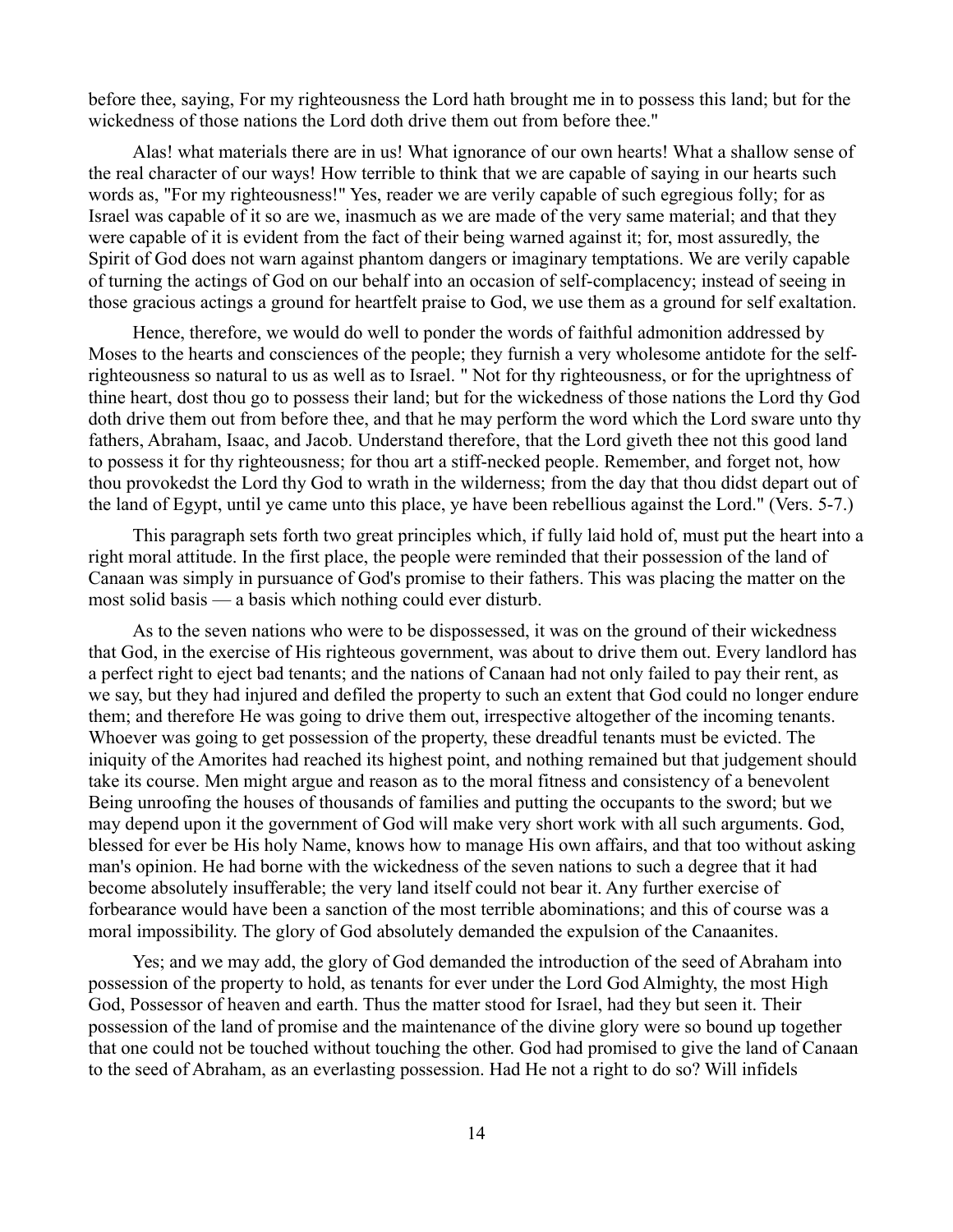question God's right to do as He will with His own? Will they refuse to the Creator and Governor of the universe a right which they claim for themselves? The land was Jehovah's, and He gave it to Abraham His friend for ever; and although this was true, yet were not the Canaanites disturbed in their tenure of the property until their wickedness had become positively unbearable.

Thus we see that in the matter both of the outgoing and incoming tenants, the glory of God was involved. That glory demanded that the Canaanites should be expelled because of their ways; and that glory demanded that Israel should be put in possession because of the promise to Abraham, Isaac and Jacob.

But, in the second place, Israel had no ground for self-complacency, as Moses most plainly and faithfully instructs them. He rehearses in their ears, in the most touching and impressive manner, all the leading scenes of their history from Horeb to Kadesh-barnea; he refers to the golden calf, to the broken tables of the covenant, to Taberah and Massah, and Kibroth-hattaavah; and sums all up, at verse 24, with these pungent humbling words, "Ye have been rebellious against the Lord from the day that I knew you."

This was plain dealing with heart and conscience. The solemn review of their whole career was eminently calculated to correct all false notions about themselves; every scene and circumstance in their entire history, if viewed from a proper standpoint, only brought to light the humbling fact of what they were, and how near they had been, again and again, to utter destruction. With what stunning force must the following words have fallen upon their ears! "And the Lord said unto me, Arise, get thee down quickly from hence, for thy people which thou hast brought forth out of Egypt have corrupted themselves; they are quickly turned aside out of the way which I commanded them; they have made them a molten image. Furthermore, the Lord spake unto me, saying, I have seen this people, and behold, it is a stiff-necked people; *let me alone, that I may destroy* them, and blot out their name from under heaven; and I will make of thee a nation mightier and greater than they." (Vers. 12-14.)

How withering was all this to their natural vanity, pride and self-righteousness! How should their hearts have been moved to their very deepest depths by those tremendous words, "Let me alone, that I may destroy them!" How solemn to reflect upon the fact which these words revealed — their appalling nearness to national ruin and destruction! How ignorant they had been of all that passed between Jehovah and Moses, on the top of mount Horeb! They had been on the very brink of an awful precipice. Another moment might have dashed them over. The intercession of Moses had saved them, the very man whom they had accused of taking too much upon him. Alas! how they had mistaken and misjudged him! How utterly astray they had been in all their thoughts! Why the very man whom they had accused of self-seeking and desiring to make himself altogether a prince over them, had actually refused a divinely given opportunity of becoming the head of a greater and mightier nation than they! Yes, and this same man had earnestly requested that if they were not to be forgiven and brought into the land, his name might be blotted out of the book.

How wonderful was all this! What a turning of the tables upon them! How exceedingly small they must have felt, in view of all these wonderful facts! Surely as they reviewed all these things, they might well see the utter folly of the words, "For my righteousness the Lord hath brought me in to possess this land." How could the makers of a molten image use such language! Ought they not rather to see and feel and own themselves to be no better than the nations that were about to be driven out from before them? For what had made them to differ? The sovereign mercy and electing love of their covenant God. And to what did they owe their deliverance out of Egypt, their sustenance in the wilderness, and their entrance into the land? Simply to the eternal stability of the covenant made with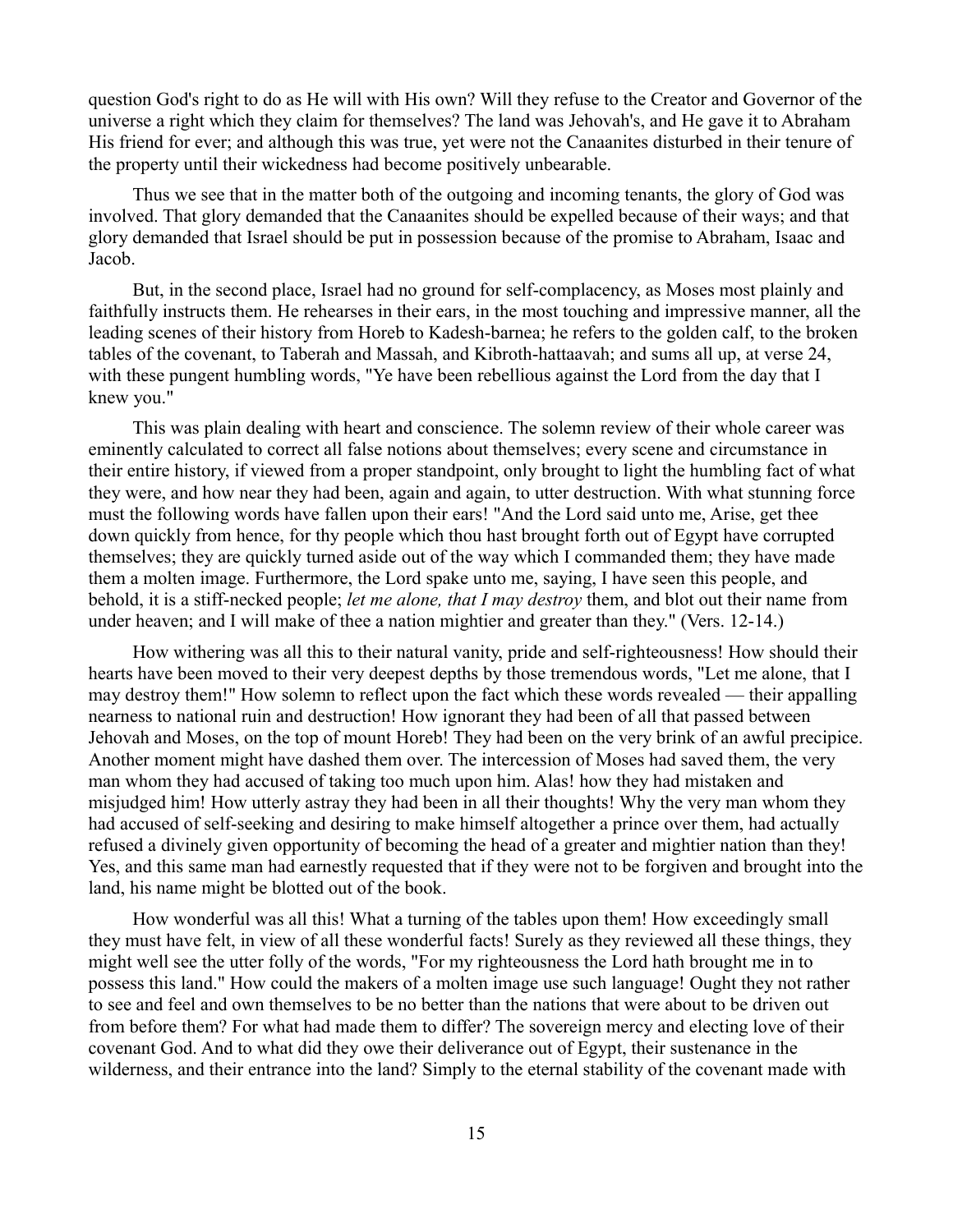their fathers, "a covenant ordered in all things and sure," a covenant ratified and established by the blood of the Lamb, in virtue of which all Israel shall yet be saved and blessed in their own land.

But we must now quote for the reader the splendid paragraph with which our chapter closes — a paragraph eminently fitted to open Israel's eyes to the utter folly of all their thoughts respecting Moses, their thoughts respecting themselves, and their thoughts respecting that blessed One who had so marvellously borne with all their dark unbelief and daring rebellion.

"Thus I fell down before the Lord forty days and forty nights, as I fell down at the first; because the Lord had said he would destroy you. I prayed therefore unto the Lord, and said, O Lord God, destroy not *thy people* and *thine inheritance* which thou hast redeemed through thy greatness, which thou hast brought forth out of Egypt with a mighty hand. Remember thy servants, Abraham, Isaac, and Jacob; *look; not unto the stubbornness of this people, nor to their uncleanness, nor to their sin :* lest the land whence thou broughtest us out say, Because the Lord was not able to bring them into the land which he promised them, and because he hated them, he hath brought them out to slay them in the wilderness. *Yet they are Thy people, and thine inheritance,* which thou broughtest out by thy mighty power, and by thy stretched out arm."

What marvellous words are these to be addressed by a human being to the living God! What powerful pleadings for Israel! What self-renunciation! Moses refuses the offered dignity of being the founder of a greater and mightier nation than Israel. He only desires that Jehovah should be glorified, and Israel pardoned, blessed and brought into the promised land. He could not endure the thought of any reproach being brought upon that glorious Name so dear to his heart; neither could he bear to witness Israel's destruction. These were the two things he dreaded; and as to his own exaltation, it was just the thing about which he cared nothing at all. This beloved and honoured servant cared only for the glory of God and the salvation of His people; and as to himself, his hopes, his interests, his all, he could rest, with perfect composure, in the assurance that his individual blessing and the divine glory were bound together by a link which could never be snapped.

And oh! how grateful must all this have been to the heart of God! How refreshing to His spirit were those earnest, loving pleadings of His servant! How much more in harmony with His mind than the intercession of Elias against Israel, hundreds of years afterwards! How they remind us of the blessed ministry of our Great High Priest who ever liveth to make intercession for His people, and whose active intervention on our behalf never ceases for a single moment!

And then how very touching and beautiful to mark the way in which Moses insists upon the fact that the people were Jehovah's inheritance, and that He had brought them up out of Egypt. The Lord had said, "*Thy* people which *thou* hast brought forth out of Egypt." But Moses says, "They are *Thy people,* and *thine* inheritance, which *Thou* broughtest out." This is perfectly exquisite. Indeed this whole scene is full of profound interest.

## Deuteronomy 10

"At that time the Lord said unto me, Hew thee two tables of stone like unto the first, and come up unto me into the mount, and make thee an ark of wood: and I will write on the tables the words that were in the first tables which thou brokest, and thou shalt put them in the ark. And I made an ark of shittim wood, and hewed two tables of stone like unto the first, and went up into the mount, having the two tables in mine hand. And he wrote on the tables, according to the first writing, the ten commandments, which the Lord spake unto you in the mount out of the midst of the fire, in the day of the assembly: and the Lord gave them unto me. And I turned myself and came down from the mount, and put the tables in the ark which I had made? and there they be, as the Lord commanded me." (Vers.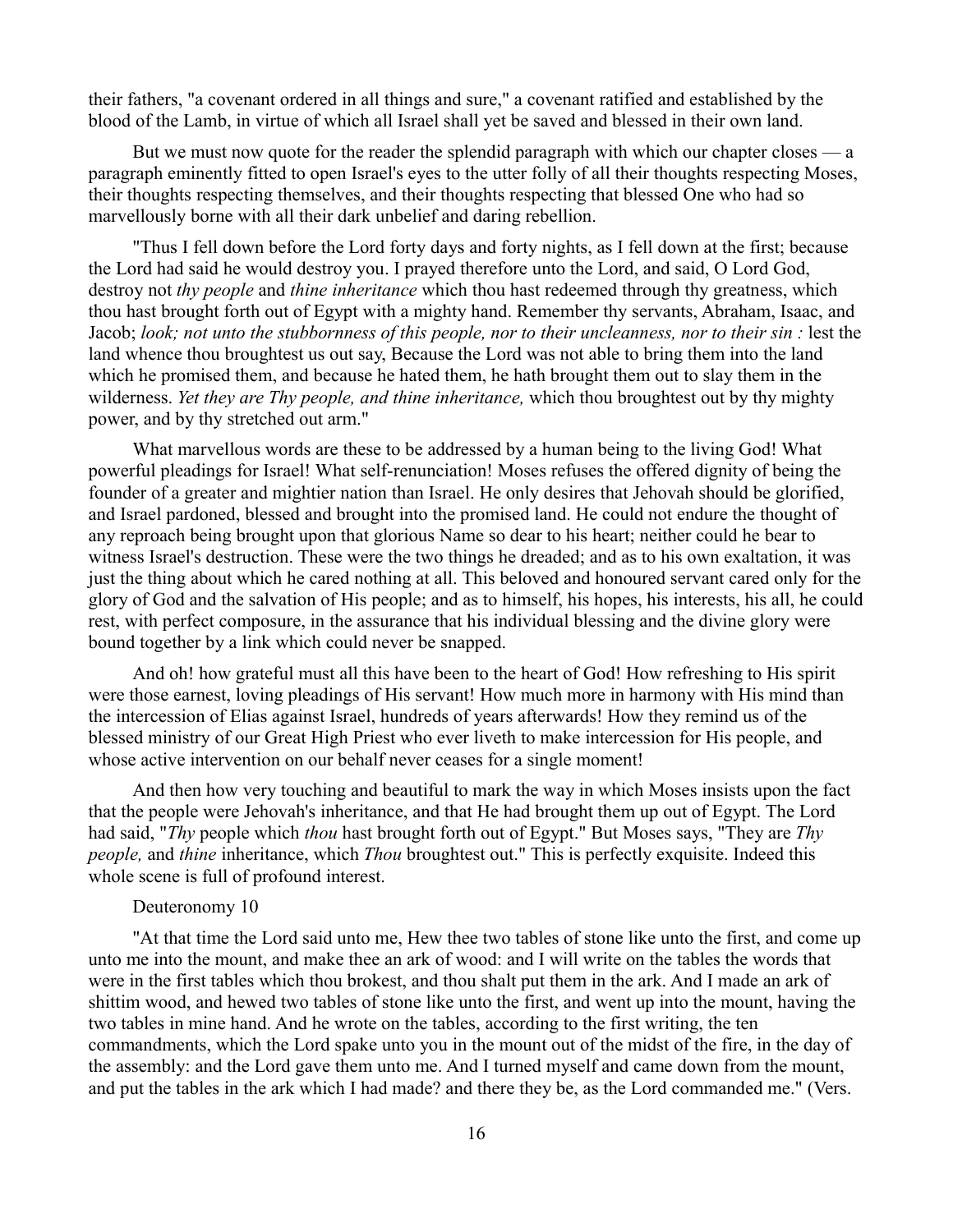#### 1-5.)

The beloved and revered servant of God seemed never to weary of rehearsing in the ears of the people, the interesting, momentous and significant sentences of the past. To him they were ever fresh, ever precious. His heart delighted in them. They could never lose their charm in his eyes; he found in them an exhaustless treasury for his own heart, and a mighty moral lever wherewith to move the heart of Israel.

We are constantly reminded, in these powerful and deeply affecting addresses, of the inspired apostle's words to his beloved Philippians, "To write the same things to you, to me is not grievous, but for you it is safe. "The poor restless, fickle, vagrant heart might long for some new theme; but the faithful apostle found his deep and unfailing delight in unfolding and dwelling upon those precious subjects which clustered, in rich luxuriance, around the Person and the cross of his adorable Lord and Saviour Jesus Christ. He had found in Christ all he needed, for time and eternity. The glory of His Person had completely eclipsed all the glories of earth and of nature. He could say, "What things were *gain to me,* those I counted *loss for Christ.* Yea, doubtless, and I count all things but loss, for the excellency of the knowledge of Christ Jesus my Lord; for whom I have suffered the loss of all things, and do count them but dung, that I may win Christ." (Phil. 3: 7, 8.)

This is the language of a true Christian, of one who had found a perfectly absorbing and commanding object in Christ. What could the world offer to such an one? What could it do for him? Did he want its riches, its honours, its distinctions, its pleasures? He counted them all as dung. How was this? Because he had found Christ. He had seen an object in Him which so riveted his heart that to win Him, and know more of Him, and be found in Him was the one ruling desire of his soul. If any one had talked to Paul about something new, what would have been his answer? If any one had suggested to him the thought of getting on in the world or of seeking to make money, what would have been his reply? simply this, " I have found my ALL in Christ; I want no more. I have found in Him '*unsearchable* riches' — *'durable* riches and righteousness.' In Him are hid *all* the treasures of wisdom and knowledge. What do I want of this world's riches, its wisdom or its learning? These things all pass away like the vapours of the morning; and even while they last, are wholly inadequate to satisfy the desires and aspirations of an immortal spirit. Christ is an eternal object, heaven's centre, the delight of the heart of God; He shall satisfy me throughout the countless ages of that bright eternity which is before me; and surely if He can satisfy me for ever, He can satisfy me now. Shall I turn to the wretched rubbish of this world, its pursuits, its pleasures, its amusements, its theatres, its concerts, its riches or its honours to supplement my portion in Christ? God forbid! All such things would be simply an intolerable nuisance to me. Christ is my all, and in all, now and for ever!"

Such, we may well believe, would have been the distinctly pronounced reply of the blessed apostle; such was the distinct reply of his whole life; and such, beloved Christian reader, should be ours also. How truly deplorable, how deeply humbling to find a Christian turning to the world for enjoyment, recreation or pastime! It simply proves that he has not found a satisfying portion in Christ. We may set it down as a fixed principle that the heart which is filled with Christ has no room for ought beside. It is not a question of the right or the wrong of things; the heart does not want them, would not have them; it has found its present and everlasting portion and rest in that blessed One that fills the heart of God, and will fill the vast universe with the beams of His glory, throughout the everlasting ages.

We have been led into the foregoing line of thought in connection with the interesting fact of Moses' unwearied rehearsal of all the grand events in Israel's marvellous history from Egypt to the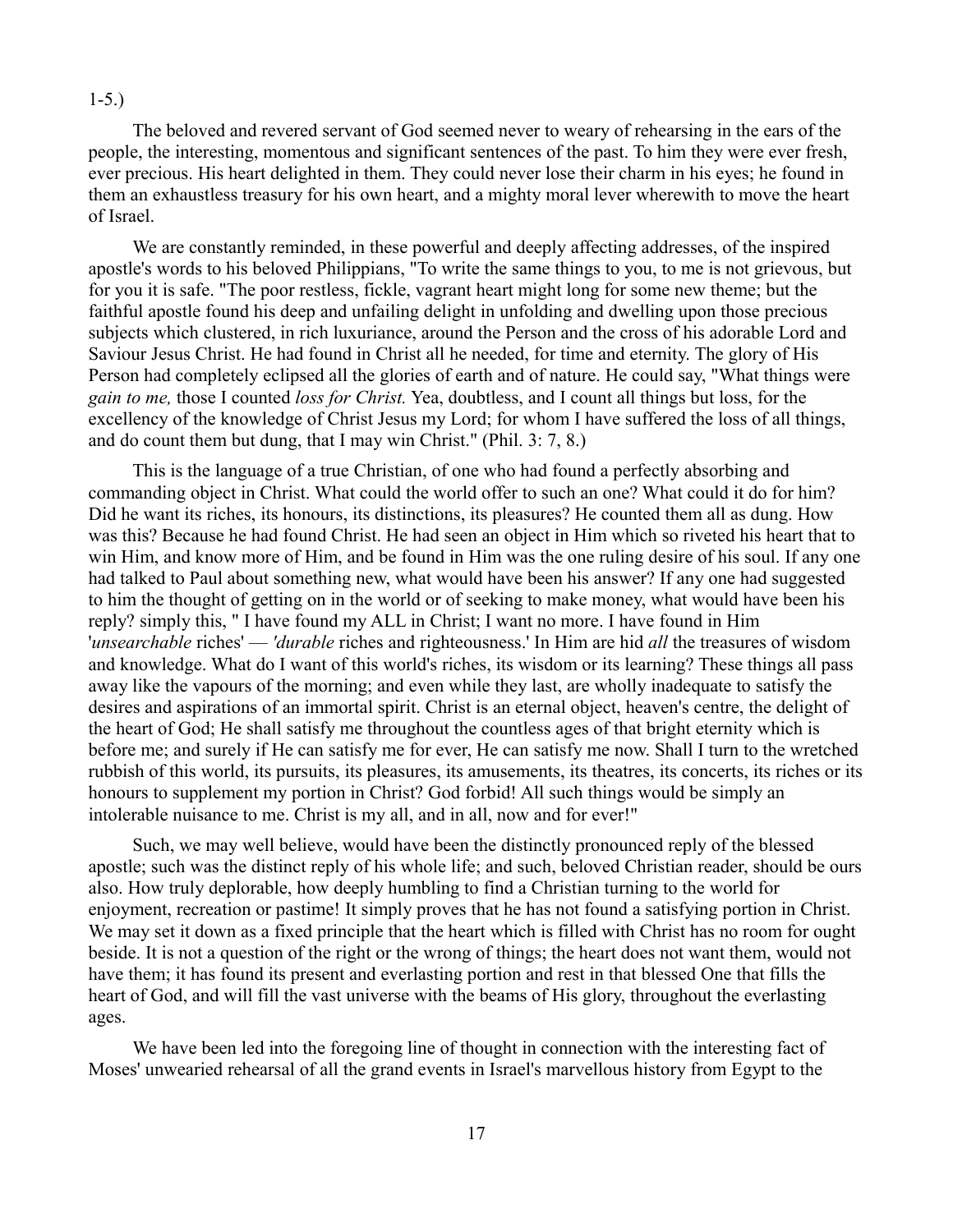borders of the promised land. To him they furnished a perpetual feast; and he not only found his own deep personal delight in dwelling upon them, but he also felt the immense importance of unfolding them before the whole congregation. To him, most surely, it was not grievous, but for them it was safe. How delightful for him, and how good and needful for them, to dwell upon the facts connected with the two sets of tables — the first set smashed to atoms, at the foot of the mountain and the second set enclosed in the ark.

What human language could possibly unfold the deep significance and moral weight of such facts as these? Those broken tables! How impressive! How pregnant with wholesome instruction for the people. How powerfully suggestive! Will any one presume to say that we have here a mere barren repetition of the facts recorded in Exodus? Certainly no one who reverently believes in the divine inspiration of the Pentateuch.

No, reader, the tenth of Deuteronomy fills a niche and does a work entirely its own. In it the lawgiver holds up to the hearts of the people past scenes and circumstances in such a way as to rivet them upon the very tablets of the soul. He allows them to hear the conversation between Jehovah and himself; he tells them what took place during those mysterious forty days upon that cloud-capped mountain. He lets them hear Jehovah's reference to the broken tables — the apt and forcible expression of the utter worthlessness of man's covenant. For why were those tables broken? Because they had shamefully failed. Those shattered fragments told the humiliating the of their hopeless ruin on the ground of the law. All was gone. Such was the obvious meaning of the fact. It was striking, impressive, unmistakable. Like a broken pillar over a grave which tells, at a glance, that the prop and stay of the family lies mouldering beneath. There is no need of any inscription, for no human language could speak with such eloquence to the heart as that most expressive emblem. So the broken tables were calculated to convey to the heart of Israel the tremendous fact that, so far as their covenant was concerned, they were utterly ruined, hopelessly undone; they were complete bankrupts on the score of righteousness.

But then, that second set of tables, what of them? Thank God, they told a different tale altogether. They were not broken. God took care of them. "I turned myself and came down from the mount, and put the tables in the ark which I had made; and *there they be,* as the Lord commanded me."

Blessed fact! "There they be." Yes, covered up in that ark which spoke of Christ, that blessed One who magnified the law and made it honourable, who established every jot and tittle of it, to the glory of God and the everlasting blessing of His people. Thus, while the broken fragments of the first tables told the sad and humbling tale of Israel's utter failure and ruin, the second tables, shut up intact in the ark set forth the glorious truth that Christ is the end of the law for righteousness to every one that believeth, to the Jew first, and also to the Gentile.

We do not, of course, mean to say that Israel understood the deep meaning and far-reaching application of those wonderful facts which Moses rehearsed in their ears. As a nation, they certainly did not then, though, through-the sovereign mercy of God, they will, by-and-by. Individuals may, and doubtless did enter into somewhat of their significance. This is not now the question. It is for us to see and make our own of the precious truth set forth in those two sets of tables, namely, the failure of everything in the hands of man, and the eternal stability of God's covenant of grace, ratified by the blood of Christ, and to be displayed in all its glorious results, in the kingdom, by-and-by, when the Son of David shall reign from sea to sea, and from the river to the ends of the earth; when the seed of Abraham shall possess, according to the divine gift, the land of promise; and when all the nations of the earth shall rejoice under the beneficent reign of the Prince of peace.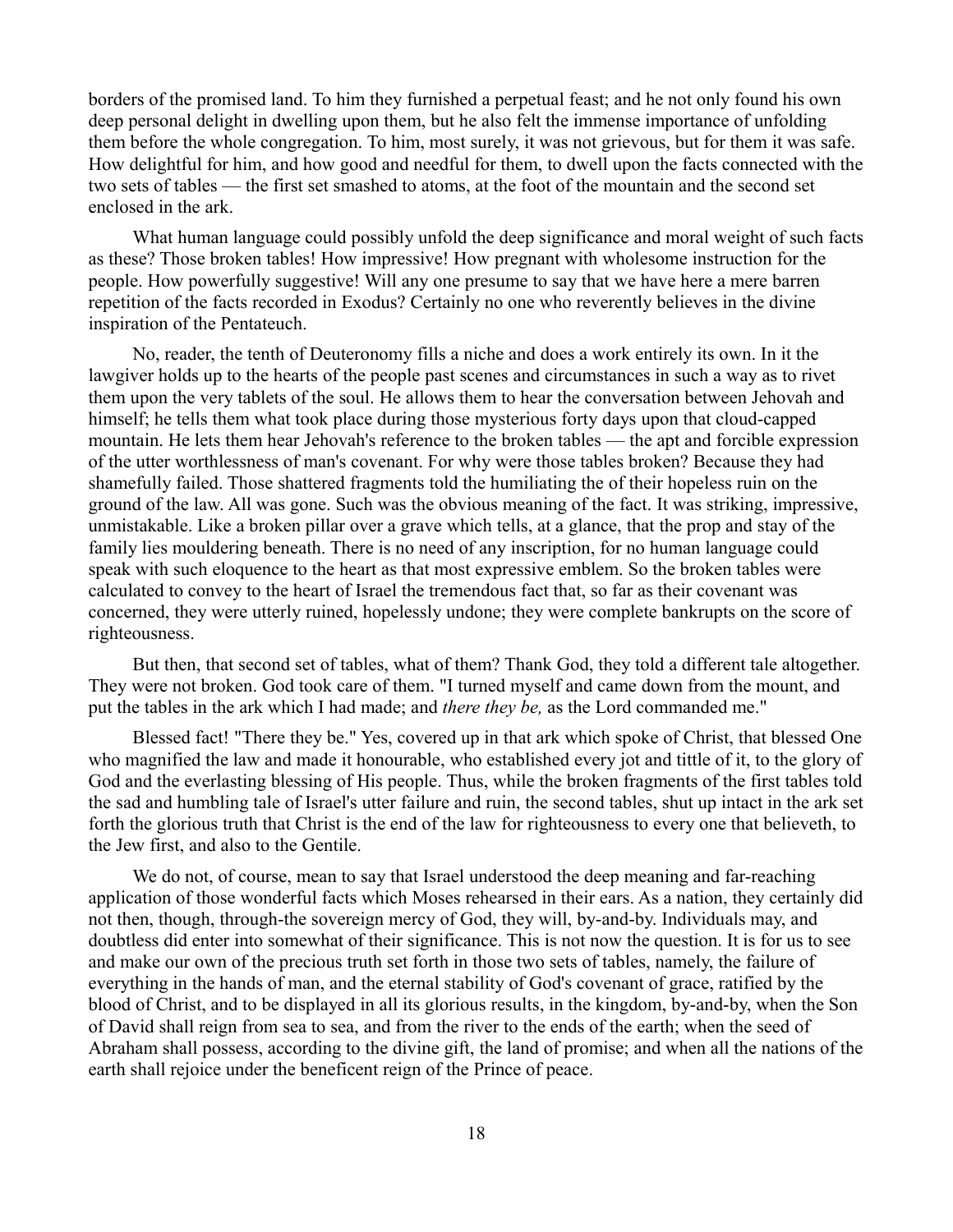Bright and glorious prospect for the now desolate land of Israel, and this groaning earth of ours! The King of righteousness and peace will then have it all His own way. All evil will be put down with a powerful hand. There will be no weakness in that government. No rebel tongue will be permitted to prate, in accents of insolent sedition, against the decrees and enactments thereof. No rude and senseless demagogue will be allowed to disturb the peace of the people, or to insult the majesty of the throne. Every abuse will be put down, every disturbing element will be neutralised, every stumbling-block will be removed, and every root of bitterness eradicated. The poor and the needy shall be well looked after; yea, all shall be divinely attended to; toil, sorrow, poverty and desolation shall be unknown; the wilderness and the solitary place shall be glad, and the desert shall rejoice and blossom as the rose. "Behold a king shall reign in righteousness, and princes shall rule in judgement. And a man shall be as an hiding-place from the wind, and a covert from the tempest; as rivers of water in a dry place as the shadow of a great rock in a weary land."

Reader, what glorious scenes are yet to be enacted in this poor sin-stricken, Satan-enslaved, sorrowful world of ours! How refreshing to think of them! What a relief to the heart amid all the mental misery, the moral degradation, and physical wretchedness exhibited around us, on every side! Thank God, the day is rapidly approaching when the prince of this world shall be hurled from his throne and consigned to the bottomless pit, and the Prince of heaven, the glorious Emmanuel shall stretch forth His blessed sceptre over the wide universe of God, and heaven and earth shall bask in the sunlight of His royal countenance. Well may we cry out, O Lord, hasten the time!

"And the children of Israel took their journey from Beeroth of the children of Jaakan to Mosera; there Aaron died, and there he was buried; and Eleazar his son ministered in the priest's office in his stead. From thence they journeyed unto Gudgodah; and from Gudgodah to Jotbath, a land of rivers of waters. At that time the Lord separated the tribe of Levi, to bear the ark of the covenant, to stand before the Lord to minister unto him, and to bless in his name, unto this day. Wherefore Levi hath no part nor inheritance with his brethren; the Lord is his inheritance, according as the Lord thy God promised him."

The reader must not allow his mind to be disturbed by any question of historical sequence in the foregoing passage. It is simply a parenthesis in which the lawgiver groups together, in a very striking and forcible manner, circumstances culled, with holy skill, from the history of the people, illustrative, at once, of the government and grace of God. The death of Aaron exhibits the former; the election and elevation of Levi, presents the latter. Both are placed together not with a view to chronology, but for the grand moral end which was ever present to the mind of the lawgiver — an end which lies far away beyond the range of infidel reason, but which commends itself to the heart and understanding of the devout student of scripture.

How utterly contemptible are the quibbles of the infidel when looked at in the brilliant light of divine inspiration! How miserable the condition of a mind which can occupy itself with chronological hair splittings in order, if possible, to find a flaw in the divine Volume, instead of grasping the real aim and object of the inspired

### writer!

But why does Moses bring in, in this parenthetical and apparently abrupt manner, those two special events in Israel's history? Simply to move the heart of the people toward the one grand point of obedience. To this end he culls and groups according to the wisdom given unto him. Do we expect to find in this divinely taught servant of God the petty preciseness of a mere copyist? Infidels may affect to do so; but true Christians know better. A mere scribe could copy events in their chronological order;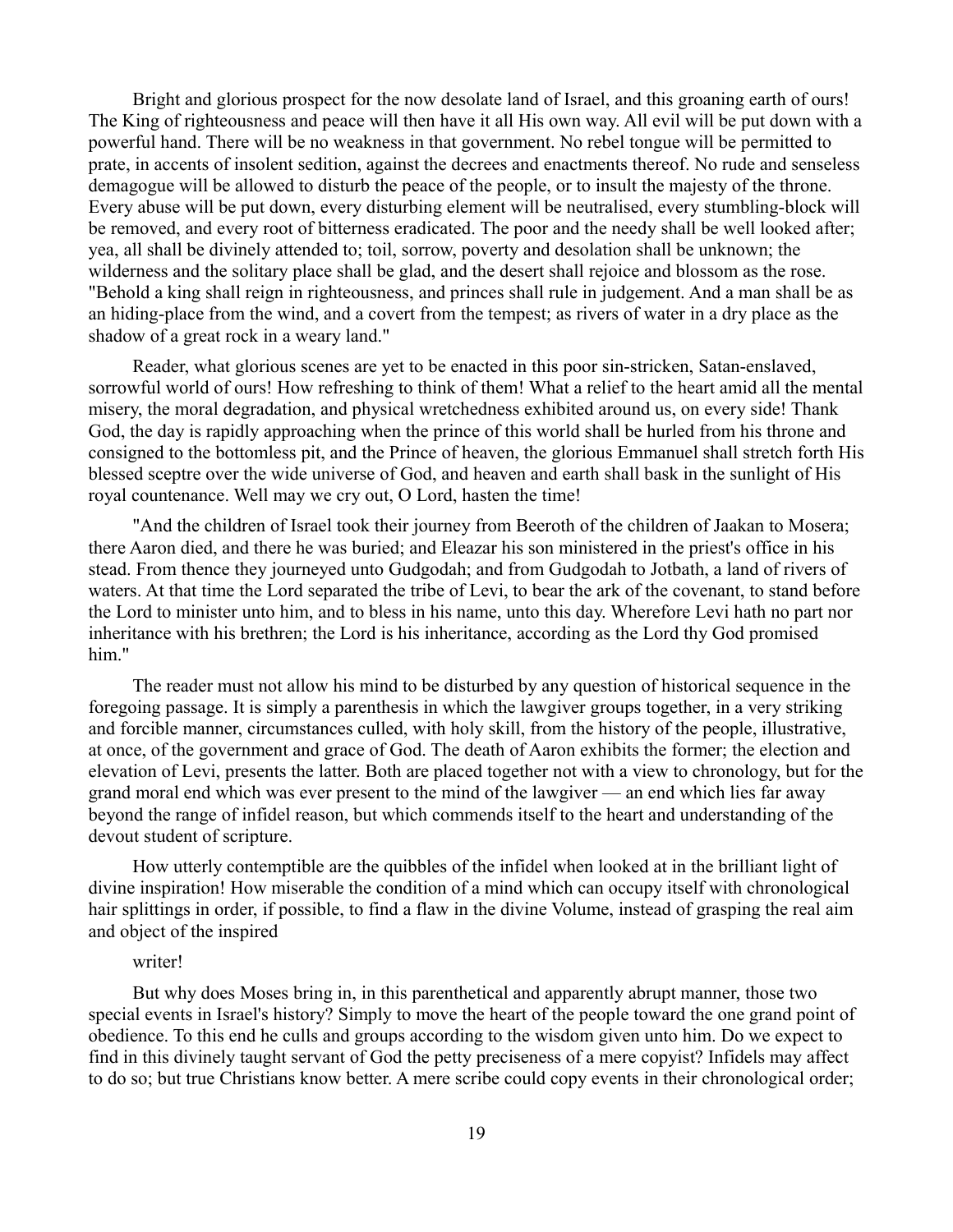a true prophet will bring those events to bear, in a moral way, upon the heart and conscience. Thus, while the poor deluded infidel is groping amid the shadows of his own creation, the pious student delights himself in the moral glories of that peerless Volume which stands like a rock, against which the waves of infidel thought dash themselves with contemptible impotency.

We do not attempt to dwell upon the circumstances referred to in the above parenthesis; they have been gone into elsewhere, and therefore we only feel it needful, in this place, to point out to the reader what we may venture to call the Deuteronomic bearing of the facts — the use which the lawgiver makes of them to strengthen the foundation of his final appeal to the heart and conscience of the people, to give pungency and power to his exhortation, as he urged upon them the absolute necessity of unqualified obedience to the statutes and judgements of their covenant God. Such was his reason for referring to the solemn fact of the death of Aaron. They were to remember that, notwithstanding Aaron's high position as the high priest of Israel, yet he was stripped of his robes and deprived of his life for disobedience to the word of Jehovah. How important, then, that they should take heed to themselves! The government of God was not to be trifled with, and the very fact of Aaron's elevation only rendered it all the more needful that his sin should be dealt with, in order that others might fear.

And then they were to remember the Lord's dealings with Levi in which grace shines with such marvellous lustre. The fierce, cruel, self-willed Levi was taken up from the depths of his moral ruin and brought nigh to God, "to bear the ark of the covenant of the Lord, to stand before the Lord, to minister unto him, and to bless in his name.

But why should this account of Levi be coupled with the death of Aaron? Simply to set forth the blessed consequences of obedience. If the death of Aaron displayed the awful result of disobedience, the elevation of Levi illustrates the precious fruit of obedience. Hear what the prophet Malachi says on this point. "And ye shall know that I have sent this *commandment* unto you, that my covenant might be with Levi, saith the Lord of hosts. My covenant was with him of life and peace; and *I gave them to him for the fear wherewith he feared me, and was afraid before my name.* The law of truth was in his mouth, and iniquity was not found in his lips; he walked with me in peace and equity, and did turn many away from iniquity." Mal. 2: 4-6.

This is a very remarkable passage, and throws much light upon the subject now before us. It tells us distinctly that Jehovah gave His covenant of life and peace to Levi "for the fear wherewith he feared" Him on the terrible occasion of the golden calf which Aaron (himself a Levite of the very highest order) made. Why was Aaron judged? Because of his rebellion at the waters of Meribah. (Num. 20: 24.) Why was Levi blessed? Because of his reverent obedience at the foot of mount Horeb. (Ex. 32.) Why are both grouped together in Deuteronomy 10? In order to impress upon the heart and conscience of the congregation the urgent necessity of implicit obedience to the commandments of their covenant God. How perfect is scripture in all its parts! How beautifully it hangs together! And how plain it is to the devout reader that the lovely book of Deuteronomy has its own divine niche to fill, its own distinctive work to do, its own appointed sphere, scope and object! How manifest it is that the fifth division of the Pentateuch is neither a contradiction nor a repetition, but a divine application of its divinely inspired predecessors! And, finally, we cannot help adding — how convincing the evidence that infidel writers know neither what they say nor whereof they affirm, when they dare to insult the Oracles of God — yea, that they greatly err, not knowing the scriptures nor the power of God!\* At verse 10 of our chapter, Moses returns to the subject of his discourse. "And I stayed in the mount, according to the first time, forty days and forty nights; and the Lord hearkened unto me at that time also, and the Lord would not destroy thee. And the Lord said unto me, Arise, take thy journey before the people, that they may go in and possess the land which I sware unto their fathers to give unto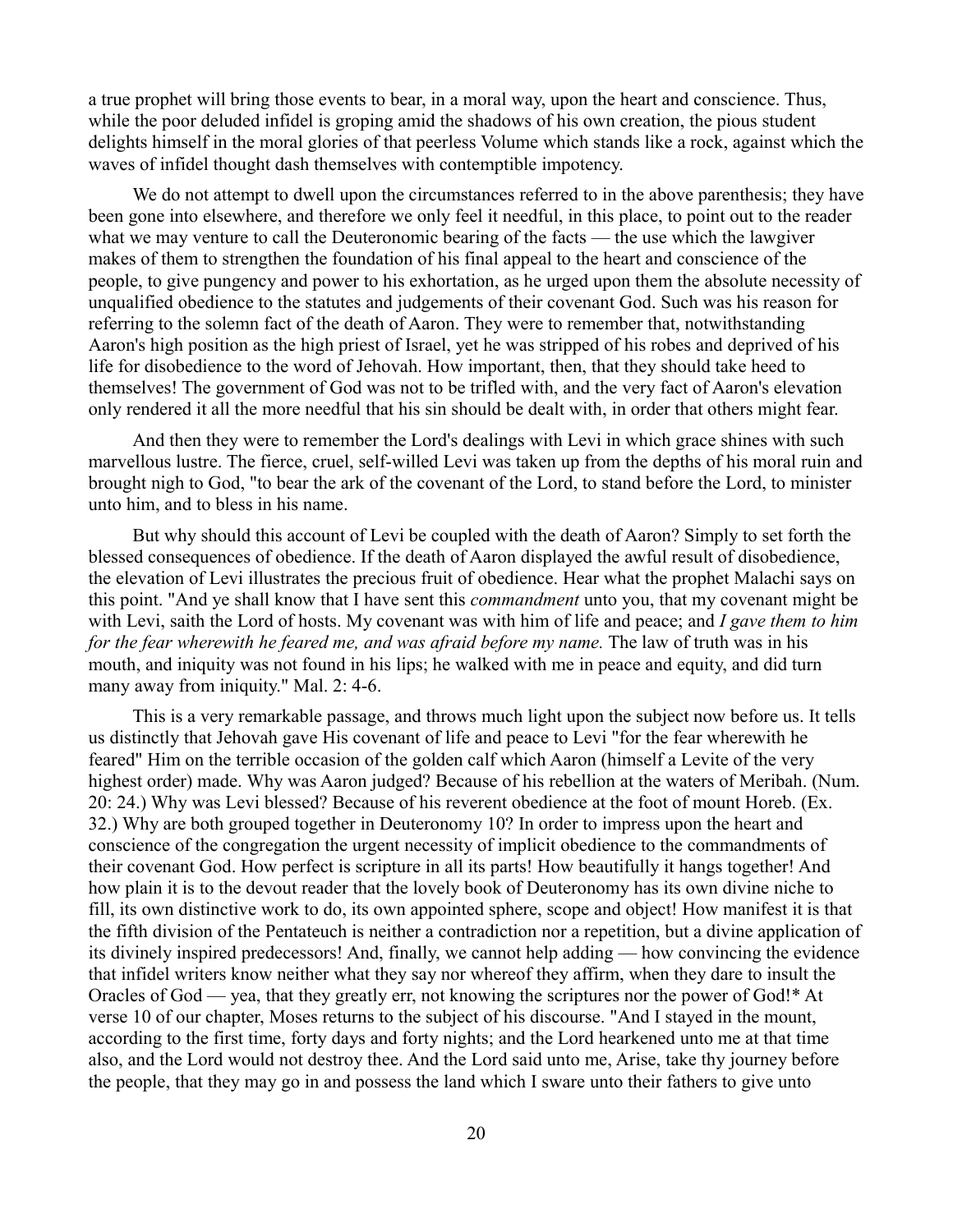them."

{\*We have, in human writings, numerous examples of the same thing that infidels object to in Deuteronomy 10: 6-9. Suppose a man is anxious to call the attention of the English nation to some great principle of political economy, or some matter of national importance; he does not hesitate to select facts however widely separated on the page of history, and group them together in order to illustrate his subject. Do infidels object to this? No; not when found in the writings of men. It is only when it occurs in scripture, because they hate the word of God, and cannot bear the idea that He should give to His creatures a book-revelation of His mind. Blessed be His Name, He has given it notwithstanding, and we have it in all its infinite preciousness, and divine authority, for the comfort of our hearts, and the guidance of our path, amid all the darkness and confusion of this scene through which we are passing home to glory.}

Jehovah would accomplish His promise to the fathers, spite of every hindrance. He would put Israel in full possession of the land concerning which He had sworn to Abraham, Isaac and Jacob, to give it to their seed for an everlasting inheritance.

"And now, Israel, what doth the Lord *thy* God require of thee, but to fear the Lord thy God, to walk *in all His ways,* and to love him, and to serve the Lord *thy* God with all thy heart and with all thy soul. To keep the commandments of the Lord, and his statutes, which I command thee this day, *for thy good."* It was all for their real good, their deep, full blessing to walk in the way of the divine commandments. The path of whole-hearted obedience is the only path of true happiness; and blessed be God, this path can always be trodden by those who love the Lord.

This is an unspeakable comfort, at all times. God has given us His precious word, the perfect revelation of His mind; and He has given as what Israel had not, even His Holy Spirit to dwell in our hearts whereby we can understand and appreciate His word. Hence our obligations are vastly higher than were Israel's. We are bound to a life of obedience by every argument that could be brought to bear on the heart and understanding.

And surely it is for our good to be obedient. There is indeed "great reward" in keeping the commandments of our loving Father. Every thought of Him and of His gracious ways, every reference to His marvellous dealings with us — His loving ministry, His tender care, His thoughtful love — all should bind our hearts in affectionate devotion to Him, and quicken our steps in treading the path of loving obedience to Him. Wherever we turn our eyes we are met by the most powerful evidences of His claim upon our heart's affections and upon all the energies of our ransomed being. And, blessed be His Name, the more fully we are enabled by His grace to respond to His most precious claims, the brighter and happier our path must he. There is nothing in all this world more deeply blessed than the path and portion of an obedient soul. "Great peace have they that love thy law, and nothing shall offend them." The lowly disciple, who finds his meat and his drink in doing the will of his beloved Lord and Master, possesses a peace which the world can neither give nor take away. True, he may be misunderstood and misinterpreted; he may be dubbed narrow and bigoted, and such-like; but none-of these things move him. One approving smile from his Lord is more than ample recompense for all the reproach that men can heap upon him. He knows how to estimate at their proper worth the thoughts of men; they are to him as the chaff which the wind driveth away. The deep utterance of his heart, as he moves steadily along the sacred path of obedience, is

"Let me my feebleness recline

On that eternal love of Thine,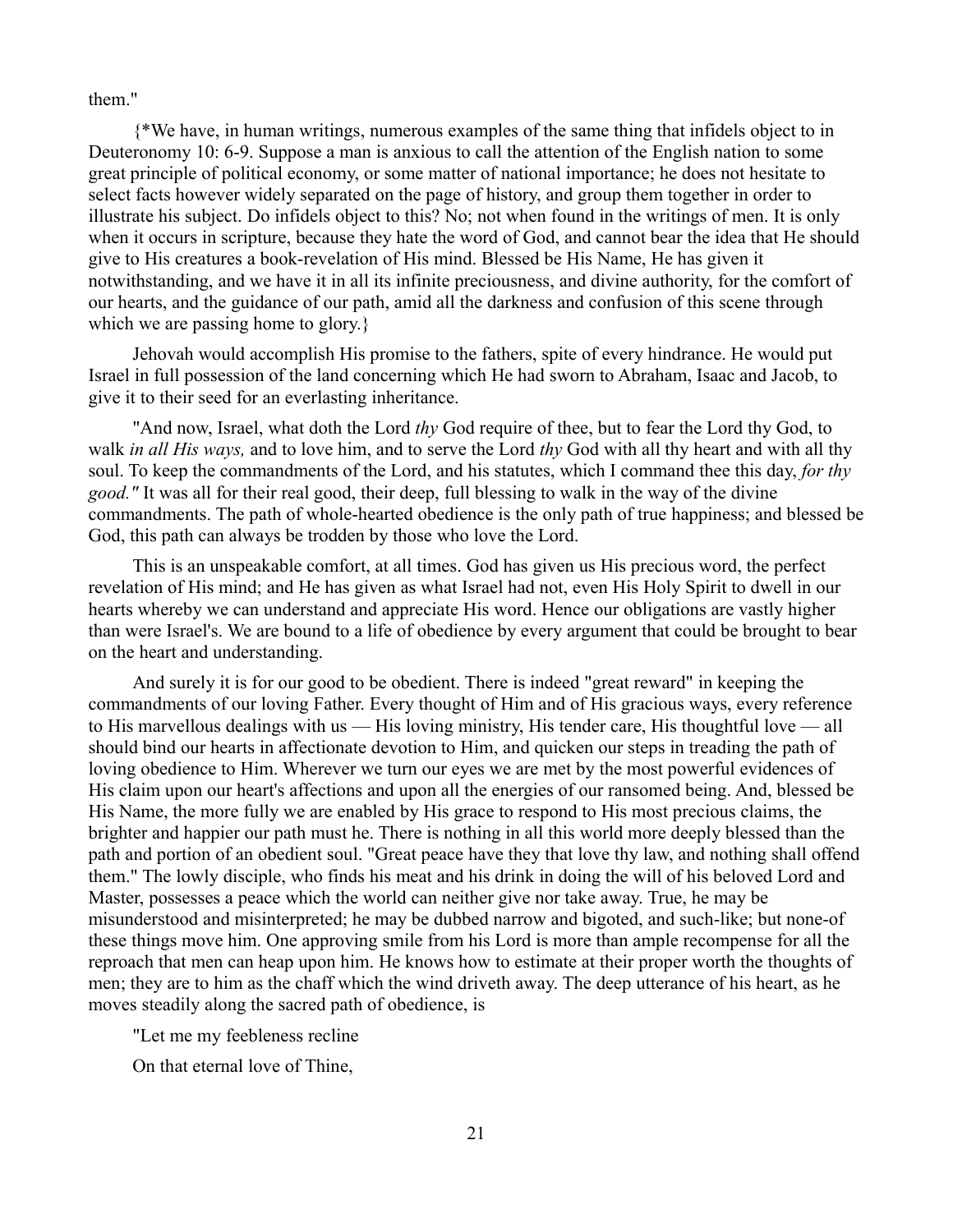And human thoughts forget; Child-like attend what Thou wilt say Go forth and serve Thee while 'tis day, Nor leave Thy sweet retreat."

In the closing verses, of our chapter, the lawgiver seems to rise higher and higher in his presentation of moral motives for obedience, and to come closer and closer to the hearts of the people. "Behold," he says, "the heaven and the heaven of heavens is the Lord's thy God, the earth also, with all that therein is. Only the Lord had a delight in thy fathers to love them, and he chose their seed after them, even you above all people, as it is this day." What a marvellous privilege to be chosen and loved by the Possessor of heaven and earth! What an honour to be called to serve and obey Him! Surely nothing in all this world could be higher or better. To be identified and associated with the Most High God, to have His Name called upon them, to be His peculiar people, His special possession, the people of His choice, to be set apart from all the nations of the earth to be the servants of Jehovah and His witnesses. What, we may ask, could exceed this, except it be that to which the church of God, and the individual believer are called?

Assuredly, our privileges are higher, inasmuch as we know God in a higher, deeper, nearer, more intimate manner than the nation of Israel ever did. We know Him as the God and Father of the Lord Jesus Christ, and as our God and Father. We have the Holy Ghost dwelling in us, shedding abroad the love of God in our hearts, and leading us to cry, Abba, Father. All this is far beyond anything that God's earthly people ever knew or could know; and, inasmuch as our privileges are higher, His claims upon our hearty and unreserved obedience are also higher. Every appeal to the heart of Israel should come home, with augmented force to our hearts, beloved Christian reader; every exhortation addressed to them should speak, far more powerfully to us. We occupy the very highest ground on which any creature could stand. Neither the seed of Abraham on earth, nor the angels of God in heaven could say what we can say, or know what we know. We are linked and eternally associated with the risen and glorified Son of God. We can adopt as our own the wondrous language of? John 4.17, and say, "As he is so are we in this world." What can exceed this, as to privilege and dignity? Surely nothing save to be, in body, soul and spirit, conformed to His adorable image, as we shall be, ere long, through the abounding grace of God.

Well then let us ever bear in mind — yea, let us have it deep, deep, down in our hearts, that according to our privileges are our obligations. Let us not refuse the wholesome word " obligation" as though it had a legal ring about it. Far from it; it would be utterly impossible to conceive anything further removed from all thought of legality than the obligations which flow out of the Christian's position. It is a very serious mistake to be continually raising the cry of "Legal! Legal!" whenever the holy responsibilities of our position are pressed upon us. We believe that every truly pious Christian will delight in all the appeals and exhortations which the Holy Ghost addresses to us as to our obligations, seeing they are all grounded upon privileges conferred upon us by the sovereign grace of God, through the precious blood of Christ, and made good to us by the mighty ministry of the Holy Ghost.

But let us hearken still further to the stirring appeals of Moses. They are truly profitable for us, with all our higher light, knowledge and privilege.

"Circumcise therefore *the foreskin of your heart* and be no more stiff-necked. For the Lord your God is God of gods, and Lord of lords, a great God, a mighty, and a terrible, which regardeth not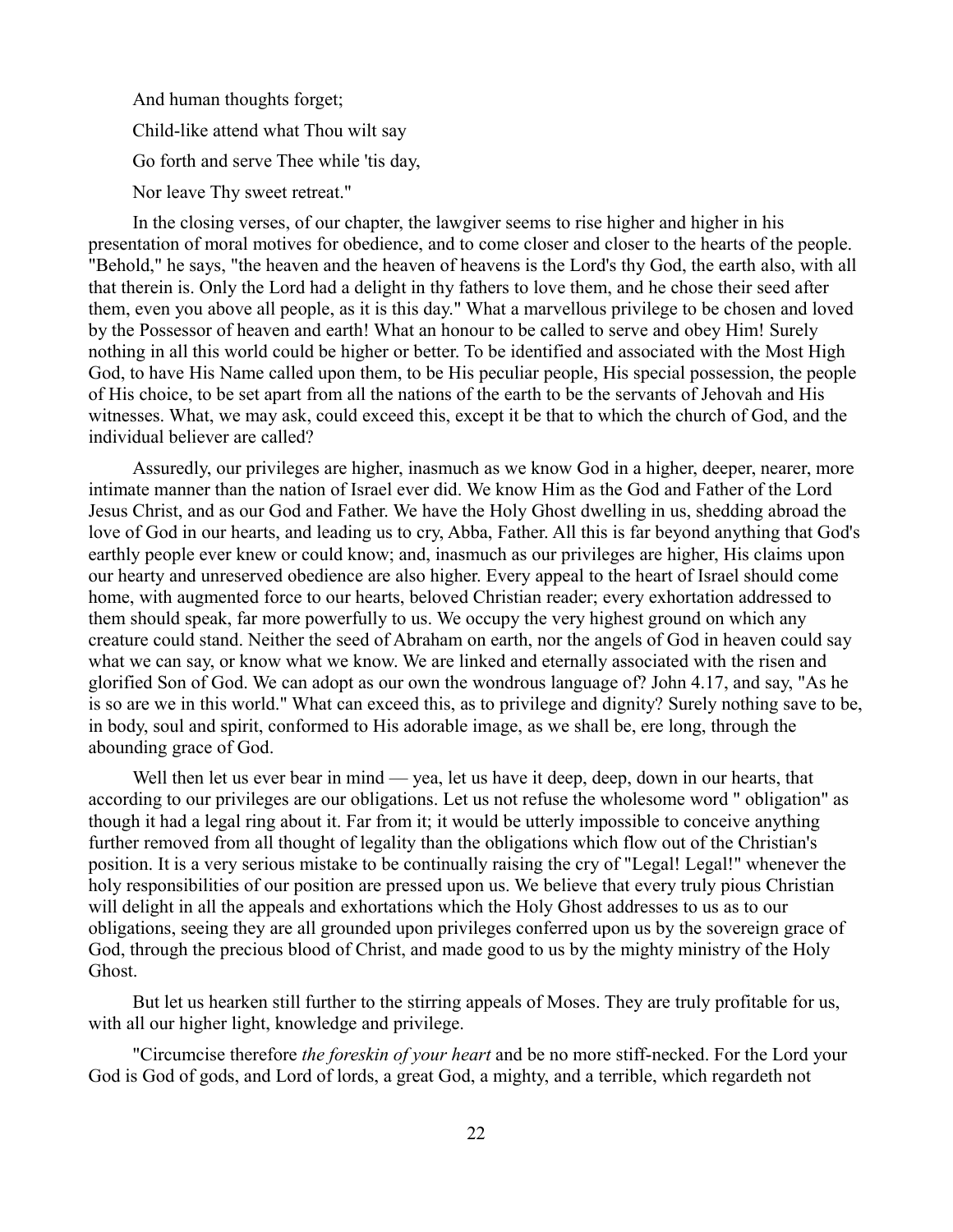persons, nor taketh reward. He doth execute the judgement of the fatherless and widow, and loveth the stranger, in giving him food and raiment."

Here Moses speaks not merely of God's doings and dealings and ways, but of Himself, of what He is. He is high over all, the great, the mighty and the terrible. But He has a heart for the widow and the fatherless — those helpless objects deprived of all earthly and natural props, the poor bereaved and broken-hearted widow, and the desolate orphan. God thinks of, and cares for such, in a very special way; they have a claim upon His loving heart and mighty hand. " A Father of the fatherless, and a Judge of the widow is God in his holy habitation." "She that is a widow indeed and desolate trusteth in God, and continueth in supplications and prayers night and day." "Leave thy fatherless children, I will preserve them alive; and let thy widows trust in me."

What a rich provision is here for widows and orphans! How wondrous God's care of such! How many widows are much better off than when they had their husbands! How many orphans are better cared and provided for than when they had their parents! God looks after them! This is enough. Thousands of husbands and thousands of parents are worse by far than none; but God never fails those who are cast upon Him. He is ever true to His own Name, whatever relationship He takes. Let all widows and orphans remember this for their comfort and encouragement.

And then the poor stranger! He is not forgotten. "He loveth the stranger, in giving him food and raiment." How precious is this! Our God cares for all those who are bereft of earthly props, human hopes, and creature confidences. All such have a special claim upon Him to which He will, most surely, respond according to all the love of His heart. The widow, the fatherless and the stranger are the special objects of His tender care, and as such have but to look to Him, and draw upon His exhaustless resources in all their varied need.

But then He must be known in order to be trusted. "They that know thy name will put their trust in thee; for thou, Lord, hast not forsaken them that seek thee." Those who do not know God would vastly prefer an insurance policy or a government annuity to His promise. But the true believer finds in that promise the unfailing stay of his heart, because he knows, and trusts, and loves the Promiser. He delights in the thought of being absolutely shut up to God, wholly dependent upon Him. He would not, for worlds, be in any other position. The very thing which would almost drive an unbeliever out of his senses is to the Christian — the man of faith, the very deepest joy of his heart. The language of such an one will ever be, "My soul, wait thou *only* upon God; for my expectation is from him. He *only* is my rock." Blessed position! Precious portion! May the reader know it as a divine reality, a living power, in his heart, by the mighty ministry of the Holy Ghost! Then will he be able to sit loose to earthly things. He will be able to tell the world that he is independent of it, having found all he wants, for time and eternity, in the living God and His Christ.

"Thou, O Christ, art all I want;

More than all in Thee I find."

But let us specially note the provision which God makes for the stranger. It is very simple — "food and raiment." This is enough for a true stranger, as the blessed apostle says to his son Timothy, "We brought nothing into this world, and it is certain we can carry nothing out. And having food and raiment, let us be therewith content."

Christian reader, let as ponder this. What a cure for restless ambition is here! What an antidote against covetousness! What a blessed deliverance from the feverish excitement of commercial life, the grasping spirit of the age in which our lot is cast! If we were only content with the divinely appointed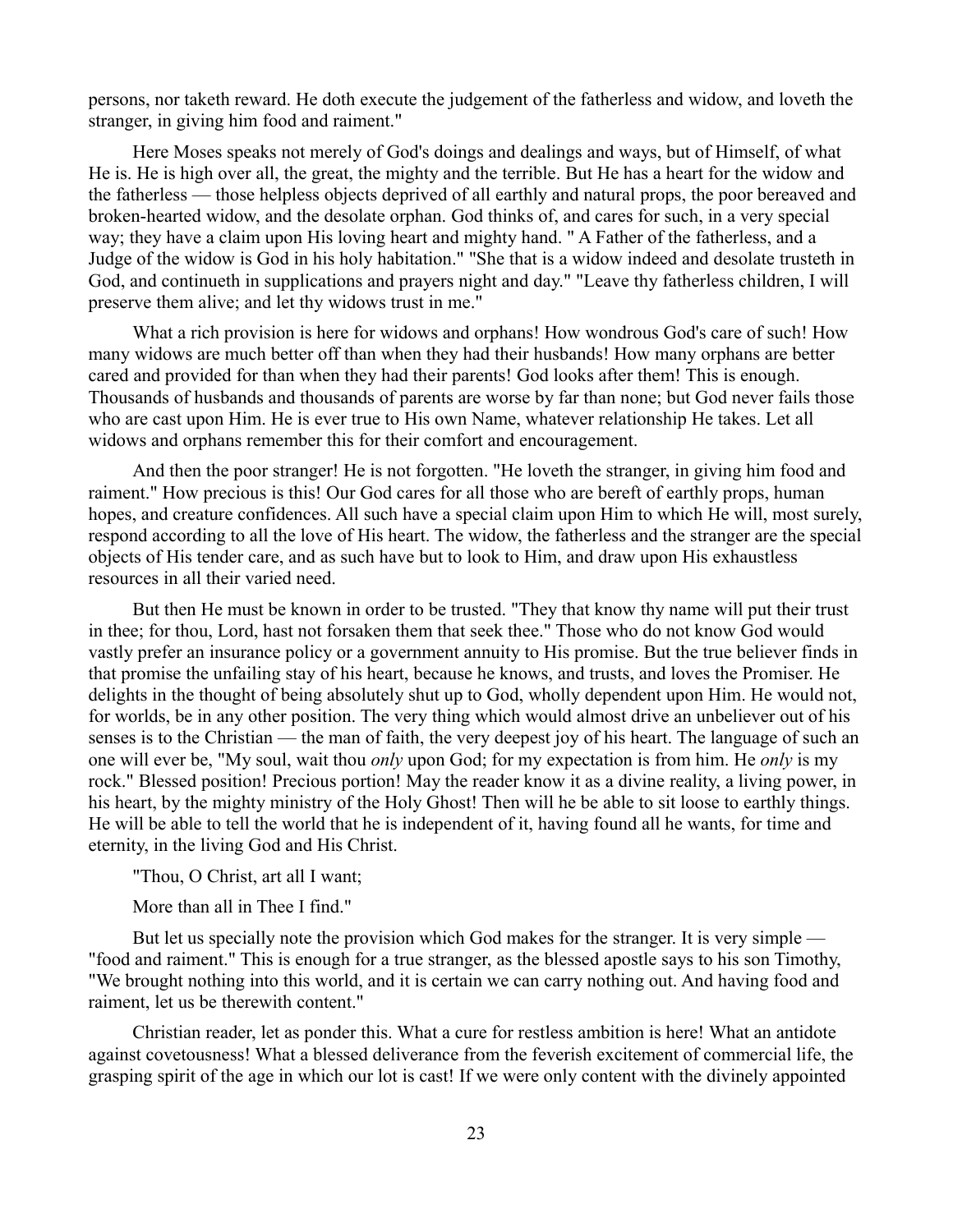provision for the stranger, what a different tale we should have to tell! How calm and even would be the current of our daily life! How simple our habits and tastes! How unworldly our spirit and style! What moral elevation above the self-indulgence and luxury so prevalent amongst professing Christians! We should simply eat and drink to the glory of God, and to keep the body in proper working order. To go beyond this, either in eating or drinking, is to indulge in "fleshly lusts which war against the soul."

Alas! alas! how much of this there is, specially in reference to drink! It is perfectly appalling to think of the consumption of intoxicating drink amongst professing Christians. It is our thorough conviction that the devil has succeeded in ruining the testimony of hundreds, and in causing them to make shipwreck of faith and a good conscience, by the use of stimulants. Thousands ruin their fortunes, ruin their families, ruin their health, ruin their souls through the senseless, vile and cursed desire for stimulants.

We are not going to preach a crusade against stimulants or narcotics. The wrong is not in the things themselves but in our inordinate and sinful use of them. It not infrequently happens that persons who fall under the horrible dominion of drink seek to lay the blame on their medical adviser; but surely no proper medical man would ever advise his patient to *indulge* in the use of stimulants. He may prescribe the use of "a *little* wine, for the stomach's sake and frequent infirmities," and he has the very highest authority for so doing; but why should this lead any one to become a drunkard? Each one is responsible to walk in the fear of God in reference to both eating and drinking. If a doctor prescribes a little nourishing food for his patient, is he to be blamed if that patient becomes a glutton? Surely not; the evil is not in the doctor's prescription, or in the stimulant, or in the nourishment, but in the wretched lust of the heart.

Here, we are persuaded, lies the root of the evil; and the remedy is found in that precious grace of God which while it bringeth salvation unto all men, teacheth those who are saved "to live *soberly*, righteously and godly in this present world." And be it remembered that " to live soberly" means a great deal more than temperance in eating and drinking; it means this most surely, but it takes in also the whole range of inward self-government — the government of the thoughts, the government of the temper, the government of the tongue. The grace that saves us not only *tells* us how to live, but *teaches* how to do it, and if we follow its teachings we shall be well content with God's provision for the stranger.

It is, at once, interesting and edifying to notice the way in which Moses sets the divine example before the people as their model. Jehovah "loveth the stranger, in giving him food and raiment. Love ye therefore the stranger; for ye were strangers in the land of Egypt." This is very touching. They were not only to keep before their eyes the divine model, but also to remember their own past history and experience, in order that their hearts might be drawn out in sympathy and compassion toward the poor homeless stranger. It was the bounden duty and high privilege of the Israel of God to place themselves in the circumstances and enter into the feelings of others. They were to be the moral representatives of that blessed One whose people they were, and whose Name was called upon them. They were to imitate Him in meeting the wants and gladdening the hearts of the fatherless, the widow, and the stranger. And if God's earthly people were called to this lovely course of action, how much more are we who are "blessed with all spiritual blessings in the heavenlies in Christ Jesus." May we abide more in His presence, and drink more into His Spirit, that so we may more faithfully reflect His moral glories upon all with whom we come in contact!

The closing lines of our chapter give us a very fine summing up of the practical teaching which has been engaging our attention. "Thou shalt fear the Lord thy God; him shalt thou serve, and to him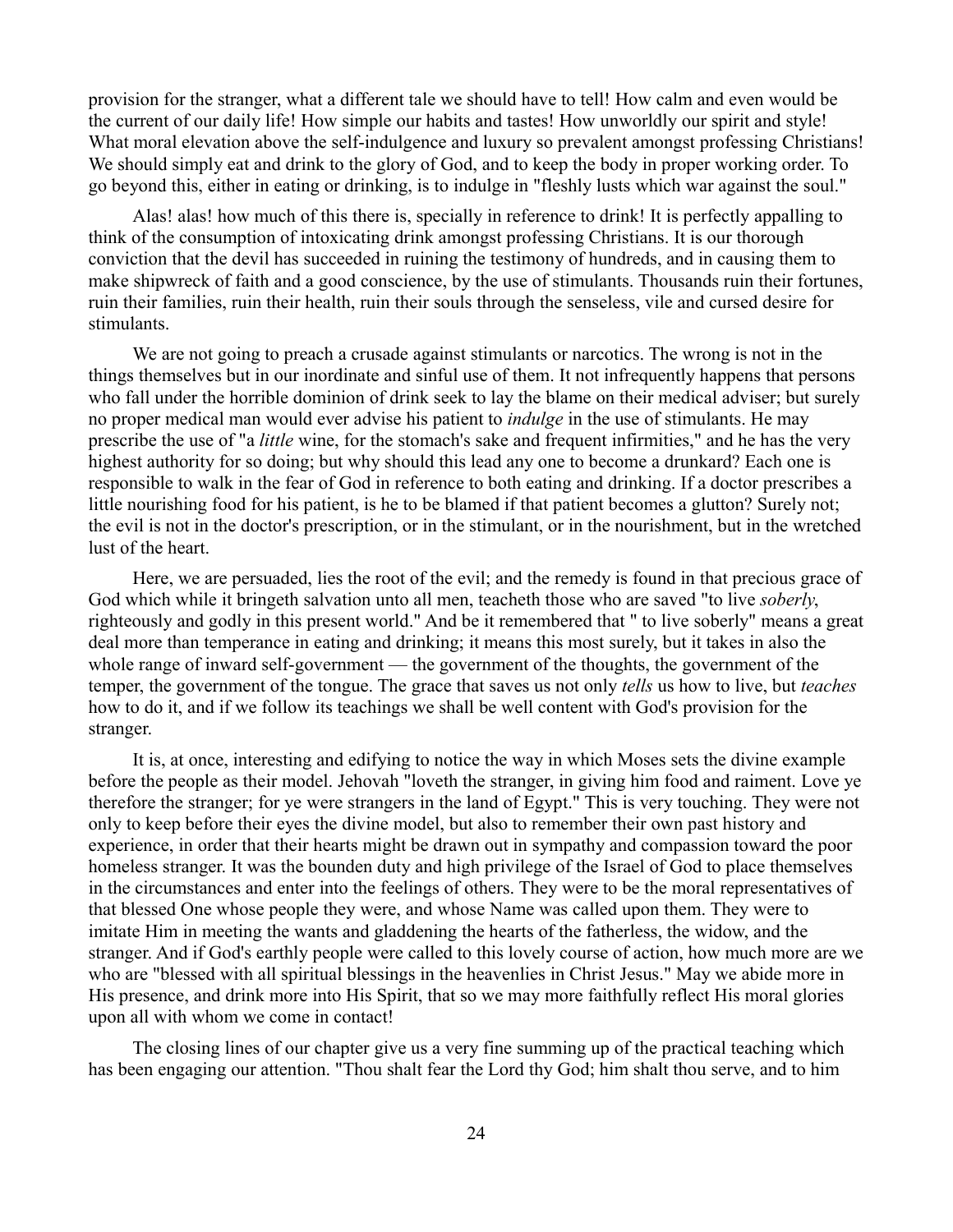shalt thou cleave, and swear by his name. He is thy praise, and he is thy God, that hath done for thee these great and terrible things, which thine eyes have seen. Thy fathers went down into Egypt with threescore and ten persons; and now the Lord hath made thee as the stars of heaven for multitude." Vers. 20-22.

How thoroughly bracing is all this to the moral being! This binding of the heart to the Lord Himself by means of all that He is and all His wondrous actings and gracious ways, is unspeakably precious. It is, we may truly say, the secret spring of all true devotedness. God grant that the writer and the reader may abidingly realise its motive power!

# Deuteronomy 11

"Therefore thou shalt love the Lord thy God, and keep his charge, and his statutes, and his judgements, and his commandments, alway. And know ye this day; for I speak not with your children which have not known, and which have not seen the chastisements of the Lord your God, his greatness, his mighty hand, and his stretched out arm, and his miracles and his acts, which he did in the midst of Egypt unto Pharaoh the king of Egypt, and unto all his land; and what he did unto the army of Egypt, unto their horses, and to their chariots; how he made the water of the Red Sea to overflow them as they pursued after you, and how the Lord hath destroyed them unto this day; and what he did unto you in the wilderness, until ye came unto this place; and what he did unto Dathan and Abiram, the sons of Eliab, the son of Reuben; how the earth opened her mouth, and swallowed them up, and their households, and their tents, and all the substance that was in their possession, in the midst of all Israel; but your eyes have seen all the great acts of the Lord which he did."

Moses felt it to be of the very highest importance that all the mighty acts of Jehovah should be kept prominently before the hearts of the people, and deeply engraved on the tablets of their memory. The poor human mind is vagrant, and the heart volatile; and, notwithstanding all that Israel had seen of the solemn judgements of God upon Egypt and upon Pharaoh, they were in danger of forgetting them, and losing the impression which they were designed and eminently fitted to make upon them.

It may be we feel disposed to wonder how Israel could ever forget the impressive scenes of their history in Egypt from first to last — the descent of their fathers thither as a mere handful, their steady growth and progress, as a people, spite of formidable difficulties and hindrances, so that from the insignificant few they had become, by the good hand of their God upon them, as the stars of heaven for multitude.

And then those ten plagues upon the land of Egypt! How full of awful solemnity! How preeminently calculated to impress the heart with a sense of the mighty power of God, the utter impotency and insignificance of man, in all his boasted wisdom, strength and glory, and the egregious folly of his attempting to set himself up against the Almighty God! What was all the power of Pharaoh and of Egypt in the presence of the Lord God of Israel! In one hour all was plunged into hopeless ruin and destruction. All the chariots of Egypt, all the pomp and glory, the valour and might of that ancient and far-famed nation — all was overwhelmed in the depths of the sea.

And why? Because they had presumed to meddle with the Israel of God; they had dared to set themselves in opposition to the eternal purpose and counsel of the Most High. They sought to crush those on whom He had set His love. He had sworn to bless the seed of Abraham, and no power of earth or hell could possibly annul His oath. Pharaoh, in his pride and hardness of heart, attempted to countervail the divine actings, but he only meddled to his own destruction. His land was shaken to its very centre, and himself and his mighty army overthrown in the Red Sea, a solemn example to all who should ever attempt to stand in the way of Jehovah's purpose to bless the seed of Abraham His friend.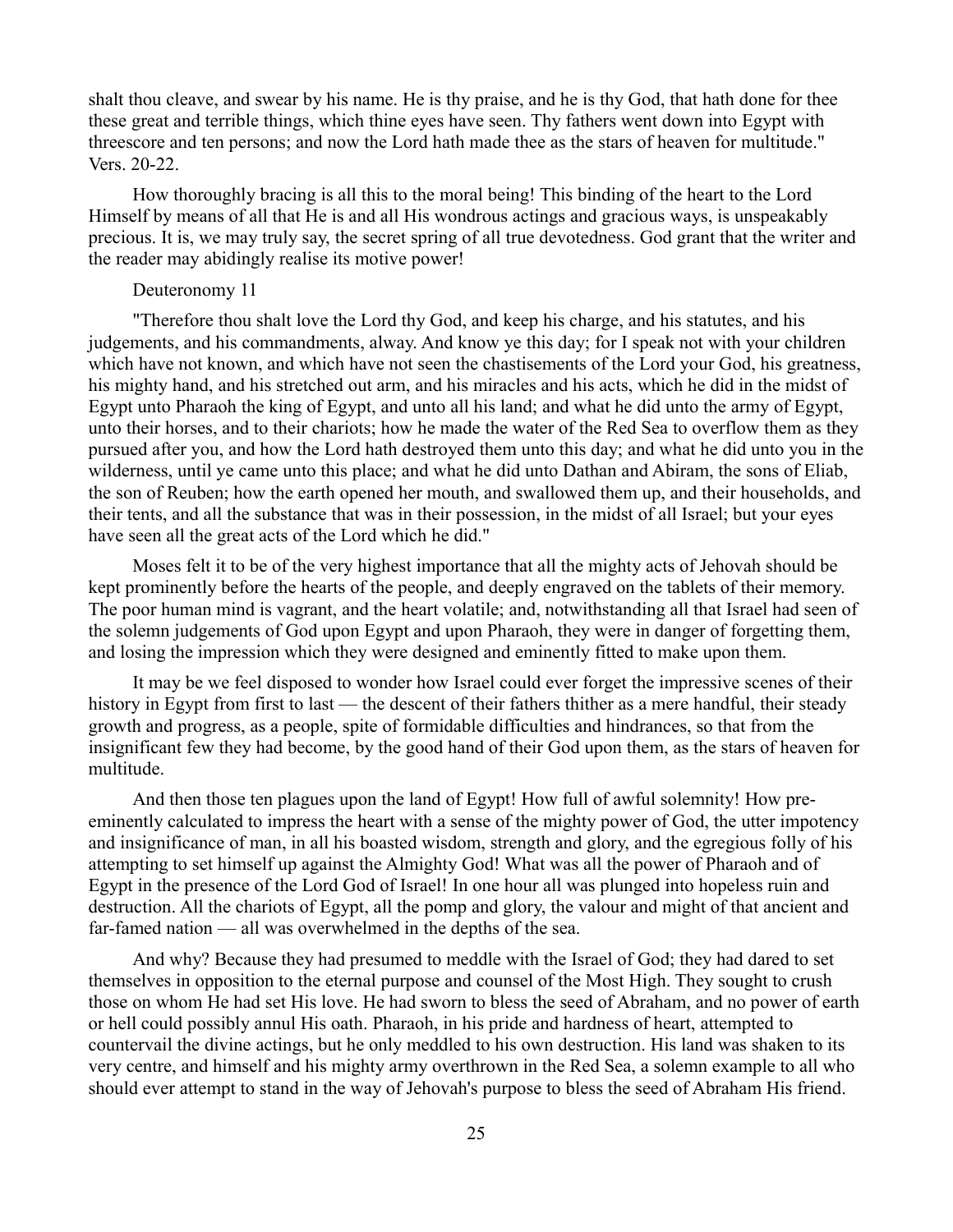Nor was it merely what Jehovah had done to Egypt and to Pharaoh that the people were called to remember, but also what He had done amongst themselves. How soul-subduing the judgement upon Dathan and Abiram and their households! How awful the thought of the earth opening her mouth and swallowing them up! And for what? For their rebellion against the divine appointment. In the history given in Numbers, Korah, the Levite, is the prominent character; but here he is omitted, and the two Reubenites are named — two members of the congregation, because Moses is seeking to act on the whole body of the people by setting before them the terrible consequence of self-will in two of their number — two ordinary members, as we should say, and not merely a privileged Levite.

In a word, then, whether the attention was called to the divine actings without or within, abroad or at home, it was all for the purpose of impressing their hearts and minds with a deep sense of the moral importance of obedience. This was the one grand aim of all the rehearsals, all the comment, all the exhortations of the faithful servant of God who was so soon to be removed from their midst. For this he ranges over their history for centuries, culling, grouping, commenting, taking up this fact and omitting that, as guided by the Spirit of God. The journey down to Egypt, the sojourn there, the heavy judgements upon the self-willed Pharaoh, the exodus, the passage through the sea, the scenes in the wilderness, and specially, the awful fate of the two rebellious Reubenites — all is brought to bear, with marvellous force and clearness, upon the conscience of the people, in order to strengthen the basis of Jehovah's claim upon their unqualified obedience to His holy commandments.

"Therefore shall ye *keep all the commandments* which I command you this day, *that ye may be strong,* and go in and possess the land, whither ye go to possess it; and that ye may prolong your days in the land, which the Lord sware unto your fathers to give unto them and to their seed, a land that floweth with milk and honey."

Let the reader note the beautiful moral link between those two clauses, "Keep *all* the commandments" — "That ye may be strong." There is great strength gained by unreserved obedience to the word of God. It will not do to pick and choose. We are prone to this, prone to take up certain commandments and precepts which suit ourselves; but this is really self-will. What right have we to select such and such precepts from the word, and neglect others! None whatever. To do so is, in principle, simply self-will and rebellion. What business has a servant to decide as to which of his master's commands he will obey? Surely none whatever; each commandment stands clothed with the masters authority, and therefore claims the servant's attention; and, we may add, the more implicitly the servant obeys, the more he bends his respectful attention to every one of his master's commands, be it ever so trivial, the more does he strengthen himself in his position and grow in his master's confidence and esteem. Every master loves and values an obedient, faithful, devoted servant. We all know what a comfort it is to have a servant whom we can trust, one who finds his delight in carrying out our every wish, and who does not require perpetual looking after, but knows his duty and attends to it.

Now, ought we not to seek to refresh the heart of our blessed Master, by a loving obedience to all His commandments? Only think, reader, what a privilege it is to be allowed to give joy to the heart of that blessed One who loved us and gave Himself for us. It is something wonderful that poor creatures such as we can in any way refresh the heart of Jesus; yet so it is, blessed be His Name! He delights in our keeping His commandments; and assuredly the thought of this should stir our whole moral being, and lead us to study His word, in order to find out, more and more, what His commandments are — so that we may do them.

We are forcibly reminded, by those words of Moses which we have just quoted, of the apostle's prayer for "the saints and faithful brethren in Christ at Colosse." "For this cause we also, since the day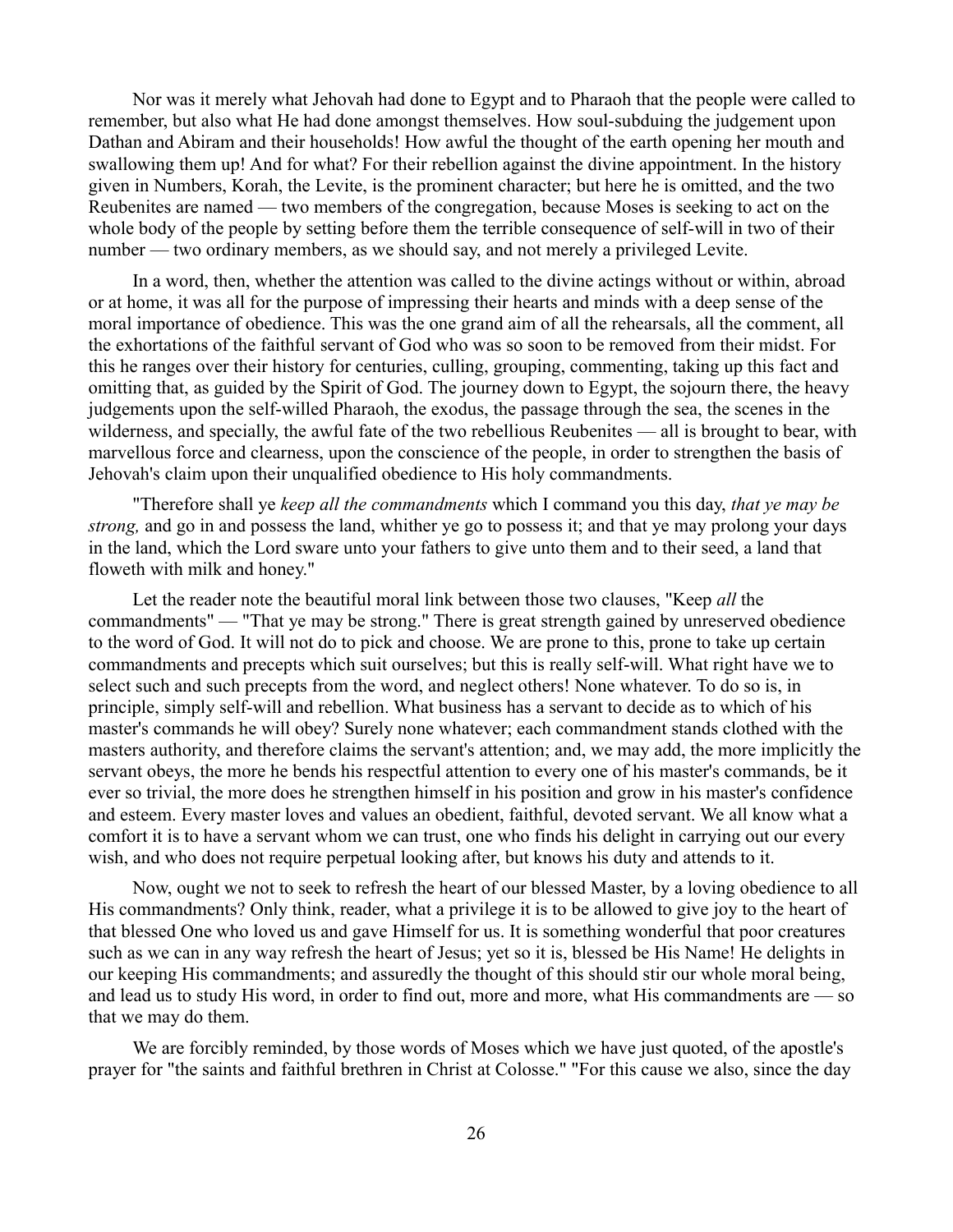we heard it, do not cease to pray for you, and to desire that ye might be filled with the knowledge of his will, in all wisdom and spiritual understanding; that ye might walk worthy of the Lord *unto all pleasing,* being fruitful in every good work, and *increasing in the knowledge of God; strengthened with all might,* according to his glorious power, unto all patience and long-suffering with joyfulness; giving thanks unto the Father, which hath made us meet to be partakers of the inheritance of the saints in light; who hath delivered us from the power of darkness, and hath translated us into the kingdom of the Son of his love; in whom we have redemption through his blood, the forgiveness of sins." (Col. 1: 9-14.)

Making allowance for the difference between the earthly and the heavenly — between Israel and the church, there is a striking similarity between the words of the law-giver and the words of the apostle. Both together are eminently fitted to set forth the beauty and preciousness of a willing-hearted loving obedience. It is precious to the Father, precious to Christ, precious to the Holy Ghost; and this surely ought to be enough to create and strengthen in our hearts the desire to be filled with the knowledge of His will, that so we might walk worthy of Him to all pleasing, being fruitful *in every good work,* and increasing in the knowledge of God. It should lead us to a more diligent study of the word of God, so that we might be ever finding out more and more of our Lord's mind and will, learning what is well-pleasing to Him, and looking to Him for grace to do it. Thus should our hearts be kept near to Him, and we should find an ever-deepening interest in searching the scriptures not merely to grow in the knowledge of truth, but in the knowledge of God, the knowledge of Christ — the deep, personal, experimental knowledge of all that it treasured up in that blessed One who is the fulness of the Godhead bodily. Oh! may the Spirit Of God, by His most precious and powerful ministry, awaken in us a more intense desire to know and to do the will of our blessed Lord and Saviour Jesus Christ, that thus we may refresh His loving heart and be well-pleasing to Him in all things!

We must now turn, for a moment, to the lovely picture of the promised land which Moses holds up before the eyes of the people. "For the land whither thou goest in to possess it, is not as the land of Egypt, from whence ye came out, where thou sowedst thy seed, and wateredst it with thy foot, as a garden of herbs: but the land, whither ye go to possess it, is a land of hills and valleys, and drinketh water of the rain of heaven; a land which the Lord thy God careth for; the eyes of the Lord thy God are always upon it, from the beginning of the year even unto the end of the year." (Vers. 10-12.)

What a vivid contrast between Egypt and Canaan! Egypt had no rain from heaven. It was all human effort there. Not so in the Lord's land; the human foot could do nothing there, nor was there any need, for the blessed rain from heaven dropped upon it; Jehovah Himself cared for it and watered it with the early and latter rain. The land of Egypt was dependent upon its own resources; the land of Canaan was wholly dependent upon God — upon what came down from heaven "My river is mine own," was the language of Egypt. "The river of God" was the hope of Canaan. The habit in Egypt was to water with the foot; the habit in Canaan was to look up to heaven.

We have in the sixty-fifth Psalm a lovely statement of the condition of things in the Lord's land, as viewed by the eye of faith "Thou visitest the earth, and waterest it; thou greatly enrichest it with the river of God which is full of water; thou preparest them corn, when thou hast so provided for it. Thou waterest the ridges thereof abundantly; thou settlest the furrows thereof; thou makest it soft with showers; thou blessest the springing thereof. Thou crownest the year with thy goodness; and thy paths drop fatness. They drop upon the pastures of the wilderness; and the little hills rejoice on every side. The pastures are clothed with flocks; the valleys also are covered over with corn; they shout for joy, they also sing." (Vers. 9-13.)

How perfectly beautiful! Only think of God watering the ridges, and settling the furrows! Think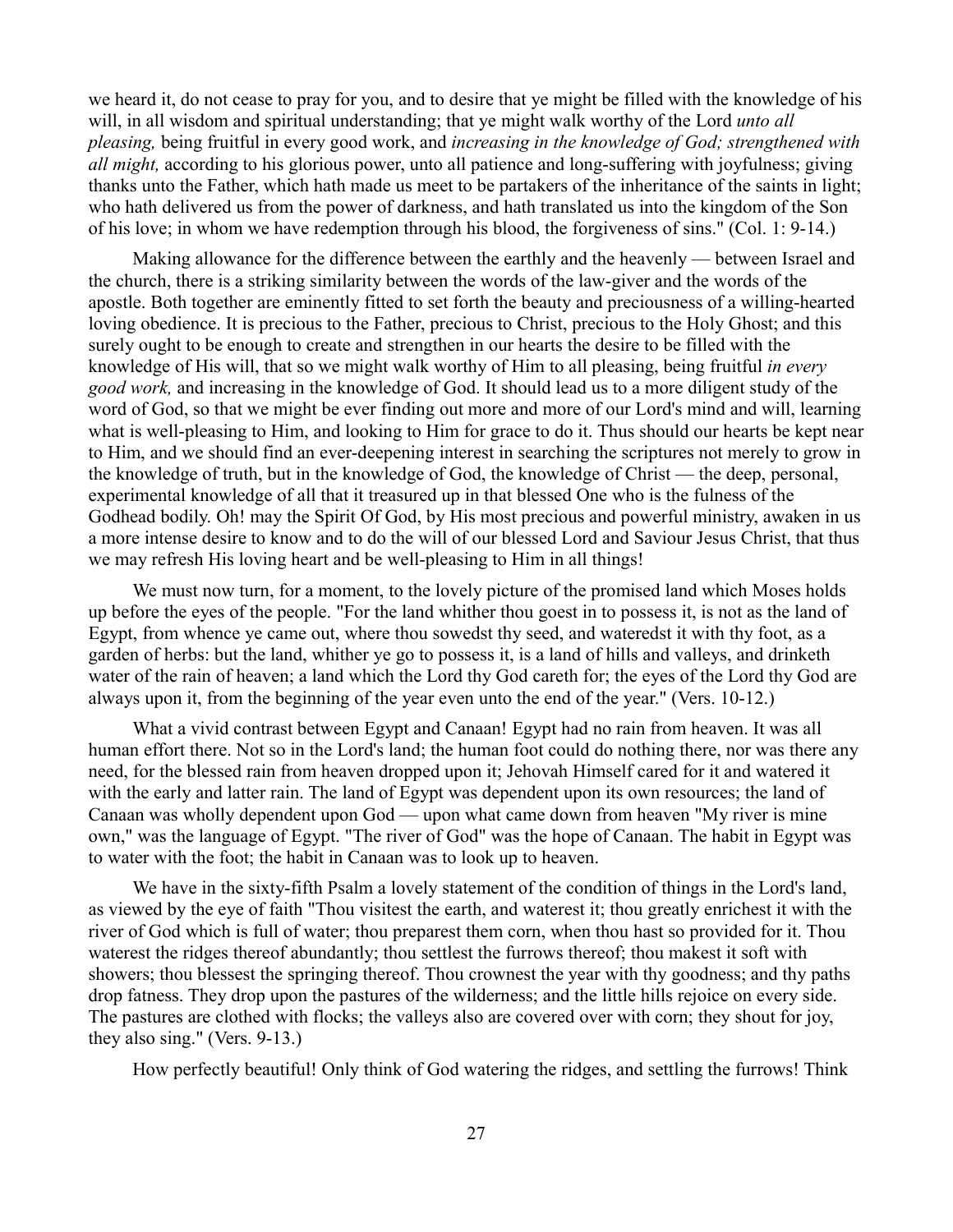of His stooping down to do the work of a husbandman for His people! Yes, and delighting to do it! It was the joy of His heart to pour His sunbeams and His refreshing showers upon the "hills and valleys" of His beloved people. It was refreshing to His spirit, as it was to the praise of His Name to see the vine, the fig-tree and the olive flourishing, the valleys covered with the golden grain, and the rich pastures covered with flocks of sheep.

Thus it should ever have been, and thus it would have been, had Israel only walked in simple obedience to the holy law of God. "It shall come to pass, if ye shall hearken diligently unto my commandments which I command you this day, *to love the Lord your God, and to serve him with all your heart, and with all your soul,* that I will give you the rain of your land in his due season, the first rain and the latter rain, that thou mayest gather in thy corn, and thy wine, and thine oil. And I will send grass in thy fields for thy cattle, that thou mayest eat and be full." (Vers. 13-15)

Thus the matter stood between the God of Israel, and the Israel of God. Nothing could be simpler, nothing more blessed. It was Israel's high and holy privilege to love and serve Jehovah; it was Jehovah's prerogative to bless and prosper Israel. Happiness and fruitfulness were to be the sure accompaniments of obedience. The people and their land were wholly dependent upon God; all their supplies were to come down from heaven, and hence so long as they walked in loving obedience the copious showers dropped upon their fields and vineyards; the heavens dropped down the dew, and the earth responded in fruitfulness and blessing.

But, on the other hand, when Israel forgot the Lord, and forsook His precious commandments, the heaven became brass and the earth iron; barrenness, desolation, famine and misery were the melancholy accompaniments of disobedience. How could it be otherwise? "If ye be willing and obedient, ye shall eat the good of the land; but if ye refuse and rebel, ye shall be devoured with the sword; for the mouth Of the Lord bath spoken it."

Now, in all this there is deep practical instruction for the church of God. Although we are not under law, we are called to obedience, and as we are enabled through grace to yield a loving hearty obedience, we are blessed in our own spiritual state, our souls are watered, refreshed and strengthened, and we bring forth the fruits of righteousness which are by Jesus Christ to the glory and praise of God.

The reader may refer with much profit, in connection with this great practical subject, to the opening of John 15 — a most precious scripture, and one demanding the earnest attention of every truehearted child of God. "I am the true vine, and my Father is the husbandman. Every branch in me that beareth not fruit he taketh away; and every branch that beareth fruit, he purgeth it, *that it may bring forth more fruit.* Now ye are clean through the word which I have spoken unto you. Abide in me, and I in you. As the branch cannot bear fruit of itself, except it abide in the vine; no more can ye, except ye abide in me. I am the vine, ye are the branches; he that abideth in me, and I in him, the same bringeth forth much fruit; for without [or apart from] me ye can do nothing. If a man abide not in me, he is cast forth as a branch, and is withered; and men gather them, and cast them into the fire, and they are burned. If ye abide in me, and my words abide in you, ye shall ask what ye will, and it shall be done unto you. Herein is my Father glorified, that ye bear much fruit; so shall ye be my disciples. As the Father hath loved me, so have I loved you; continue ye in my love. *If ye keep my commandments, ye shall abide in my love,* even as I have kept my Father's commandments, and abide in his love." (Vers. 1-10.)

This weighty passage of scripture has suffered: immensely through theological controversy and religious strife. It is as plain as it is practical, and only needs to be taken as it stands, in its own divine simplicity. If we seek to import into it what does not belong to it, we mar its integrity and miss its true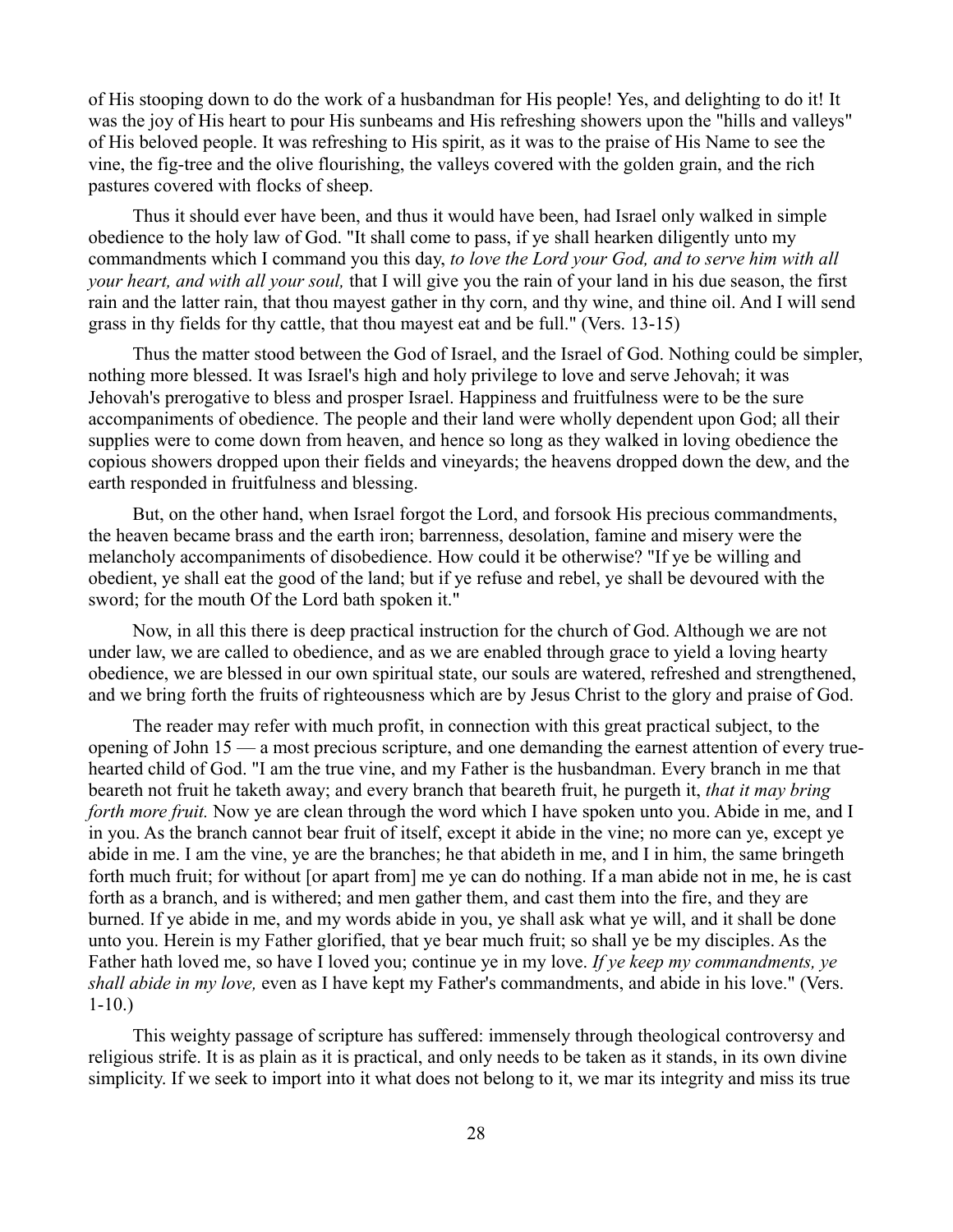application. In it we have Christ, the true vine, taking the place of Israel who had become to Jehovah the degenerate plant of a strange vine. The scene of the parable is obviously earth and not heaven; we do not think of a vine and a husbandman (*georgos*) in heaven. Besides, our Lord says, "I am the true vine." The figure is very distinct. It is not the Head and the members, but a tree and its branches. Moreover, the subject of the parable is as distinct as the parable itself; it is not eternal life, but fruitbearing. If this were borne in mind, it would greatly help to an understanding of this much misunderstood passage of scripture.

In a word then, we learn from the figure of the vine and its branches that the true secret of fruitbearing is to abide in Christ, and the way to abide in Christ is to keep His precious commandments. "If ye keep my commandments, ye shall abide in my love; even as I have kept my Father's commandments and abide in his love." This makes it all so simple. The way to bear fruit in season is to abide in the love of Christ, and this abiding is proved by our treasuring up His commandments in our hearts and a loving obedience to every one of them. It is not running hither and thither in the mere energy of nature; it is not the excitement of mere fleshly zeal displaying itself in spasmodic efforts after devotedness. No; it is something quite different from all this; it is the calm and holy obedience of the heart — a loving obedience to our own beloved Lord which refreshes His heart and glorifies His Name.

"How blest are they who still abide Close sheltered by Thy watchful side; Who life and strength from Thee receive And with Thee move and in Thee live."

Reader, may we apply our hearts diligently to this great subject of fruit-bearing. May we better understand what it is. We are apt to make great mistakes about it. It is to be feared that much — very much of what passes for fruit would not be accredited in the divine presence. God cannot own anything as fruit which is not the direct result of abiding in Christ. We may earn a great name among our fellows for zeal, energy and devotedness; we may be abundant in labours, in every department of the work; we may acquit ourselves as great travellers, great preachers, earnest workers in the vineyard, great philanthropists and moral reformers; we may spend a princely fortune in promoting all the great objects of Christian benevolence, and all the while not produce a single cluster of fruit acceptable to the Father's heart.

And, on the other hand, it may be our lot to pass the time of our sojourn here in obscurity and retirement from human gaze; we may be little accounted of by the world and the professing church; we may seem to leave but little mark on the sands of time; but if only we abide in Christ, abide in His love, treasure up His precious words in our hearts, and yield ourselves up to a holy and loving obedience to His commandments, then shall our fruit be in season, and our Father will be glorified, and we shall grow in the experimental knowledge of our Lord and Saviour Jesus Christ.

We shall now look for a moment at the remainder of our chapter in which Moses, in words of intense earnestness, presses upon the congregation the urgent need of watchfulness and diligence in reference to all the statutes and judgments of the Lord their God. The beloved and faithful servant of God, and true lover of the people was unwearied in his efforts to brace them up to that whole-hearted obedience which he knew to be, at once, the spring of their happiness and their fruitfulness; and just as our blessed Lord warns His disciples by setting before them the solemn judgement of the unfruitful branch, so does Moses warn the people as to the sure and terrible consequences of disobedience.

"Take heed to yourselves, that *your heart be not deceived,* and ye turn aside, and serve other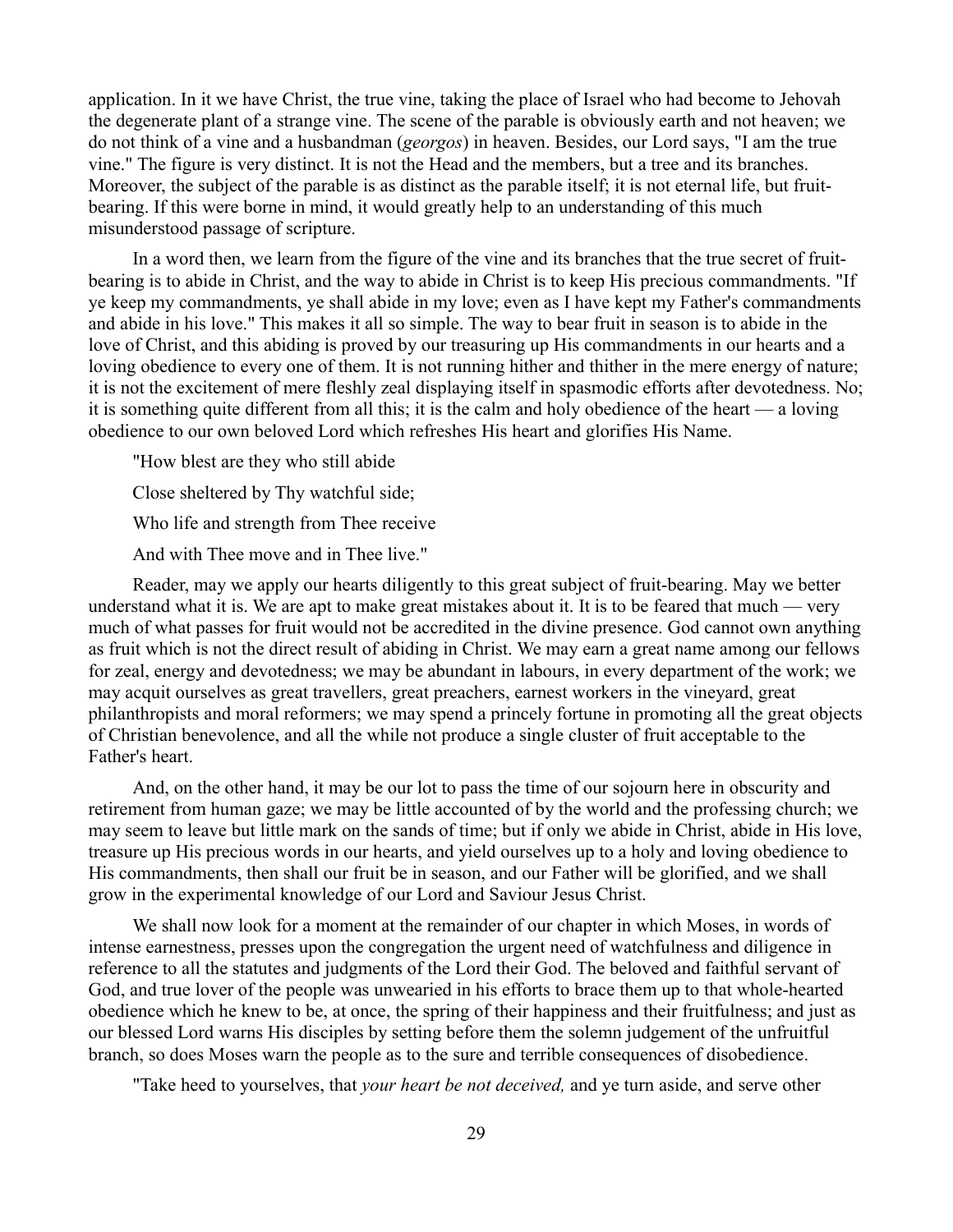gods, and worship them." Sad progress downward! The heart deceived. This is the beginning of all declension. "And ye turn aside." The feet are sure to follow the heart. Hence the deep need of keeping the heart with all diligence; it is the citadel of the whole moral being, and so long as it is kept for the Lord, the enemy can gain no advantage; but when once it is surrendered, all is really gone; there is the turning aside; the secret departure of the heart is proved by the practical ways; "other gods" are served and worshipped. The descent down along the inclined plane is terribly rapid.

"And then" — mark the sure and solemn consequences — "the Lord's wrath be kindled against you, and he *shut up the heaven,* that there be no rain, and that the land yield not her fruit; and ye perish quickly from off the good land which the Lord giveth you" What barrenness and desolation there must be when heaven is shut up! No refreshing showers coming down, no dewdrops falling, no communication between the heaven and the earth. Alas! how often had Israel tasted the awful reality of this! "He turneth rivers into a wilderness, and the water-springs into dry ground; a fruitful land into barrenness, for the wickedness of them that dwell therein."

And may we not see in the barren land and the desolate wilderness an apt and striking illustration of a soul out of communion through disobedience to the precious commandments of Christ? Such an one has no refreshing communications with heaven — no showers coming down — no unfoldings of the preciousness of Christ to the heart no sweet ministrations of an ungrieved Spirit to the soul; the Bible seems a sealed book; all is dark, dreary and desolate. Oh! there cannot be anything more miserable in all this world than a soul in this condition. May the writer and the reader never experience it! May we bend our ears to the fervent exhortations addressed by Moses to the congregation of Israel! They are most seasonable, most healthful, most needful in this day of cold indifferentism and positive wilfulness. They set before us the divine antidote against the special evils to which the church of God is exposed at this very hour — an hour critical and solemn beyond all human conception.

"Therefore shall ye lay up these *my words in your heart* and in *your soul,* and bind them for a sign upon your hand, that they may be as frontlets between your eyes. And ye shall teach them your children, speaking of them when thou sittest in thine house, and when thou walkest by the way, when thou liest down, and when thou risest up; and thou shalt write them upon the door-posts of thine house, and upon thy gates, that your days may be multiplied, and the days of your children, in the land which the Lord sware unto your fathers to give them, as the days of heaven upon the earth."

Blessed days! And oh! how ardently the large, loving heart of Moses longed that the people might enjoy many such days! And how simple the condition! Truly nothing could be simpler, nothing more precious. It was not a heavy yoke laid upon them, but the sweet privilege of treasuring up the precious commandments of the Lord their God, in their hearts, and breathing the very atmosphere of His holy word. All was to hinge upon this. All the blessings of the land of Canaan — that goodly, highly favoured land, a land flowing with milk and honey, a land on which Jehovah's eyes ever rested in loving interest and tender care — all its precious fruits, all its rare privileges were to be theirs in perpetuity, on the one simple condition of loving obedience to the word of their covenant God.

"For if ye shall *diligently keep all* these commandments which I command you, to do them, *to love the Lord your God, to walk in all his ways,* and to *cleave unto* him; then will the Lord drive out all these nations from before you, and ye shall possess greater nations and mightier than yourselves." In a word, sure and certain victory was before them, a most complete overthrow of all enemies and obstacles, a triumphal march into the promised inheritance — all secured to them on the blessed ground of affectionate and reverential obedience to the most precious statutes and judgments that had ever been addressed to the human heart — statutes and judgements every one of which was but the very voice of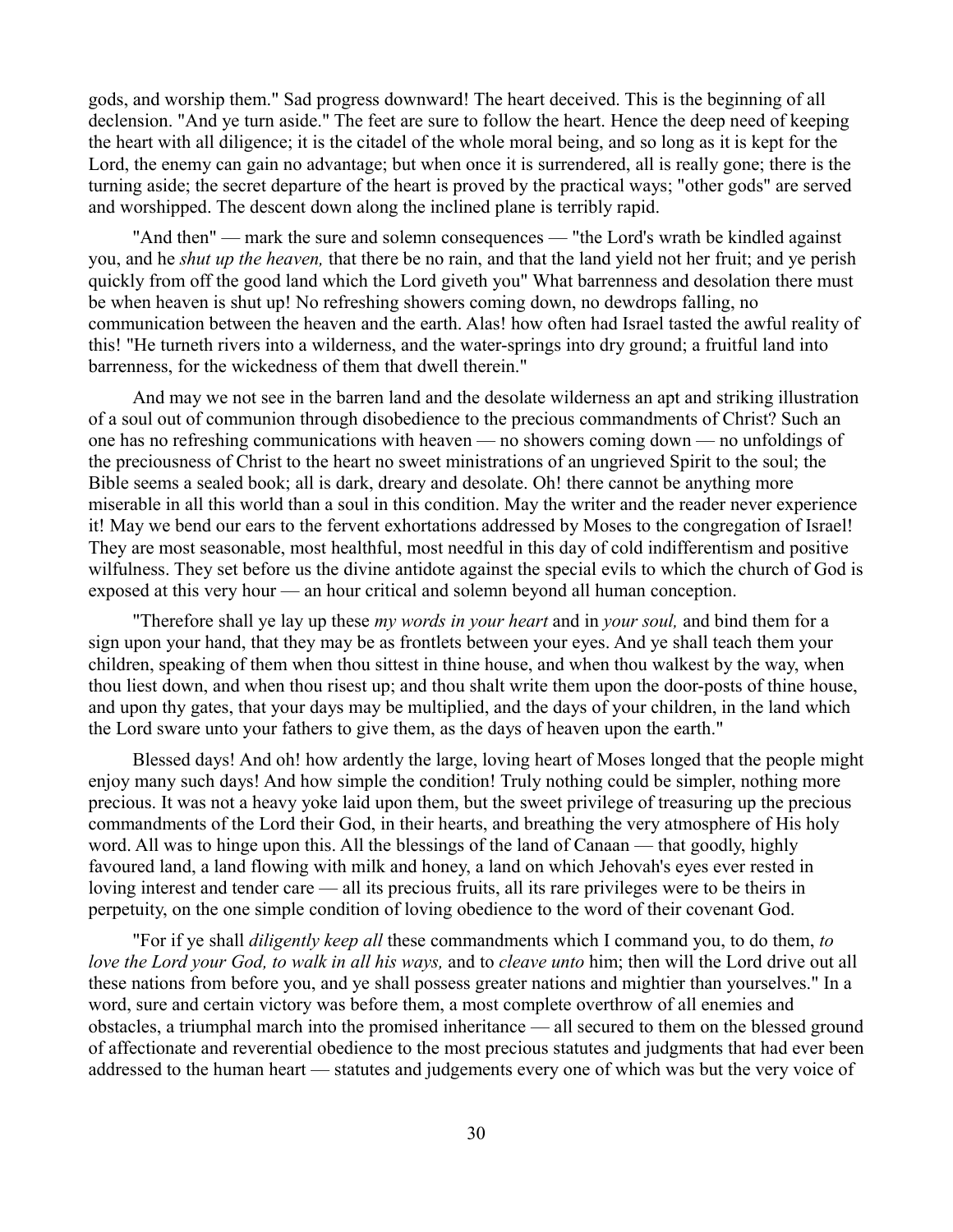their most gracious Deliverer.

"Every place whereon the soles of your feet shall tread shall be yours; from the wilderness and Lebanon, from the river, the river Euphrates, even unto the uttermost sea, shall your coast be. There shall no man be able to stand before you; for the Lord your God shall lay the fear of you and the dread of you upon all the land that ye shall tread upon, as he hath said unto you."

Here was the divine side of the question. The whole land, in its length, breadth and fulness, lay before them; they had but to take possession of it, as the free gift of God; it was for them simply to plant the foot, in artless appropriating faith, upon that fair inheritance which sovereign grace had bestowed upon them. All this we see made good in the Book of Joshua, as we read in Joshua 11. "So Joshua took *the whole land,* according to all that the Lord said unto Moses; and Joshua gave it for an inheritance unto Israel, according to their divisions by their tribes. And the land rested from war." (Ver.  $23.$ <sup>\*</sup>

{\*No doubt it was in faith that Joshua took — and could take nothing less than — the whole land. But as to actual possession, Joshua 13: 1 shows there was "yet much land to be possessed."}

But alas! there was the human side of the question as well as the divine. Canaan as promised by Jehovah and made good by the faith of Joshua, was one thing; and Canaan as possessed by Israel, was quite another. Hence the vast difference between Joshua and Judges. In Joshua we see the infallible faithfulness of God to His promise; in Judges, we see Israel's miserable failure from the very outset. God pledged His immutable word that not a man should be able to stand before them; and the sword of Joshua — type of the great Captain of our salvation — made good this pledge in its every jot and tittle. But the Book of Judges records the melancholy fact that Israel failed to drive out the enemy — failed to take possession of the divine grant in all its royal magnificence.

What then? Is the promise of God made of none effect? Nay, verily, but the utter failure of man is made apparent. At "Gilgal" the banner of victory floated over the twelve tribes, with their invincible captain at their head. At "Bochim" the weepers had to mourn over Israel's lamentable defeat.

Have we any difficulty in understanding the difference? None whatever; we see the two things running all through the divine Volume. Man fails to rise to the height of the divine revelation — fails to take possession of what grace bestows. This is as true in the history of the church as it was in the history of Israel. In the New Testament, as well as in the Old, we have Judges as well as Joshua.

Yes, reader, and in the history of each individual member of the church we see the same thing. Where is the Christian, beneath the canopy of heaven, that lives up to the height of his spiritual privileges? Where is the child of God who has not to mourn over his humiliating failure in grasping and making good practically the high and holy privileges of his calling of God? But does this make the truth of God of none effect? No; blessed for ever be His Holy Name! His word holds good in all its divine integrity and eternal stability. Just as in Israel's case, the land of promise lay before them in all its fair proportions and divinely given attractions; and not only so, but they could count on the faithfulness and almighty power of God to bring them in and put them in full possession; so with us, we are blessed with all spiritual blessings in the heavenlies in Christ; there is absolutely no limit to the privileges connected with our standing, and as to our actual enjoyment it is only a question of faith taking possession of all that God's sovereign grace has made ours in Christ.

We must never forget that it is the privilege of the Christian to live at the very height of the divine revelation. There is no excuse for a shallow experience or a low walk. We have no right whatever to say that we cannot realise the fulness of our portion in Christ, that the standard is too high, the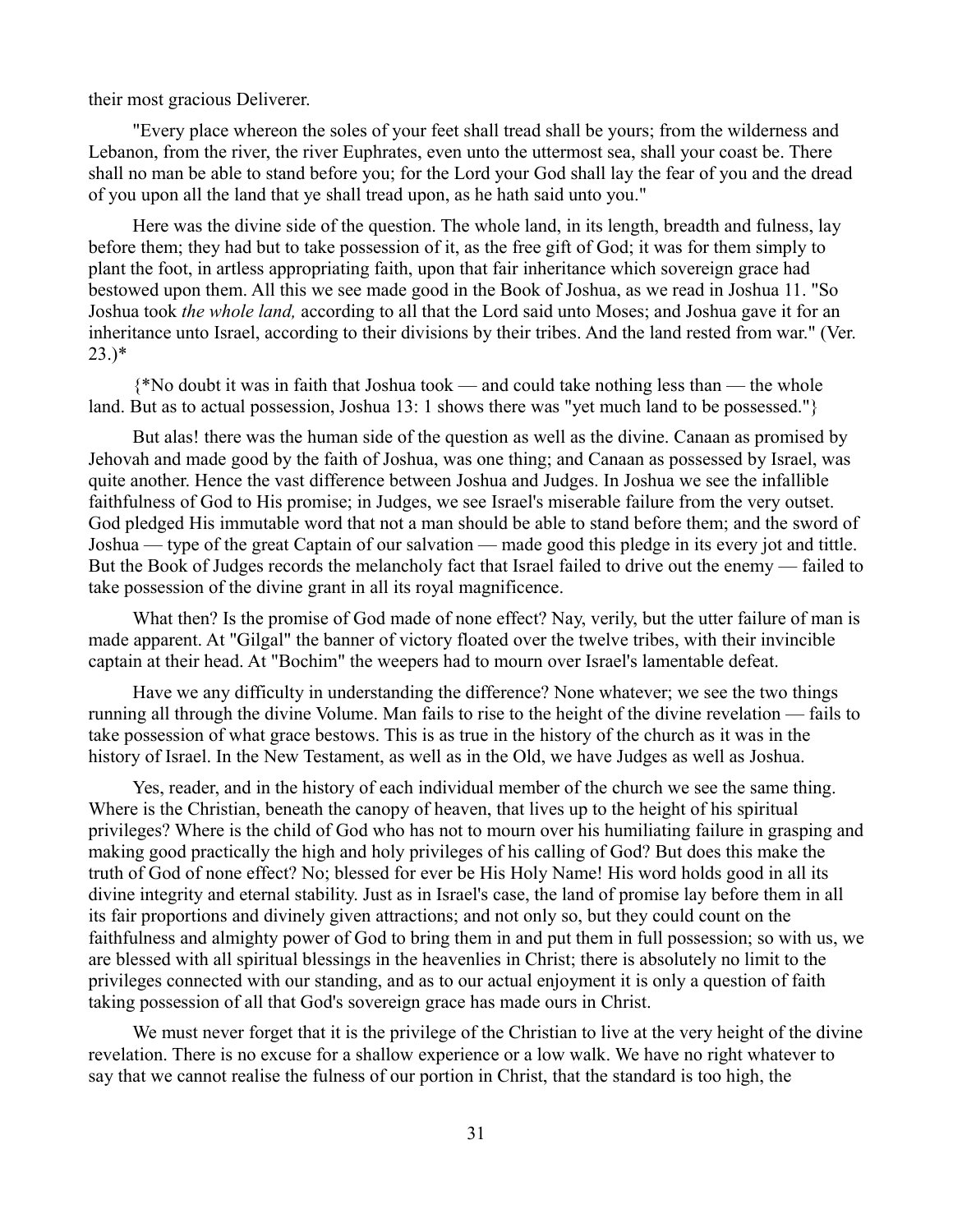privileges are too vast, that we cannot expect to enjoy such marvellous blessings and dignities in our present imperfect state.

All this is downright unbelief, and should be so treated by every true Christian. The question is, Has the grace of God bestowed the privileges upon us? Has the death of Christ made Good our title to them? And has the Holy Ghost declared them to be the proper portion of the very feeblest member of the body of Christ? If so — and scripture declares it is so — why should we not enjoy them? There is no hindrance on the divine side. It is the desire of the heart of God that we should enter into the fulness of our portion in Christ. Hear the earnest breathing of the inspired apostle, on behalf of the saints at Ephesus, and of all saints. "Wherefore I also, after I heard of your faith in the Lord Jesus, and love unto all the saints, cease not to give thanks for you, making mention of you in my prayers; that the God of our Lord Jesus Christ, the Father of glory, may give unto you the spirit of wisdom and revelation in the knowledge of him; the eyes of your understanding being enlightened; that ye may know what is the hope of his calling, and what the riches of the glory of his inheritance in the saints, and what the exceeding greatness of his power to us-ward who believe, according to the working of his mighty power, which he wrought in Christ, when he raised him from the dead, and set him at his own right hand in the heavenlies, far above all principality, and power, and might, and dominion, and every name that is named, not only in this world, but also in that which is to come; and hath put all things under his feet, and gave him to be the head over all things to the church, which is his body, the fulness of him that filleth all in all" (Eph. 1: 15-23.)

From this marvellous prayer we may learn how earnestly the Spirit of God desires that we should apprehend and enjoy the glorious privileges of the true Christian position. He would ever, by His precious and powerful ministry, keep our hearts up to the mark; but alas! like Israel, we grieve Him by our sinful unbelief, and rob our own souls of incalculable blessing.

But, all praise to the God of all grace, the Father of glory, the God and Father of our Lord Jesus Christ, He will yet make good every jot and tittle of His most precious truth, both as to His earthly and heavenly people. Israel shall yet enjoy to the full all the blessings secured to them by the everlasting covenant; and the church shall yet enter upon the perfect fruition of all that which eternal love and divine counsels have laid up for her in Christ; and not only so, but the blessed Comforter is able and willing to lead the individual believer into the present enjoyment of the hope of God's glorious calling, and the practical power of that hope, in detaching the heart from present things and separating it to God in true holiness and living devotedness.

May our hearts, beloved Christian reader, long more ardently after the full realisation of all this, that thus we may live more as those who are finding their portion and their rest in a risen and glorified Christ! God, in His infinite goodness, grant it, for Jesus Christ's Name and glory's sake!

The remaining verses of our chapter close the first division of the Book of Deuteronomy which, as the reader will notice, consists of a series of discourses addressed by Moses to the congregation of Israel — memorable discourses, most surely, in whatever way we view them. The closing sentences are, we need hardly say, in perfect keeping with the whole, and breathe the same deep-toned earnestness in reference to the subject of obedience — a subject which, as we have seen, formed the special burden on the heart of the beloved speaker in his affecting farewell addresses to the people.

"Behold, I set before you this day s blessing and a curse" — How pointed and solemn is this! — "A blessing, if ye obey the commandments of the Lord your God, which I command you this day; and a curse, if ye will not obey the commandments of the Lord your God, but turn aside out of the way which I command you this day, to go after other gods, which ye have not known. And it shall come to pass,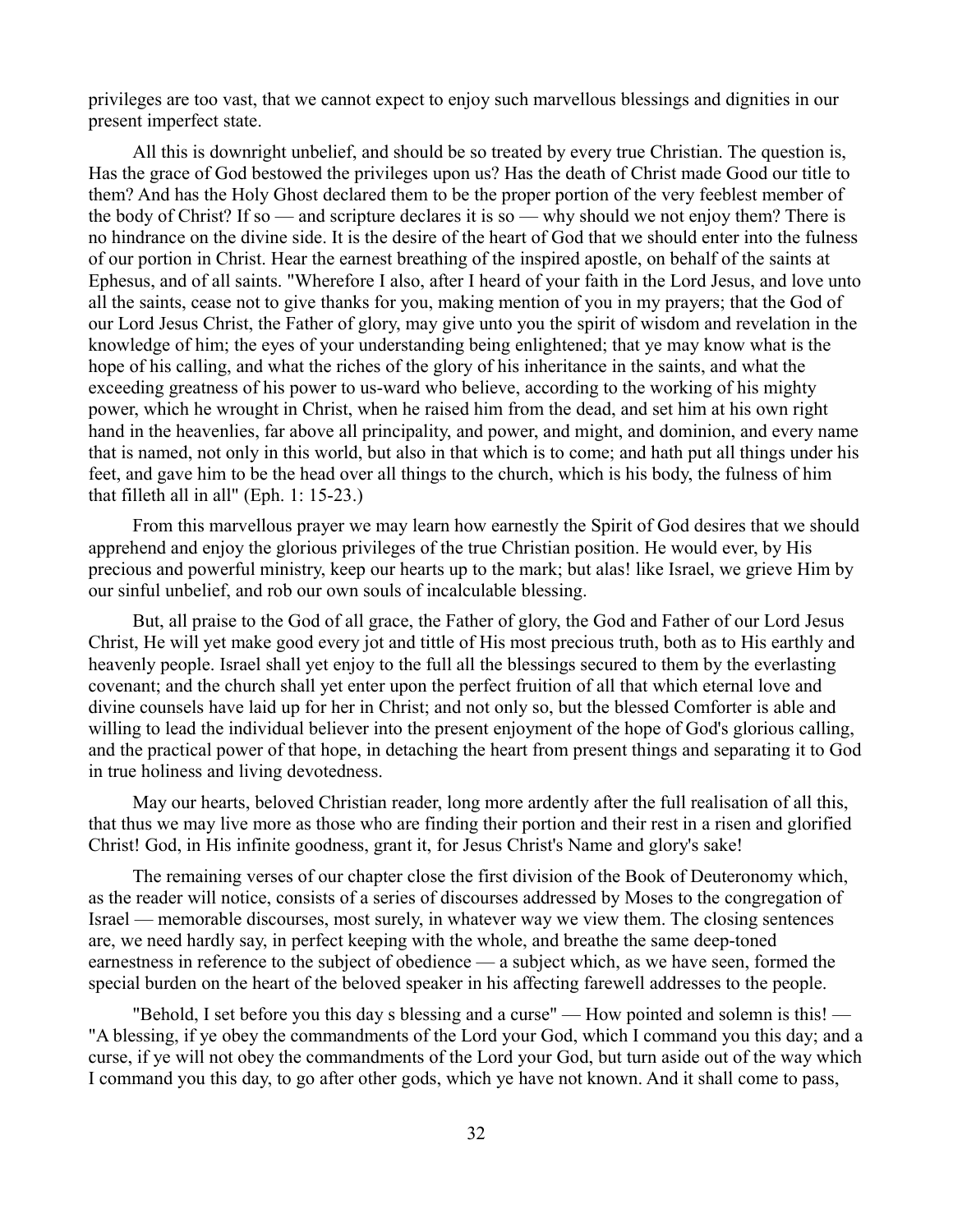when the Lord thy God hath brought thee in unto the land whither thou goest to possess it, that thou shalt put the blessing upon mount Gerazim, and the curse upon mount Ebal. Are they not on the other side Jordan, by the way where the sun goeth down, in the land of the Canaanites, which dwell in the champaign over against Gilgal, beside the plains of Moreh? For ye shall pass over Jordan, to go in to possess the land which the Lord your God giveth you, and ye shall possess it, and dwell therein. AND YE SHALL OBSERVE TO DO ALL THE STATUTES AND JUDGMENTS WHICH I SET BEFORE YOU THIS DAY." (Vers. 26-32.)

Here we have the summing up of the whole matter. The blessing is linked on to obedience; the curse, to disobedience. Mount Gerazim stands over against mount Ebal — fruitfulness and barrenness. We shall see, when we come to Deuteronomy 27, that mount Gerazim and its blessings are entirely passed over. The curses of mount Ebal fall, with awful distinctness, on Israel's ear, while terrible silence reigns on mount Gerazim. "As many as are of the works of the law are under the curse." The blessing of Abraham can only come on those who are on the ground of faith. But more of this, by-andby.

## Deuteronomy 12.

We now enter upon a new section of our marvellous book. The discourses contained in the first eleven chapters having established the all-important principle of obedience, we now come to the practical application of the principle to the habits and ways of the people when settled in possession of the land "These are the statutes and judgements which ye shall observe to do in the land which the Lord God of thy fathers giveth thee to possess it, all the days that ye live upon the earth"

It is of the utmost moral importance that the heart and conscience should be brought into their true attitude in reference to divine authority, irrespective altogether of any question as to details. These will find their due place when once the heart is taught to bow down, in complete and absolute submission, to the supreme authority of the word of God.

Now, as we have seen in our studies on the first eleven chapters, the law-giver labours, most earnestly and faithfully, to lead the heart of Israel into this all-essential condition. He felt, to speak after the manner of men, it was of no use entering upon practical details until the grand foundation principle of all morality was fully established in the very deepest depths of the soul. The principle is this — let us Christians apply our hearts to it — It is man's bounden duty to bow implicitly to the authority of the word of God. It matters not, in the smallest degree, what that word may enjoin, or whether we can see the reason of this, that or the other institution. The one grand, all-important and conclusive point is this, Has God spoken? If He has, that is quite enough. There is no room, no need for any further question.

Until this point is fully established, or rather until the heart is brought directly under its full moral force, we are not in a condition to enter upon details. If self-will be allowed to operate, if blind reason be permitted to speak, the heart will send up its endless questionings; as each divine institution is laid before us, some fresh difficulty will present itself as a stumbling-block in the path of simple obedience.

"What!" it may be said, "Are we not to use our reason? If not, to what end was it given?" To this we have a twofold reply. In the first place, our reason is not as it was when God gave it We have to remember that sin has come in; man is a fallen creature, his reason, his judgement, his understanding, his whole moral being is a complete wreck; and moreover, it was the neglect of the word of God that caused all this wreck and ruin.

And, then, in the second place, we must bear in mind that if reason were in a sound condition, it would prove its soundness by bowing to the word of God. But it is not sound; it is blind and utterly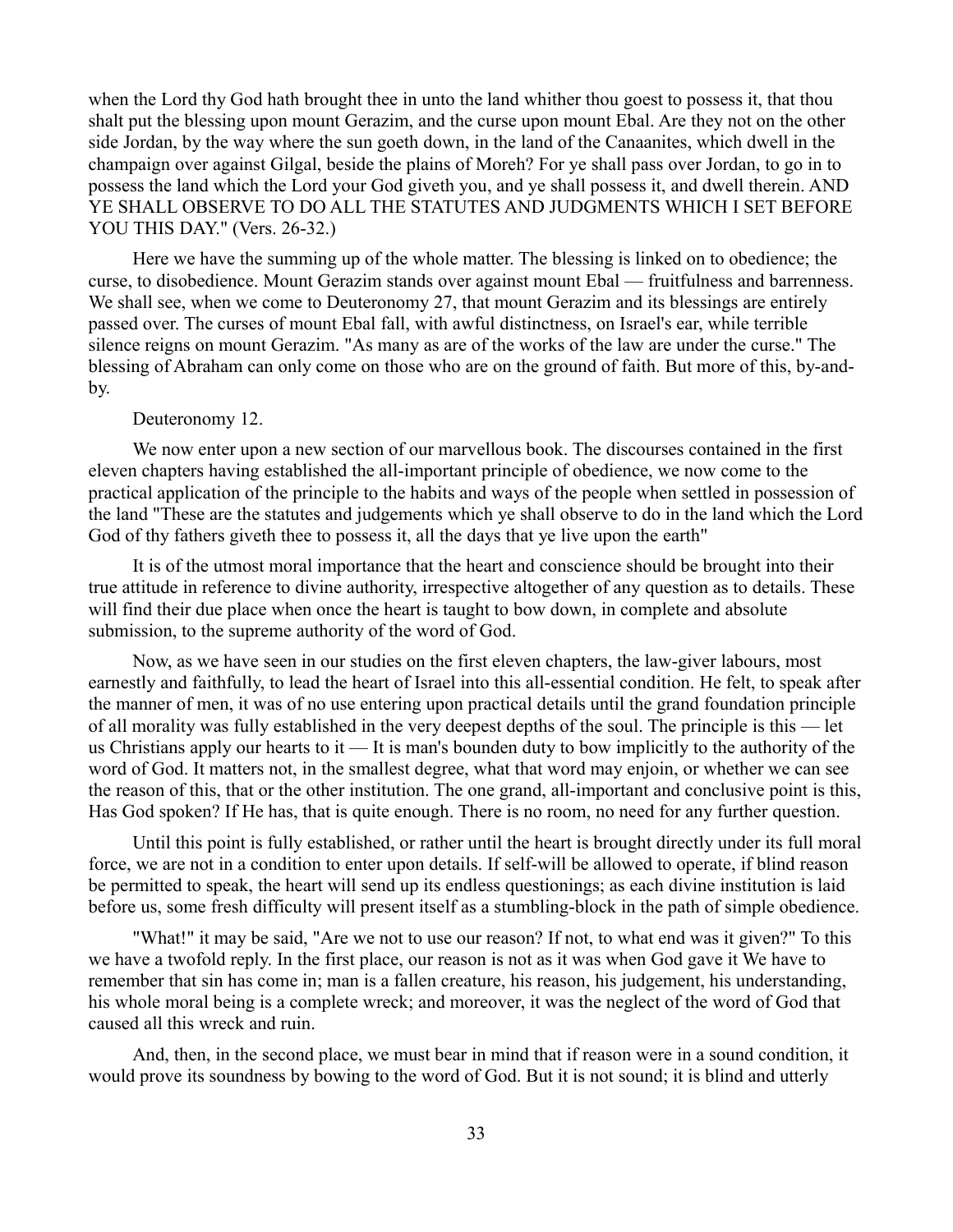perverted; it is not to be trusted for a moment, in things spiritual, divine or heavenly.

If this simple fact were thoroughly understood, it would settle a thousand questions and remove a thousand difficulties. It is reason that makes all the infidels. The devil whispers into man's ear, "You are endowed with reason; why not use it? It was given to be used, used in everything; you ought not to give your assent to anything which your reason cannot grasp. It is your chartered right, as a man, to submit everything to the test of your reason; it is only for a fool or an idiot to receive, in blind credulity, all that is set before him."

What is our answer to such wily and dangerous suggestions? A very simple and conclusive one, namely this. The word of God is above and beyond reason altogether; it is as far above reason as God is above the creature, or heaven above earth Hence, when God speaks, all reasonings must be cast down If it be merely man's word, man's opinion, man's judgement, then verily reason may exert its powers; or rather, to speak more correctly, we must judge what is said by the only perfect standard, the word of God. But if reason be set to work on the word of God, the soul must inevitably be plunged in the thick darkness of infidelity from which the descent to the awful blackness of atheism is but too easy.

In a word, then, we have to remember, yea, to cherish in the very deepest depths of our moral being, that the only safe ground for the soul is divinely wrought faith in the paramount authority, divine majesty, and all-sufficiency of the word of God. This was the ground which Moses occupied in dealing with the heart and conscience of Israel. His one grand object was to lead the people into the attitude of profound, unqualified subjection to divine authority. Without this all was useless. If every statute, every judgement, every precept, every institution were to be submitted to the action of human reason, then farewell to divine authority, farewell to scripture, farewell to certainty, farewell to peace. But, on the other hand, when the soul is led by God's Spirit into the delightful attitude of absolute and unquestioning submission to the authority of God's word, then every one of His judgements, every one of His commandments, every sentence of His blessed Book is received as coming direct from Himself; and the most simple ordinance or institution, stands invested with all the importance which His authority is fitted to impart. We may not be able to understand the full meaning or exact bearing of each statute and -judgement; that is not the question; it is sufficient for us to know that it comes from God; He has spoken; this is conclusive. Till this great principle is grasped, or rather till it takes full possession of the soul, nothing is done; but when it is fully understood and submitted to, the solid foundation is laid of all true morality.

The foregoing line of thought will enable the reader to seize the connection between the chapter which now lies open before us, and the preceding section of this book; and not only will it do this, but we trust it will also help him to understand the special place and bearing of the opening verses of chapter 12.

"Ye shall utterly destroy all the places wherein the nations which ye shall possess served their gods, upon the high mountains, and upon the hills, and under every green tree. And ye shall overthrow their altars, and break their pillars, and burn their groves with fire; and ye shall hew down the graven images of their gods, and destroy the names of them out of that place." (Vers. 2, 3)

The land was Jehovah's; they were to hold as tenants under Him, and therefore their very first duty on entering upon possession, was to demolish every trace of the old idolatry. This was absolutely indispensable It might, according to human reason, seem to be very intolerant to act in this way towards other people's religion. We reply, without any hesitation, Yes, it was intolerant, for how could the one only true and living God be otherwise than intolerant of all false gods and false worships. To suppose, for moment, that He could permit the worship of idols in His land, would be to suppose that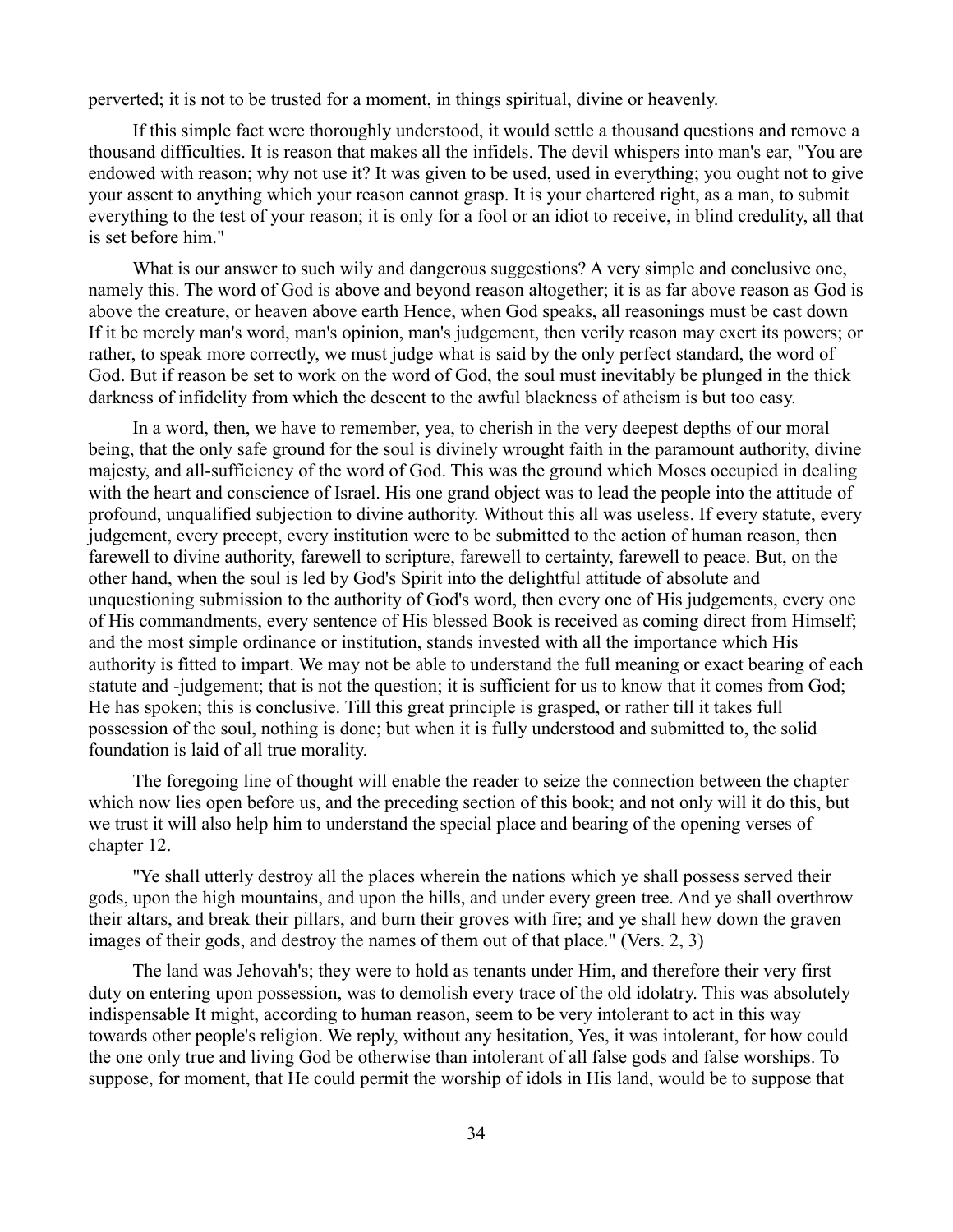He could deny Himself, which were simply blasphemy.

Let us not be misunderstood It is not that God does not bear with the world, in His long-suffering mercy. It seems hardly needful to state this, with the history of well-nigh six thousand years of divine forbearance before our eyes. Blessed for ever be His holy Name, He has borne with the world most marvellously, from the days of Noah, and He still bears with it, though stained with the guilt of crucifying His beloved Son.

All this is vain, but it leaves wholly untouched the great principle laid down in our chapter. Israel had to learn that they were about to take possession of the Lord's land, and that, as His tenants, their first and indispensable duty was to obliterate every trace of idolatry. To them there was to be but "the one God.' His Name was called upon them. They were His people, and He could not permit them to have fellowship with demons. "Thou shalt worship the Lord thy God; and him *only* shalt thou serve."

This might, in the judgement of the uncircumcised nations around, seem very intolerant, very narrow, very bigoted. They indeed might boast of their freedom, and glory in the broad platform. of their worship which admitted "gods many and lords many." It might, according to their thinking, argue greater breadth of mind to let every one think for himself in matters of religion, and choose his own object of worship, and his own mode of worshipping also. Or, still further, it might give evidence of a more advanced condition of civilisation, greater polish and refinement to erect, as in Rome, a pantheon in which all the gods of Heathendom might find a place. "What did it matter about the form of a man's religion, or the object of his worship, provided he himself were sincere? All would be sure to come right in the end; the great point for all was to attend to material progress, to help on national prosperity as the surest means of securing individual interests. Of course, it is all right for every man to have some religion, but as to the form of that religion it is immaterial. The great question is what you are yourself, not what your religion is."

All this, we can well conceive, would admirably suit the carnal mind, and be very popular amongst the uncircumcised nations. But as for Israel, they had to remember that one commanding sentence, "The Lord thy God is one God." And again, "Thou shalt have none other gods before me;" This was to be their religion; the platform of their worship was to be as wide and as narrow as the one true and living God, their Creator and Redeemer. That, assuredly, was broad enough for every true worshipper, every member of the circumcised assembly, all whose high and holy privilege it was to belong to the Israel of God. They were not to concern themselves with the opinions or observations of the uncircumcised nations around. What were they worth? Not the weight of a feather. What could they know about the claims of the God of Israel upon His circumcised people? Just nothing. Were they competent to decide as to the proper breadth of Israel's platform? Clearly not; they were wholly ignorant of the subject. Hence their thoughts, reasonings, arguments and objections were perfectly worthless, not to be listened to for a moment. It was Israel's one simple, bounden duty to bow down to the supreme and absolute authority of the word of God; and that word insisted upon the complete abolition of every trace of idolatry from that goodly land which they were privileged to hold as tenants under Him.

But not only was it incumbent upon Israel to abolish all the places in which the heathen had worshipped their gods; this they were solemnly bound to do, most surely; but there was more than this. The heart might readily conceive the thought of doing away with idolatry, in the various places, and setting up the altar of the true God instead. This might seem to be the right course to adopt. But God thought differently. "Ye shall not do so unto the Lord your God. But unto the place which the Lord your God shall choose out of all your tribes, to put his name there, *even unto his habitation* shall ye seek,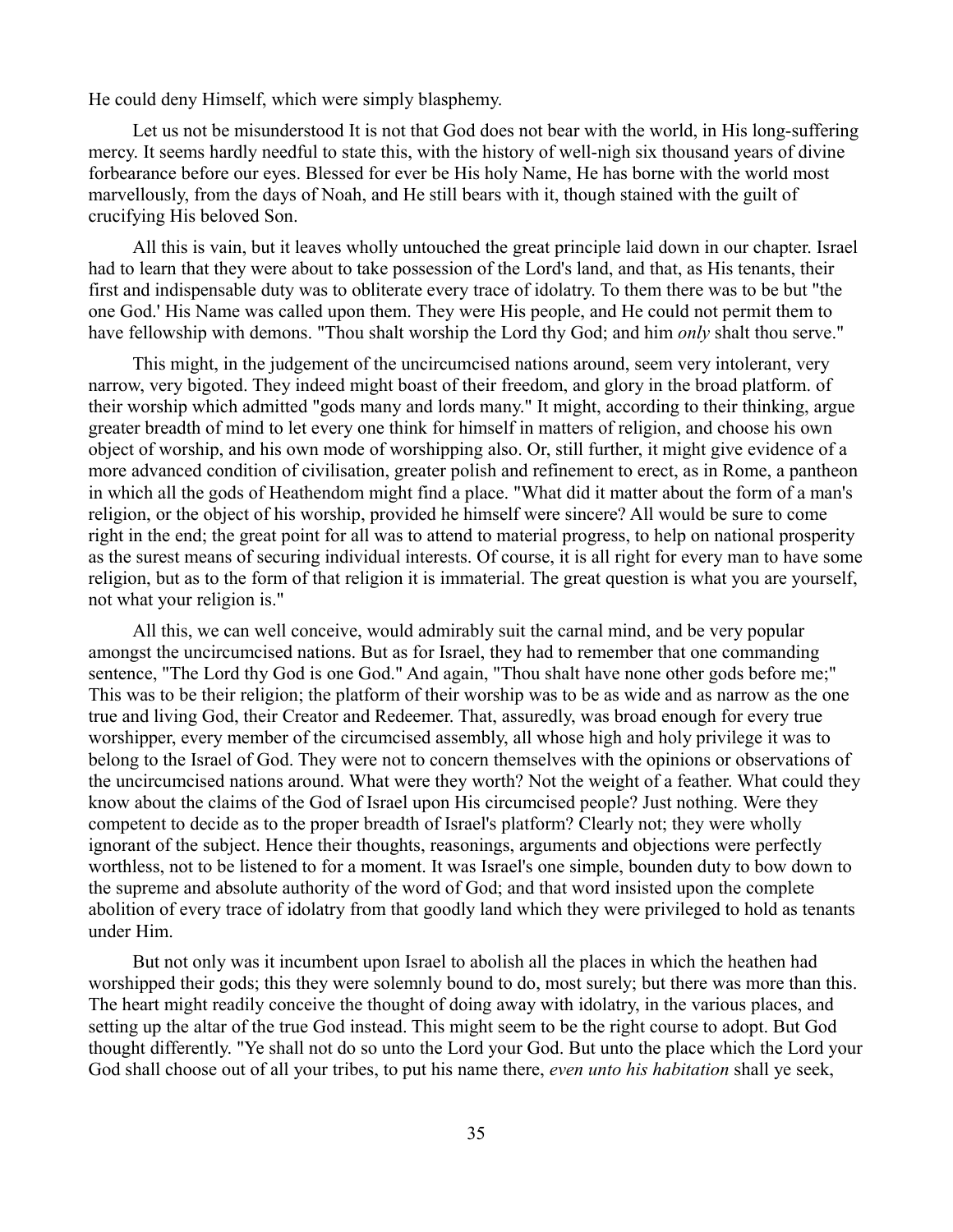and thither thou shalt come; and thither ye shall bring your burnt offerings, and your sacrifices, and your tithes, and heave offerings of your hand, and your vows, and your freewill offerings, and the firstlings of your herds and of your flocks; and *there ye shall eat before the Lord your God;* and ye shall rejoice in all that ye put your hand unto, ye and your households, wherein the Lord thy God hath blessed thee."

Here a great cardinal truth is unfolded to the congregation of Israel. They were to have one place of worship — a place chosen of God and not of man. His habitation — the place of His presence was to be Israel's grand centre; thither they were to come with their sacrifices and their offerings, and there they were to offer their worship, and find their common joy.

Does this seem exclusive? Of course it was exclusive; how else could it be? If God was pleased to select a spot in which He would take up His abode in the midst of His redeemed people, surely they were, of necessity, shut up to that spot as their place of worship. This was divine exclusiveness, and every pious soul would delight in it. Every true lover of Jehovah would say, with all his heart, *"Lord, I have loved the habitation of thy house,* and the place where thine honour dwelleth." And, again, "How amiable are thy tabernacles, O Lord of hosts! My soul longeth; yea, even fainteth for the courts of the Lord; my heart and my flesh crieth out for the living God... . Blessed are they that dwell *in thy house;* they will be still praising thee.... A day *in Thy courts* is better than a thousand. I had rather be a doorkeeper *in the house of my God,* than to dwell in the tents of wickedness." (Psalms 26: 84.)

Here was *the* one grand and all-important point. It was the dwelling-place of Jehovah which was dear to the heart of every true Israelite. Restless self-will might desire to run hither and thither; the poor vagrant heart might long for some change; but, for the heart that loved God, any change from the place of His presence, the place where He had recorded His blessed Name, could only be a change for the worse. The truly devout worshipper could find satisfaction and delight, blessing and rest only in the place of the divine presence; and this, on the double ground, the authority of His precious word, and the powerful attractions of His presence. Such an one could never think of going anywhere else. Whither could he go? There was but one altar, one habitation, one God, that was the place for every rightminded, every true-hearted Israelite. To think of any other place of worship would, in his judgement, be not only a departure from the word of Jehovah, but from His holy habitation.

This great principle is largely insisted upon throughout the whole of our chapter. Moses reminds the people that from the moment they entered Jehovah's land, there was to be an end to all the irregularity and self-will that had characterised them in the plains of Moab or in the wilderness. "Ye shall not do after all the things that we do here this day, *every man whatsoever is right in his own eyes.* For ye are not as yet come to the rest, and to the inheritance, which the Lord your God giveth you. *But when ye go over Jordan,* and dwell in the land which the Lord your God giveth you to inherit, and *when he giveth you rest from all your enemies round about, so that ye dwell in safety;* then there shall be a place *which the Lord your God shall choose,* to cause his name to dwell *there*; *thither* shall ye bring all that I command you.... Take heed to thyself that thou offer not thy burnt-offerings *in every place that thou seest;* but *in the place which the Lord shall choose* in one of thy tribes, there thou shalt offer thy burnt offerings, and there thou shalt do all that I command thee." (Vers. 4-14.) Thus, not only in the object, but also in the place and mode of Israel's worship, they were absolutely shut up! to the commandment of Jehovah. Self pleasing, self-choosing, self-will was to have an end, in reference to the worship of God, the moment they crossed the river of death, and, as a redeemed people planted their foot on their divinely given inheritance. Once there, in the enjoyment of Jehovah's land, and the rest which the land afforded, obedience to His word was to be their reasonable, their intelligent service. Things might be allowed to pass in the wilderness which could not be tolerated in Canaan. The higher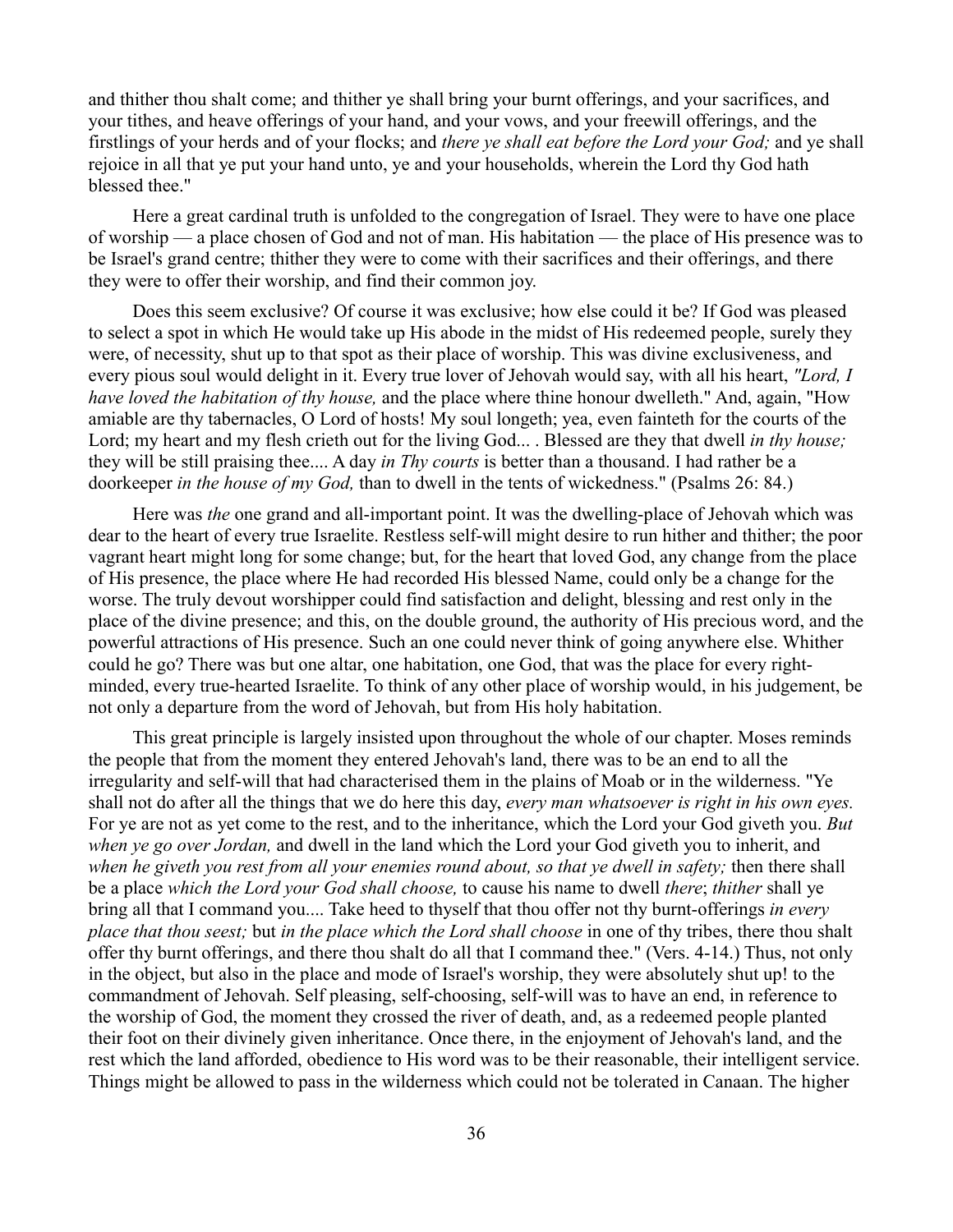the range of privilege, the higher the responsibility and the standard of action.

Now, it may be that our broad thinkers, and those who contend for freedom of will and freedom of action, for the right of private judgement in matters of religion, for liberality of mind and catholicity of spirit, will be ready to pronounce all this, which has been engaging our attention, extremely narrow, and wholly unsuited to our enlightened age, and to men of intelligence and education.

What is our answer to all who adopt this form of speech? A very simple and conclusive one; it is this, Has not God a right to prescribe the mode in which His people should worship Him? Had He not a perfect right to fix the place where He would meet His people Israel? Surely we must either deny His existence, or admit His absolute and unquestionable right to set forth His will as to how, when and where His people should approach Him. Will any one, however educated and enlightened, deny this? Is it a proof of high culture, refinement, breadth of mind or catholicity of spirit, to deny God His rights.

If then God has a right to command, is it narrowness or bigotry for His people to obey? This is just the point. It is, in our judgement, as simple as anything can be. We are thoroughly convinced that the only true breadth of mind, largeness of heart and catholicity of spirit, is to obey the commandments of God. Hence, when Israel were commanded to go to one place and there offer their sacrifices, it most assuredly was neither bigotry nor narrowness on their part to go thither, and to refuse, with holy decision, to go anywhere else. Uncircumcised Gentiles might go where they pleased; the Israel of God were to go *only* to the place of His appointment.

And oh! what an unspeakable privilege for all who loved God and loved one another to assemble themselves at the place where He recorded His Name! And what touching grace shines in the fact of His desiring to gather His people round Himself, from time to time! Did that fact infringe their personal rights and domestic privileges? Nay, it enhanced them immensely. God, in His infinite goodness, took care of this. It was His delight to minister to the joy and blessing of His people, privately, socially and publicly. Hence we read, "When the Lord thy God shall enlarge thy border, as he hath promised thee, and thou shalt say, I will eat flesh, because thy soul longeth to eat flesh, thou mayest eat flesh, whatsoever thy soul lusteth after. If the place which the Lord thy God hath chosen to put his name there be too far from thee, then thou shalt kill of thy herd and of thy flock, *which the Lord hath given thee,* as I have commanded thee, and thou shalt eat in thy gates whatsoever thy soul lusteth after, even as the roebuck and the hart is eaten, so thou shalt eat them; the unclean and the clean shall eat of them alike."

Here we have, most surely, a broad margin afforded by the goodness and tender mercy of God, for the fullest range of personal and family enjoyment. The only restriction was in reference to the blood. "Only be sure that thou eat not the blood; *for The blood is the life;* and thou mayest not eat the life with the flesh, Thou shalt not eat it; thou shalt pour it upon the earth as water. Thou shalt not eat it; that it may go well with thee, and with thy children after thee, when thou shalt do that which is right in the sight of the Lord."

This was a great cardinal principle under the law, to which reference has been made in our "Notes on Leviticus." How far Israel understood it is not the question; they were to obey that it might go well with them, and with their children after them. They were to own, in this matter, the sovereign rights of God.

Having made this exception, in reference to personal and family habits, the law-giver returns to the all-important subject of their public worship. "Only thy holy things which thou hast, and thy vows, thou shalt take, *and go unto the place which the Lord shall choose;* and thou shalt offer thy burnt offerings, *the flesh and the blood,* upon the altar of the Lord thy God; and the blood of thy sacrifices shall be poured out upon the altar of the Lord thy God, and thou shalt eat the flesh." (Vers. 26, 27.) If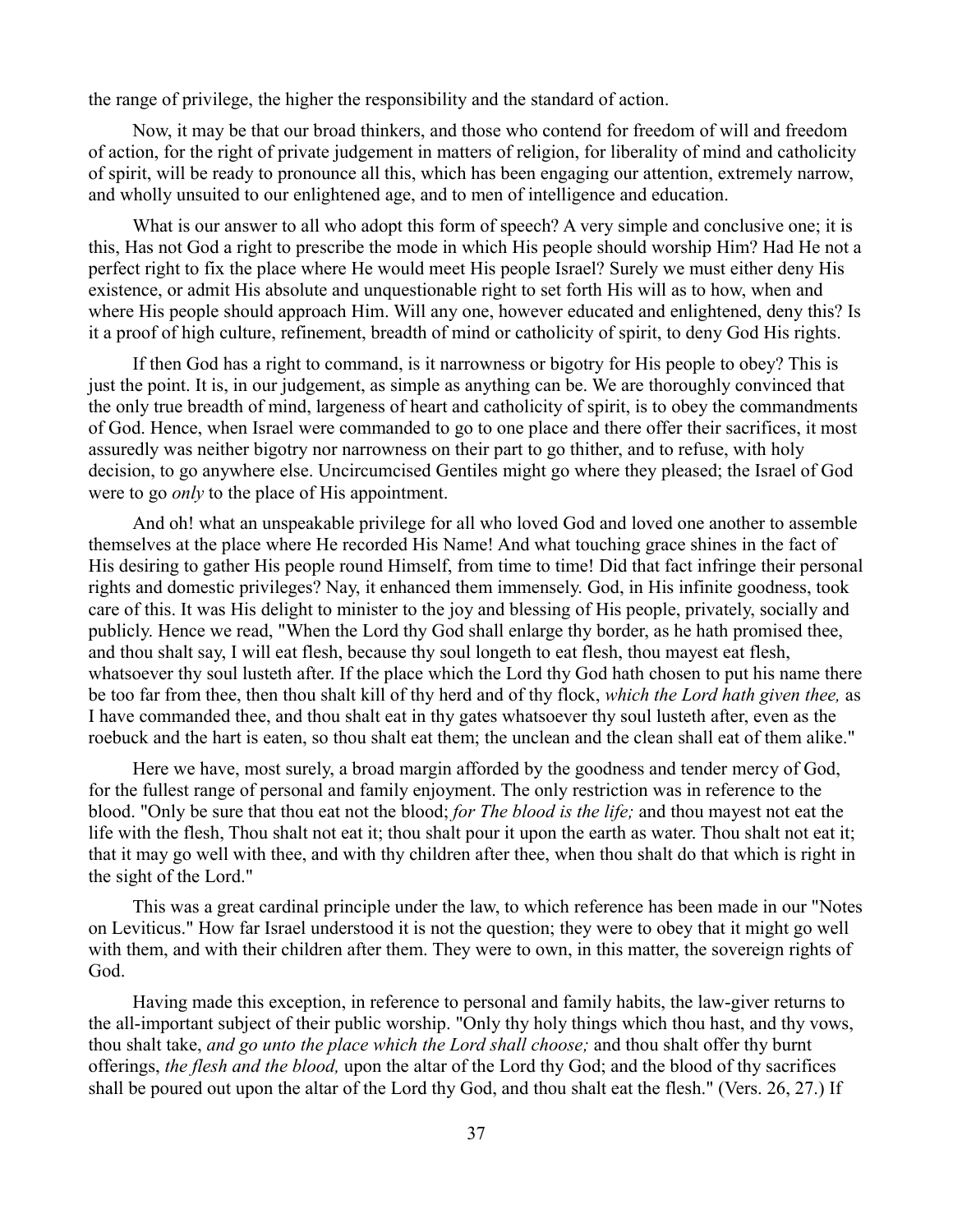reason, or self-will were permitted to speak, it might say, "Why must we all go to this one place? Can we not have an altar at home? Or, at least, an altar in each principal town, or in the centre of each tribe?" The conclusive answer is, "God has commanded otherwise; this is enough for every true Israelite. Even though we may not be able, by reason of our ignorance, to see the why or the wherefore, simple obedience is our obvious and bounden duty. It may be, moreover, that, as we cheerfully tread the path of obedience, light will break in upon our souls as to the reason, and we shall find abundant blessing in doing that which is well-pleasing to the Lord our God."

Yes; reader, this is the proper method of answering all the reasonings and questionings of the carnal mind which is not subject to the law of God, neither indeed can be. Light is sure to break in upon our souls, as we tread, with a lowly mind, the sacred path of obedience; and, not only so, but untold blessing will flow into the heart in that conscious nearness to God which is only known to those who lovingly keep His most precious commandments. Are we called upon to explain to carnal objectors and infidels our reasons for doing this or that? Most certainly not; that is no part of our business; it would be time and labour lost, inasmuch as objectors and reasoners are wholly incapable of understanding or appreciating our reasons.

For example, in the matter now under our consideration, could a carnal mind, an unbeliever, a mere child of nature, understand why Israel's twelve tribes were commanded to worship at one altar to gather in one place — to cluster round one centre? Not in the smallest degree. The grand moral reason of such a lovely institution lies far away beyond his ken.

But to the spiritual mind all is as plain as it is beautiful. Jehovah would gather His beloved people around Himself, from time to time, that they might rejoice together before Him and that He might have His own peculiar joy in them.

Was not this something most precious? Assuredly it was to all who really loved the Lord.

No doubt, if the heart were cold and careless toward God, it would matter little about the place of worship; all places would be alike. But we may set it down as a fixed principle that every loyal loving heart from Dan to Beersheba would rejoice to flock to the place where Jehovah had recorded His Name, and where He had appointed to meet His people. "I was glad when they said unto me, Let us go unto the house of the Lord. Our feet shall stand within thy gates, O Jerusalem [God's centre for Israel]. Jerusalem is builded as a city that is *compact together;* whither the tribes go up, the tribes of the Lord, *unto the testimony of Israel,* to give thanks unto the name of the Lord. For *there* — and nowhere else — "are set thrones of judgement, the thrones of the house of David. Pray for the peace of Jerusalem; they shall prosper that love thee. Peace be within thy walls, and prosperity within thy palaces. *For my brethren and companions' sakes,* I will now say, Peace be within thee. Because of the house of the Lord our God I will seek thy good." (Ps. 102.)

Here we have the lovely breathings of a heart that loved the habitation of the God of Israel — His blessed centre — the gathering-place of Israel's twelve tribes — that hallowed spot which was associated in the mind of every true Israelite with all that was bright and joyous in connection with the worship of Jehovah and the communion of His people.

We shall have occasion to refer to this most delightful theme again, when we come to study Deuteronomy 16, and shall draw this section to a close by quoting for the reader the last paragraph of the chapter before us.

"When the Lord thy God shall cut off the nations from before thee, whither thou goest to possess them, and thou succeedest them, and dwellest in their land; take heed to thyself, that thou be not snared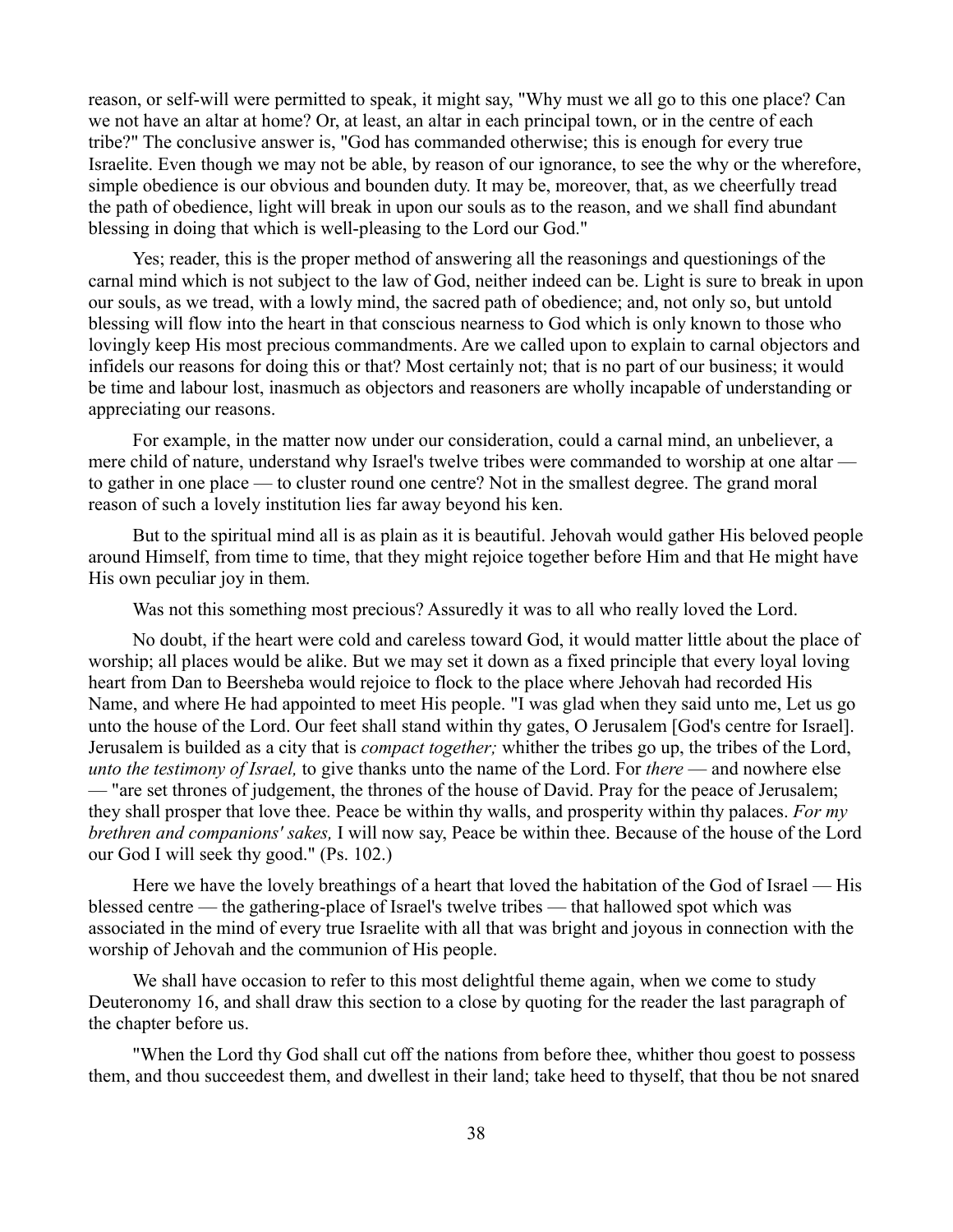by following them, after that they be destroyed from before thee; and that thou inquire not after their gods, saying, How did these nations serve their gods? even so will I do likewise. Thou shalt not do so unto the Lord thy God; for every abomination to the Lord, which he hateth, have they done unto their gods; for even their sons and their daughters they have burnt in the fire to their gods. *What thing soever I command you, observe to do it; thou shalt not add thereto, nor diminish from it."* (Vers. 29-32.)

The precious word of God was to form a sacred enclosure round about His people, within which they might enjoy His presence, and delight themselves in the abundance of His mercy and lovingkindness; and wherein, they were to be entirely apart from all that was offensive to Him whose presence was to be, at once, their glory, their joy and their grand moral safeguard from every snare and every abomination.

Alas! alas! they did not abide within that enclosure; they speedily broke down the walls thereof, and wandered away from the holy commandment of God. They did the very things they were told not to do, and they have had to reap the terrible consequences. But more of this and of their future by-andby.

## Deuteronomy 13.

This chapter abounds in most weighty principles. It consists of three distinct sections, each one of which claims our deep attention. We must not attempt to weaken the admonitory force of such a scripture, or turn aside its keen edge, by saying that it does not apply to Christians; that it is wholly Jewish in its scope and application. No doubt, primarily, it was addressed to Israel; this is so obvious as not to admit of a question. But let us not forget that it was "written for our learning;" and not only so, but the more closely we study it, the more we shall see that its teaching is of universal importance.

"If there arise among you a prophet, or a dreamer of dreams, and giveth thee a sign or a wonder, and the sign or the wonder come to pass, whereof he spake unto thee, saying, Let us go after other gods, which thou hast not known, and let us serve them: thou shalt not hearken unto the words of that prophet, or that dreamer of dreams; for the Lord your God proveth you, to know whether ye love the Lord your God with all your heart and with all your soul. Ye shall walk after the Lord your God, and fear him, and keep his commandments, and obey his voice, and ye shall serve him, and cleave unto him. And that prophet or that dreamer of dreams, shall be put to death; because he hath spoken to turn you away from the Lord your God, which brought you out of the land of Egypt, and redeemed you out of the house of bondage, to thrust thee out of the way which the Lord thy God commanded thee to walk in. So shalt thou put the evil away from the midst of thee." (Vv. 1-5)

Here we have divine provision made for all cases of false teaching, and false religious influence. We all know how easily the poor human heart is led astray by anything in the shape of a sign or a wonder, and especially when such things stand connected with religion. This is not confined to the nation of Israel; we see it everywhere and at all times. Anything supernatural, anything involving an infringement of what are called the ordinary laws of nature is almost sure to act powerfully on the human mind. A prophet rising up, in the midst of the people, and confirming his teaching by miracles, signs and wonders, would be almost sure to get a hearing, and obtain an influence.

In this way, Satan has worked in all ages, and he will work yet more powerfully, at the end of this present age, in order to deceive and lead to their everlasting destruction those who will not hearken to the precious truth of the gospel. "The mystery of iniquity," which has been working in the professing church for eighteen centuries, will be headed up, in the person of "*that Wicked* whom the Lord shall consume with the spirit of his mouth, and shall destroy with the brightness of his coming; even him, whose coming is after the working of Satan, with all power and signs and lying wonders, and with all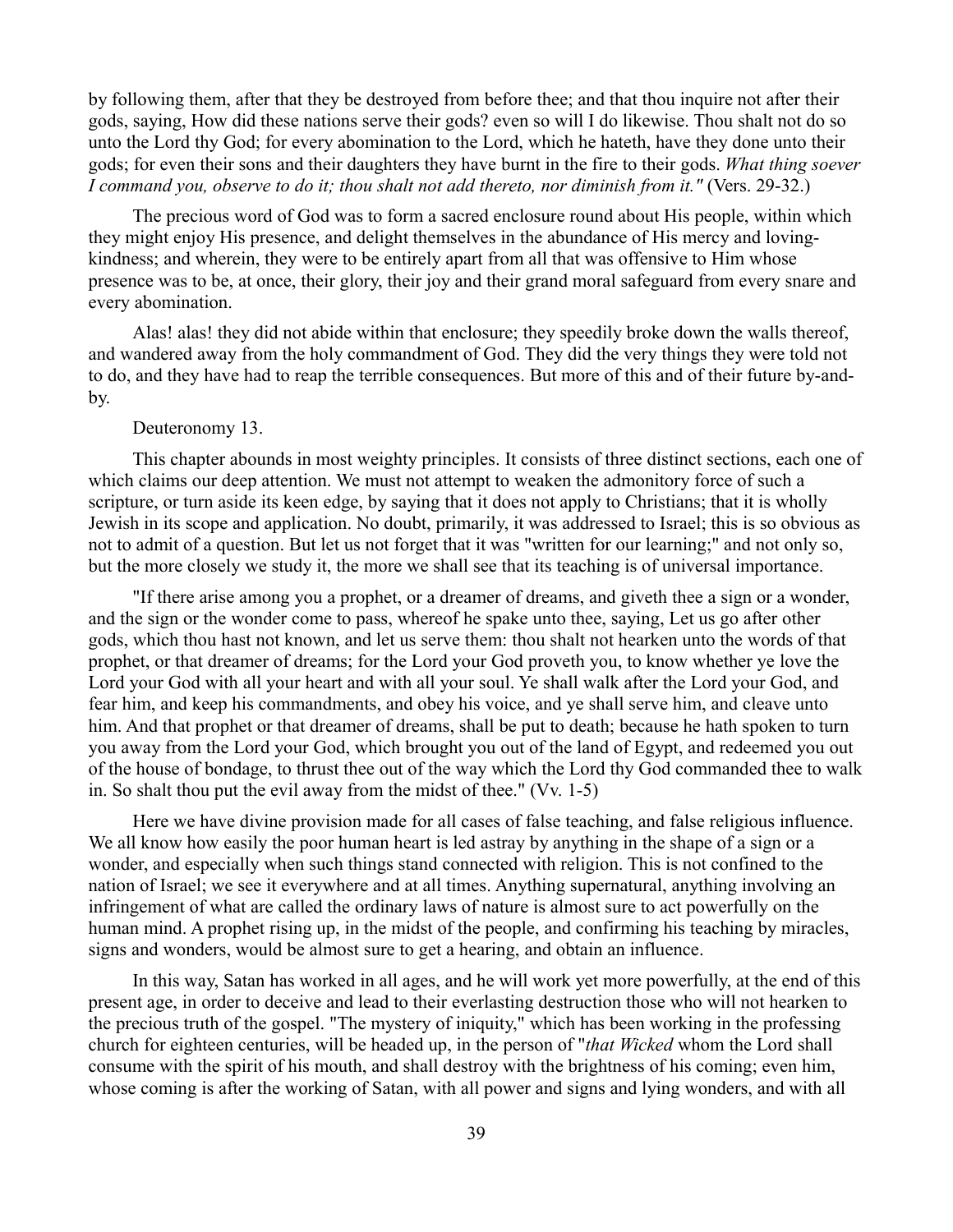deceivableness of unrighteousness in them that perish; because they received not *the love of the truth,* that they might be saved. And for this cause God shall send them strong delusion, that they should believe a lie; that they all might be damned *who believed not the truth,* but had pleasure in unrighteousness." (2 Thess. 2: 8-12.)

So also, in the twenty-fourth chapter of Matthew, our Lord warns His disciples against the same kind of influence. "Then if any man shall say unto you, Lo here is Christ, or there; believe it not. For there shall arise false Christs, and false prophets, and *shall show great signs and wonders;* insomuch that, if it were possible, they shall deceive the very elect. Behold, *I have told you before."* (Vers. 23-25.)

Again, in Revelation 13, we read of the second beast, coming up out of the earth, the great false prophet, the antichrist, doing great wonders, "so that he maketh fire come down from heaven on the earth in the sight of men, and deceiveth them that dwell on the earth by means of those miracles which he had power to do in the sight of the beast; saying to them that dwell on the earth that they should make an image to the beast, which had the wound by a sword, and did live." (Vers. 13, 14.)

Now, each of the above three passages of holy scripture refers to scenes which shall be enacted after the church has been taken away out of this world; but on this we do not dwell, inasmuch as our object in quoting them for the reader is to let him see how far the devil can go in the way of signs and wonders, to lead people away from the truth; and also to set before him the one divine and therefore perfect safeguard against all the delusive power of the enemy.

The human heart has no ability whatever to resist the influence of "great signs and wonders" put forth in favour of the most deadly error. There is but the one thing which can fortify the soul, and enable it to resist the devil and all his deadly delusions, and that is the word of God. To have the precious truth of God treasured up in the heart is the divine secret of preservation from all error, even though backed up by the most astounding miracles.

Hence, in the first of the above quotations we see that the reason why people will be deceived by the signs and lying wonders of "that wicked" one is "because they received not the love of the truth, that they might be saved." It is the love of the truth that preserves from error, be it ever so persuasive, ever so fascinating, ever so strongly supported by the powerful evidence of "great signs and wonders." It is not cleverness, intellectual power, mental grasp, extensive learning; all these things are perfectly powerless in the presence of Satan's wiles and machinations. The most gigantic human intellect must fall an easy prey to the wiles of the serpent.

But, blessed be God, the craft, the subtlety, the signs and lying wonders, all the resources of Satan, all the machinery of hell are perfectly powerless with a heart that is governed by the love of the truth. A little child who knows and believes and loves the truth is blessedly shielded, sheltered and divinely preserved from the blinding and deceiving power of the wicked one. If ten thousand false prophets were to arise and perform the most extraordinary miracles that were ever presented to the human gaze, in order to prove that the Bible is not the inspired word of God, or that our Lord Jesus Christ is not God over all blessed for ever, or in order to set aside the glorious truth that the blood of Jesus Christ, God's Son, cleanseth from all sin, or any other precious truth revealed in holy scripture, it could have no effect whatever on the very simplest babe in Christ whose heart is governed by the word of God. Yea, if an angel from heaven were to come down and preach anything contrary to what we are taught in the word of God, we have a divine warrant to pronounce him anathema, without any discussion or argument whatever.

This is an unspeakable mercy. It puts the simple hearted, unlettered child of God into the most blessed position — a position, not only of moral security, but of sweetest repose. We are not called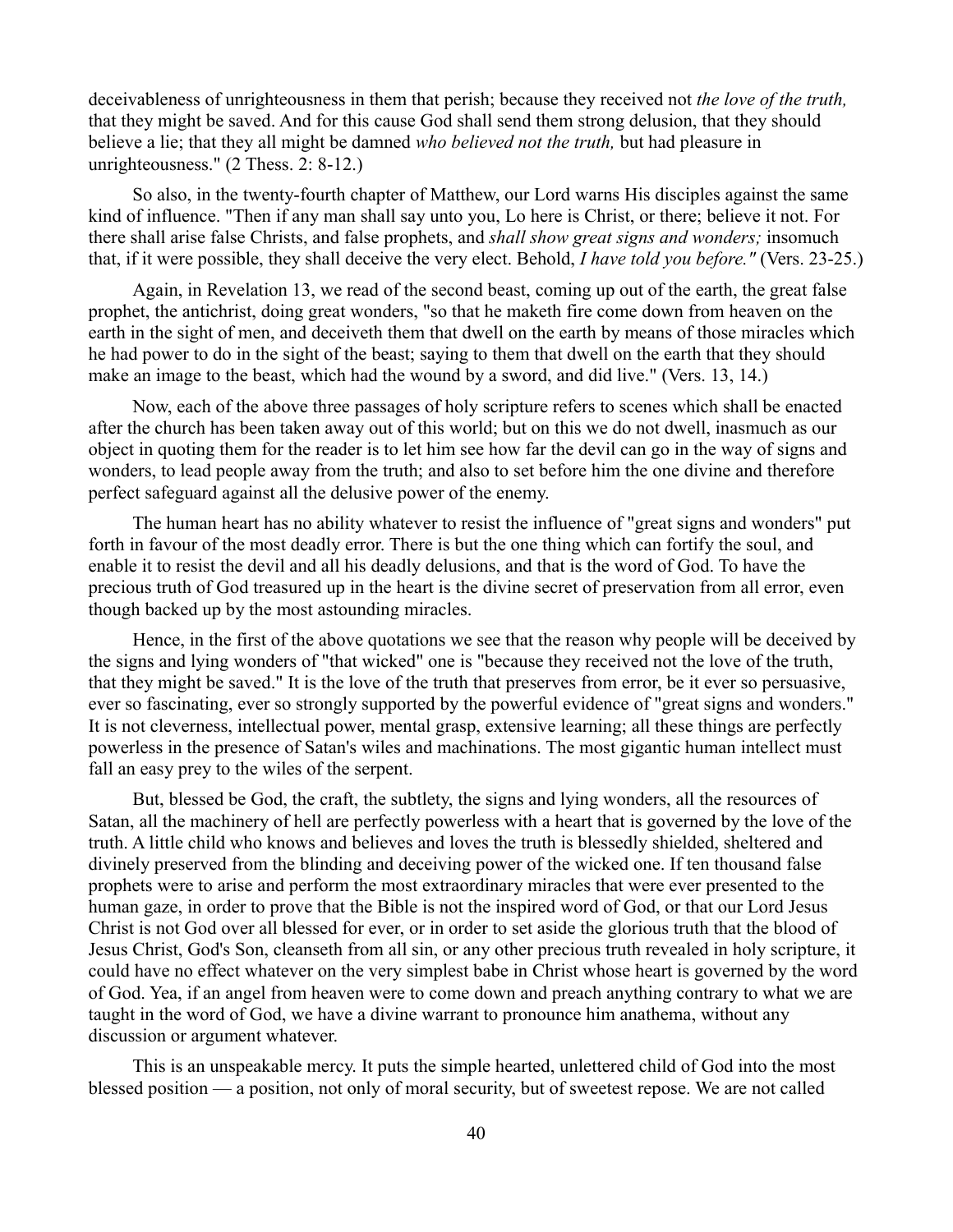upon to analyse the false doctrine, or to weigh the evidence advanced in favour of it; we reject, with stern decision, both the one and the other, simply because we have the certainty of the truth and the love of it in our hearts. "Thou shalt not hearken unto the words of that prophet, or that dreamer of dreams;" — although the sign or the wonder had come to pass — "for the Lord your God proveth you to know whether ye love the Lord your God with all your heart and with all your soul."

Here, beloved reader, was the all-important point for Israel; and it is the same for us. Then, now, and always, the true moral security is in having the heart fortified with the love of the truth, which is only another way of expressing the love of God. The faithful Israelite who loved Jehovah, with all his heart and with all his soul, would have a ready and conclusive answer for all the false prophets and dreamers who might arise — a thoroughly effectual method of dealing with them. "*Thou shalt not hearken.*" If the enemy does not get the ear, he is not likely to reach the heart. The sheep follow the Shepherd; "for they know his voice. And a stranger" — even though showing signs and wonders – "will they not follow, *but will flee from him."* Why? Is it because they are able to discuss and argue and analyse? No, thanks and praise to God! but because "they know not the voice of strangers." The simple fact of not knowing the voice is a sufficient reason for not following the speaker.

All this is full of comfort and consolation for the beloved lambs and sheep of the flock of Christ. They can hear the voice of their loving, faithful shepherd; they can gather round Him, and find in His presence true Test and perfect safely. He makes them to lie down in green pastures, and leads them by the still waters of His love. This is enough. They may be very weak, yea, perfect weakness in themselves; but this is no hindrance to their rest and blessing; quite the contrary, it only casts them more upon His almighty power. We need never be afraid of weakness, it is fancied strength we have to dread, vain confidence in our own wisdom, our own intelligence, our scriptural knowledge, our spiritual attainments; these are the things we have to fear; but as for our weakness, the more deeply we feel it the better, for our Shepherd's strength is made perfect in weakness, and His precious grace is amply sufficient for all the need of His beloved and blood bought flock as a whole, and for each member, in particular. Only let us keep near to Him in the abiding sense of our own perfect helplessness and nothingness; let us treasure up His precious word in our hearts, let us feed upon it, as the very sustenance of our souls, day by day, the staple article of our lives, the living bread for the strengthening of the inward man. Thus shall we be safe from every strange voice, every false prophet, every snare of the devil, every influence which might tend to draw us away from the path of obedience, and the practical confession of the Name of Christ.

We must now quote for the reader the second paragraph of our chapter, in which the Lord's people are warned against another snare of the devil. Oh! how many and varied are his snares and wiles! How manifold are the dangers of the people of God! But, blessed be His holy Name, there is full provision in His word for all.

"If thy brother, *the son of thy mother,* nearer, dearer and more tender than the son of the father or thy son, or thy daughter, or the wife of thy bosom, or thy friend which is as thine own soul, entice thee secretly, saying, Let us go and serve other gods, *which thou hast not known,* thou, nor thy fathers, namely, of the gods of the people which are round about you, nigh unto thee, or far off from thee, from the one end of the earth even unto the other end of the earth; thou shalt not consent unto him, nor hearken unto him; neither shall thine eye pity him, neither shalt thou spare, neither shalt thou conceal him; but thou shalt surely kill him; thine hand shall be first upon him to put him to death, and afterwards the hand of all the people. And thou shalt stone him with stones that he die; because he hath sought to thrust thee away from the Lord thy God, which brought thee out of the land of Egypt from the house of bondage. And all Israel shall hear, and fear, and shall do no more any such wickedness as this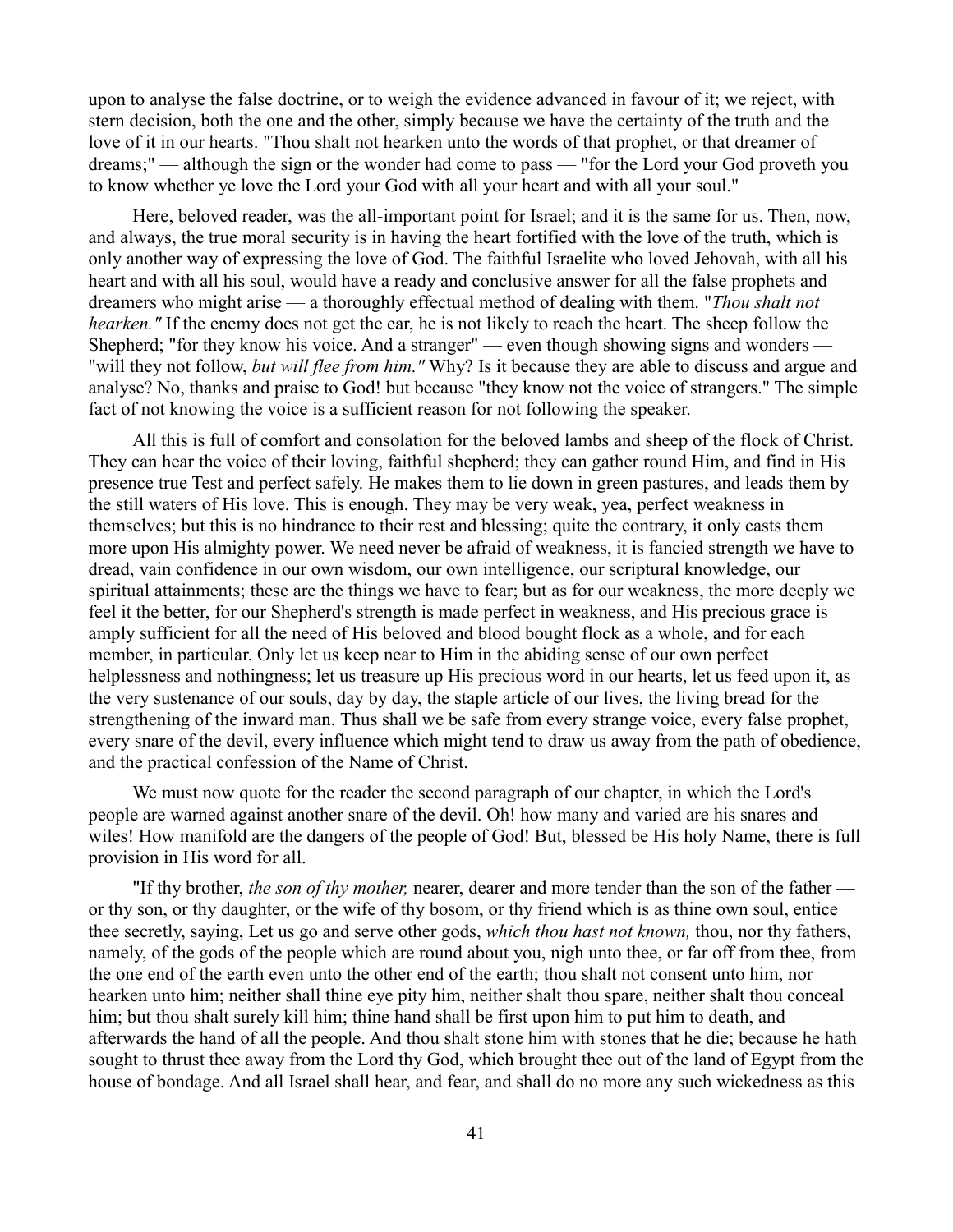### is among you" (Vv. 6-11.)

Here, then, we have something quite different from the false prophet or the dreamer of dreams. Thousands might be proof against the influence of these, and yet fall before the ensnaring and seductive power of natural affection. It is very hard to resist the action of this latter. It demands deeptoned devotedness, great singleness of eye, firm purpose of heart, to deal faithfully with those who live deep down in our hearts' tender affections. The trial to some of withstanding and rejecting a prophet or a dreamer with whom there was no personal relationship, no tender link of fond affection, would be as nothing compared with having to treat with stern and severe decision the wife of the bosom, the beloved brother or sister, the devoted and tenderly loved friend.

But where the claims of God, of Christ, of truth are at stake, there must be no hesitation. If any should seek to make use of the ties of affection in order to draw us aside from our allegiance to Christ, we must resist them, with unqualified decision. "If any man come to me, and hate not his father, and mother, and wife and children, and brethren and sisters, yea, and his own life also, he cannot be my disciple." (Luke 10: 26)

Let us see that we thoroughly understand this aspect of the truth, and also that we give it its proper place. If poor blind reason be listened to, it will be sure to present to the mind the most hideous perversion of this great practical subject. Reason, whenever it attempts to exercise its powers in the things of God, is sure to prove itself the active and efficient agent of the devil in opposition to the truth. In things human and earthly, reason may go for what it is worth; but in things divine and heavenly, it is not only worthless, but positively mischievous.

What then, we may ask, is the true moral force of Luke 14: 28, and Deuteronomy 13: 8-10? Most assuredly, they do not mean that we are to be "without natural affection," which is one of the special marks of the apostasy of the last days. This is perfectly clear. God Himself has established our natural relationships, and each of these relationships has its characteristic affections the exercise and display of which are in lovely harmony with the mind of God. Christianity does not interfere with our relationships in nature, but it introduces a power whereby the responsibilities which attach to those relationships can be duly fulfilled to the glory of God. And not only so, but in the various epistles, the Holy Ghost has given the most ample instructions to husbands and wives, parents and children, masters and servants, thus proving, in the very fullest and most blessed manner, the divine sanction of those relationships and the affections which belong to them.

All this is perfectly plain; but still we have to inquire how it fits in with Luke 14 and Deuteronomy 13? The answer is simply this. The harmony is divinely perfect. Those scriptures apply only to cases in which our natural relationships and affections interfere with the claims of God and of Christ. When they operate in this way, they must be denied and mortified. If they dare to intrude upon a domain which is wholly divine, the sentence of death must be written upon them.

In contemplating the life of the only perfect man that ever trod this earth of ours, we can see how beautifully He adjusted the various claims which as a man and a servant, He had to meet. He could say to His mother, "Woman, what have I to do with thee?" And, yet, at the fitting moment, He could, with exquisite tenderness, commend that mother to the care of the disciple whom He loved. He could say to His parents, "Wist ye not that I must be about my Father's business?" and, at the same time, go home with them and be sweetly subject to parental authority. Thus the written teachings of holy scripture, and the perfect ways of the living Christ do both combine to teach us how to discharge aright the claims of nature and the claims of God.

But it may be that the reader feels considerable difficulty in reference to the line of action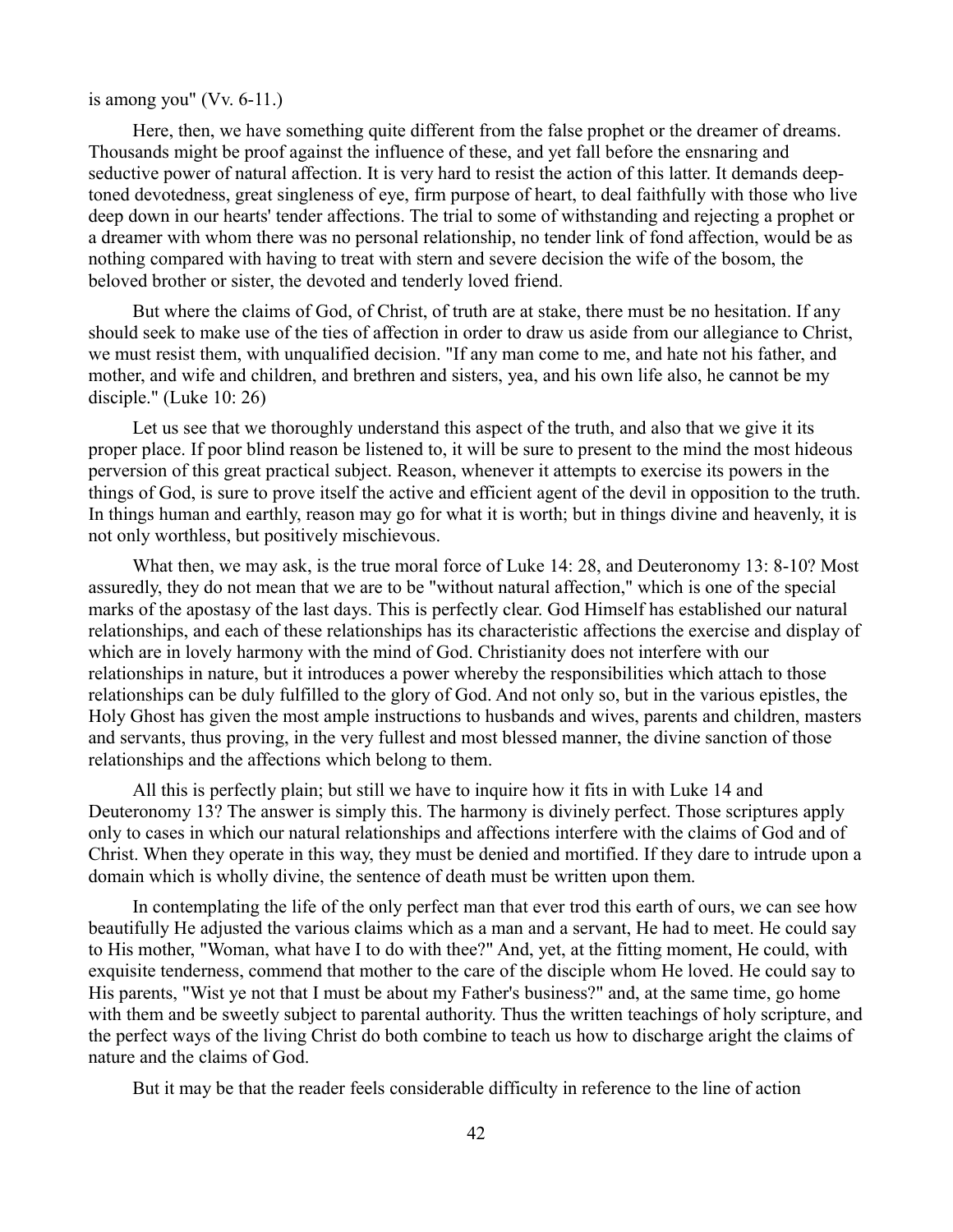enjoined in Deuteronomy 13: 9, 10. He may find it hard to reconcile it with a God of love, and with the grace, gentleness and tenderness inculcated in the New Testament scriptures. Here again we must keep a vigilant eye upon reason. It always affects to find ample scope for its powers in the stern enactments of the divine government; but, in reality, it only displays its blindness and folly. Still, though we would make very short work with infidel reason, we earnestly desire to help any honest soul who may not be able to see his way through this question.

We have had occasion, in our studies on the earlier chapters of this book, to refer to the very weighty subject of God's governmental dealings, both with Israel and the nations; but, in addition to what has already come under our notice, we have to bear in mind the very important difference between the two economies of law and grace. If this be not clearly apprehended, we shall find very considerable difficulty in such passages as Deuteronomy 13: 9, 10. The great characteristic principle of the Jewish economy was *righteousness*; the characteristic principle of Christianity is *grace* — pure, unqualified grace.

If this fact be fully grasped, all difficulty vanishes. It was perfectly right, perfectly consistent, and in perfect harmony with the mind of God for Israel to slay their enemies. God commanded them to do so. And, in like manner, it was right and consistent for them to execute righteous judgement, even unto death, upon any member of the congregation who should seek to draw them aside after false gods, as in the passage before us. To do so was in full moral harmony with the grand ruling principles of government and law, under which they were placed, in accordance with the dispensational wisdom of God.

All this is perfectly plain. It runs through the entire canon of Old Testament scripture. God's government in Israel, and His government of the world, in connection with Israel was on the strict principle of righteousness. And as it was in the past, so it shall be in the future. "A king shall reign in righteousness, and princes shall rule in judgement."

But, in Christianity, we see something quite different. The moment we open the pages of the New Testament, and hearken to the teachings, and mark the actings of the Son of God, we find ourselves on entirely new ground, and in a new atmosphere. In a word, we are in the atmosphere and on the ground of pure, unqualified grace.

Thus, as a sample of the teaching, take a passage or two from what is called the Sermon on the Mount — that marvellous and precious compendium of the principles of the kingdom of heaven. "Ye have heard that it hath been said, An eye for an eye, and a tooth for a tooth; *but I say unto you,* That ye resist not evil; but whosoever shall smite thee on the one cheek, turn to him the other also. And if any man will sue thee at the law, and take away thy coat, let him have thy cloke also. And whosoever shall compel thee to go a mile, go with him twain." Again, "Ye have heard that it hath been said, Thou shalt love thy neighbour, and hate thine enemy; *but I say unto you,* love your enemies, bless them that curse you, do good to them that hate you, and pray for them which despitefully use you, and persecute you; that ye may be the *sons* [*huioin*] of your Father which is in heaven; *for* he maketh his sun to rise on the evil and on the good, and sendeth rain on the just and on the unjust..... Be ye therefore perfect [*teleioi*] even as your Father which is in heaven is perfect." (Matt. 5: 38-48)

We cannot now dwell upon those blessed sentences; we merely quote them for the reader in order to let him see the immense difference between the Jewish and Christian economy. What was perfectly right and consistent for a Jew, might be quite wrong and inconsistent for a Christian.

This is so plain that a child may see it; and yet, strange to say, many of the Lord's beloved people seem to be clouded on the subject. They judge it to be perfectly right for Christians to deal in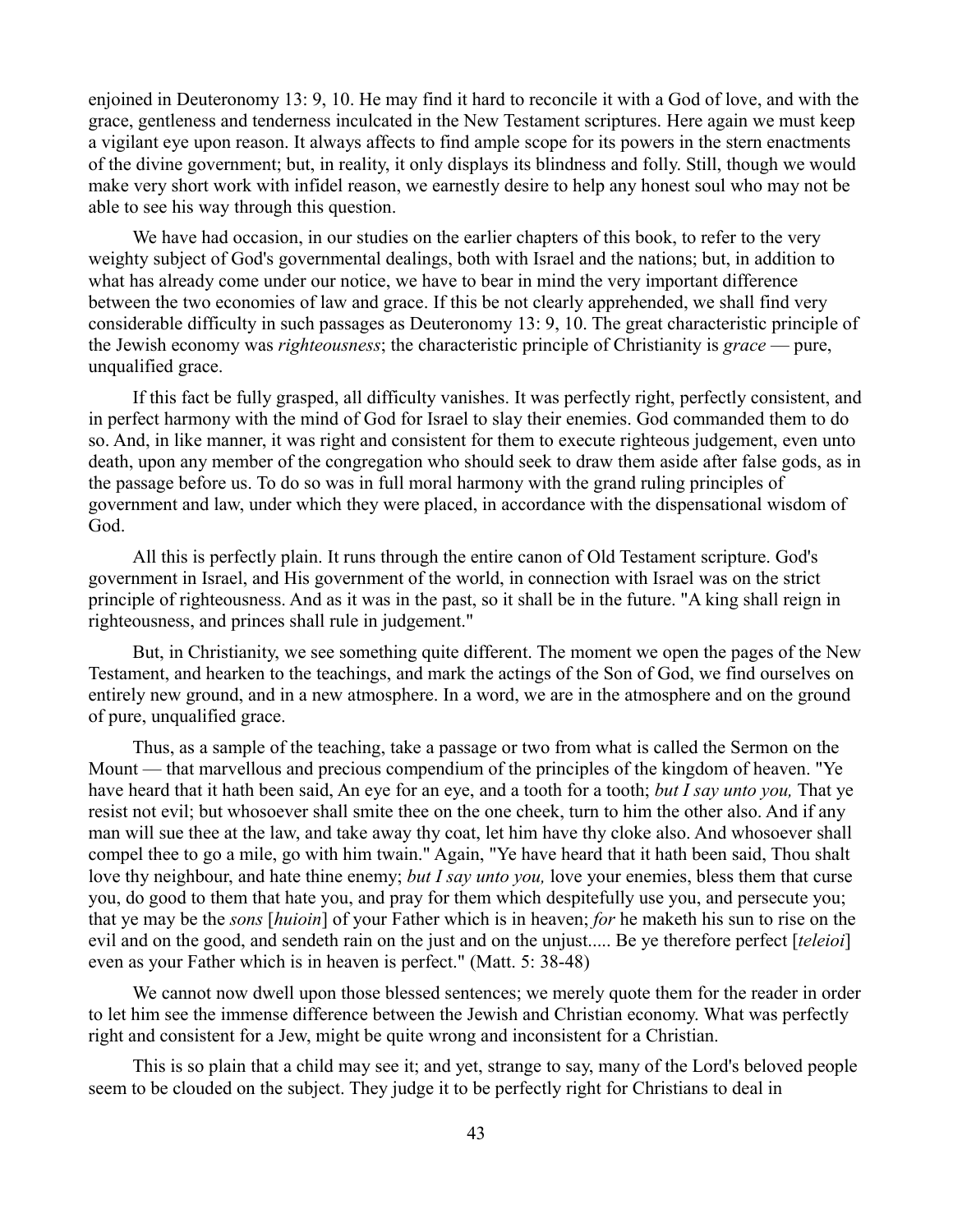righteousness, and go to war, and to exercise worldly power. Well, then, if it be right for Christians to act thus, we would simply ask, Where is it taught in the New Testament? Where have we a single sentence from the lips of our Lord Jesus Christ, or from the pen of the Holy Ghost to warrant or sanction such a thing? As we have said, in reference to other questions that have come before us in our studies on this book, it is of no possible use for us to say, "We think so and so." Our thoughts are simply worth nothing. The one grand question, in all matters of Christian faith and morals is, "What saith the New Testament?" What did our Lord and Master teach, and what did He do? He taught that His people now are not to act as His people of old acted. Righteousness was the Principle of the old economy; grace is the principle of the new.

This was what Christ taught, as may be seen in numberless passages of scripture. And how did He act? Did He deal in righteousness with people? Did He assert His rights? Did He exercise worldly power? Did He go to law? Did He vindicate Himself, or retaliate? When His poor disciples, in utter ignorance of the heavenly principles which He taught, and in total forgetfulness of His whole course of action, said to Him, on one occasion in the which a certain village of the Samaritans refused to receive Him, "Lord, wilt thou that me command fire to come down from heaven, and consume them, even as Elias did?" What was His answer? "He turned and rebuked them, and said, Ye know not what manner of spirit ye are of, For the Son of man is not come to destroy men's lives but to save. And they went to another village." It was perfectly consistent with the spirit, principle and genius of the dispensation of which Elias was the exponent and representative, to call down fire from heaven to consume the men sent by a godless king to arrest him. But the blessed Lord was the perfect Exponent and divine Representative of another dispensation altogether His was a life of perfect self-surrender, from first to last. He never asserted His rights. He came to serve and to give. He came to represent God, to be the perfect expression of the Father in every way. The Father's character shone out in His every look, His every word, His every act, His every movement.

Such was the Lord Christ when He was down here among men; and such was His teaching. He did what He taught, and He taught what He did. His words expressed what He was, and His ways illustrated His words. He came to serve and to give; and His whole life was marked by those two things, from the manger to the cross. We may truly say, time would fail us to quote the passages in proof and illustration of this, nor is there any need, inasmuch as the truth of it will hardly be called in question.

Well, then, is not He our great Exemplar in all things? Is it not by His teaching and ways that our course and character as Christians are to be formed? How are we to know how we ought to walk save by hearkening to His blessed words and gazing on His perfect ways? If we as Christians are to be guided and governed by the principles and precepts of the Mosaic economy, then, assuredly, it would be right for us to go to law, to contend for our rights, to engage in war, to destroy our enemies. But then what becomes of the teaching and example of our adorable Lord and Saviour? What of the teachings of the Holy Ghost. What of the New Testament? Is it not as plain as a sunbeam to the reader that for a Christian to do these things is to act in flagrant opposition to the teaching and example of his Lord?

Here, however, we may be met by the old and oft-repeated inquiry, "What would become of the world, what would become of its institutions, what would become of society, if such principles were to be universally dominant?" The infidel historian, in speaking of the early Christians, and their refusal to join the Roman army, sneeringly inquires, "What would have become of the empire, surrounded as it was on all sides, by barbarians, if every one had indulged in such pusillanimous ideas as these?"

We reply at once, If those spiritual and heavenly principles were universally dominant, there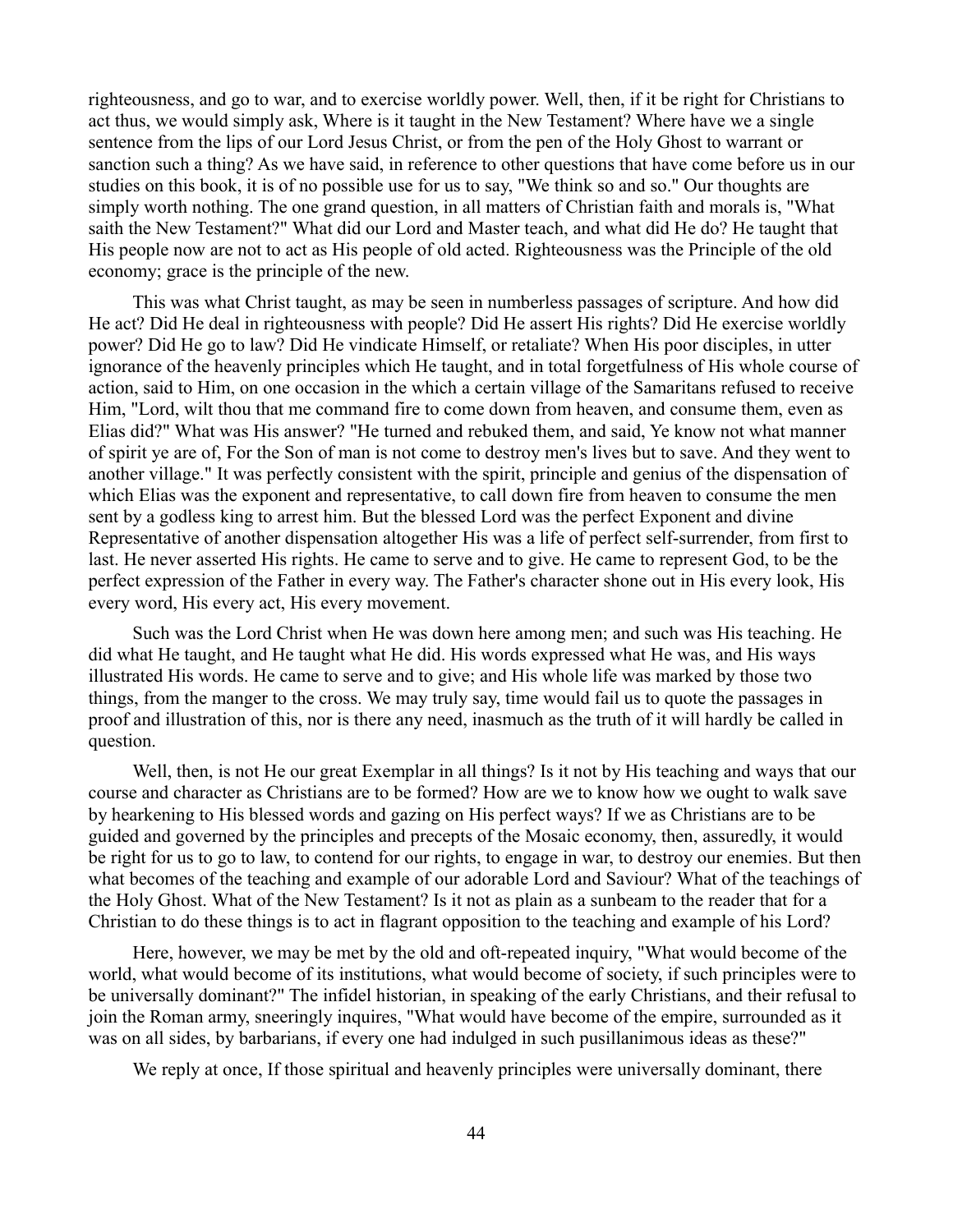would be no wars, no fighting, and hence, there would be no need of soldiers, no need of standing armies or navies, no need of constabulary or police; there would be no wrong doings, no strife about property, and hence no need of courts of law, judges or magistrates; in short, the world, as it now is, would have an end; the kingdoms of this world would have become the kingdoms of our Lord and of His Christ.

But the plain fact is, those heavenly principles of which we speak, are not intended for the world at all, inasmuch as the world could not adopt them, or act upon them for a single hour; to do so would involve the immediate and complete break up of the present system of things, the dissolution of the entire framework of society as at present constituted.

Hence, the objection of the infidel crumbles into dust beneath our feet, like all other infidel objections, and the questions and the difficulties which are based upon them. They are deprived of every atom of moral force. Heavenly principles are not designed for "this present evil world," at all; they are designed for the church which is not of the world, even as Jesus is not of the world. "If," said our Lord to Pilate, "my kingdom were of this world, then would my servants fight, that I should not be delivered to the Jews; but now is my kingdom not from hence."

Mark the word "now." By-and-by, the kingdoms of this world will become the kingdom of our Lord; but now He is rejected, and all who belong to Him — His church — His people are called to share His rejection, to follow Him into the outside place, and walk as pilgrims and strangers here below, waiting for the moment when He shall come to receive them to Himself, that where He is, there they may be also.

Now, it is the attempt to mix the world and the church together that produces such terrible confusion. It is one of Satan's special wiles; and it has done more to mar the testimony of the church of God, and hinder its progress than most of us are aware. It involves a complete turning of things upside down, a confounding of things that differ essentially, an utter denial of the church's true character, her position, her walk and her hope. We sometimes hear the expression, "Christian world." What does it mean? It is simply an attempt to combine two things which in their source, nature and character, are as diverse as light and darkness. It is an effort to tack a new piece upon an old garment which, as our Lord tells us, only makes the rent worse.

It is not God's object to Christianise the world, but to call His people out of the world to be a heavenly people, governed by heavenly principles, formed by a heavenly object, and cheered by a heavenly hope. If this be not clearly seen, if the truth as to the church's true calling and course be not realised as a living power in the soul, we shall be sure to make the most grievous mistakes in our work, walk and service. We shall make an entirely wrong use of the Old Testament scriptures, not only on prophetic subjects, but in reference to the whole range of practical life; indeed, it would be utterly impossible to calculate the loss which must result from not seeing the distinctive calling, position and hope of the church of God, her association and identification — her living union with a rejected, risen and glorified Christ.

We cannot attempt to enlarge upon this most precious and interesting theme; but we should just like to point out to the reader an instance or two illustrative of the Spirit's method of quoting and applying Old Testament scripture. Take, for example, the following passage from that lovely thirtyfourth Psalm: "The face of the Lord is against them that do evil, to cut off the remembrance of them from the earth." Now, mark the way in which the Holy Spirit quotes this passage in the first epistle of Peter. "The face of the Lord is against them that do evil." (1 Peter 3: 12.) Not a word about cutting off. Why is this? Because the Lord is not now acting upon the principle of cutting off. He acted upon it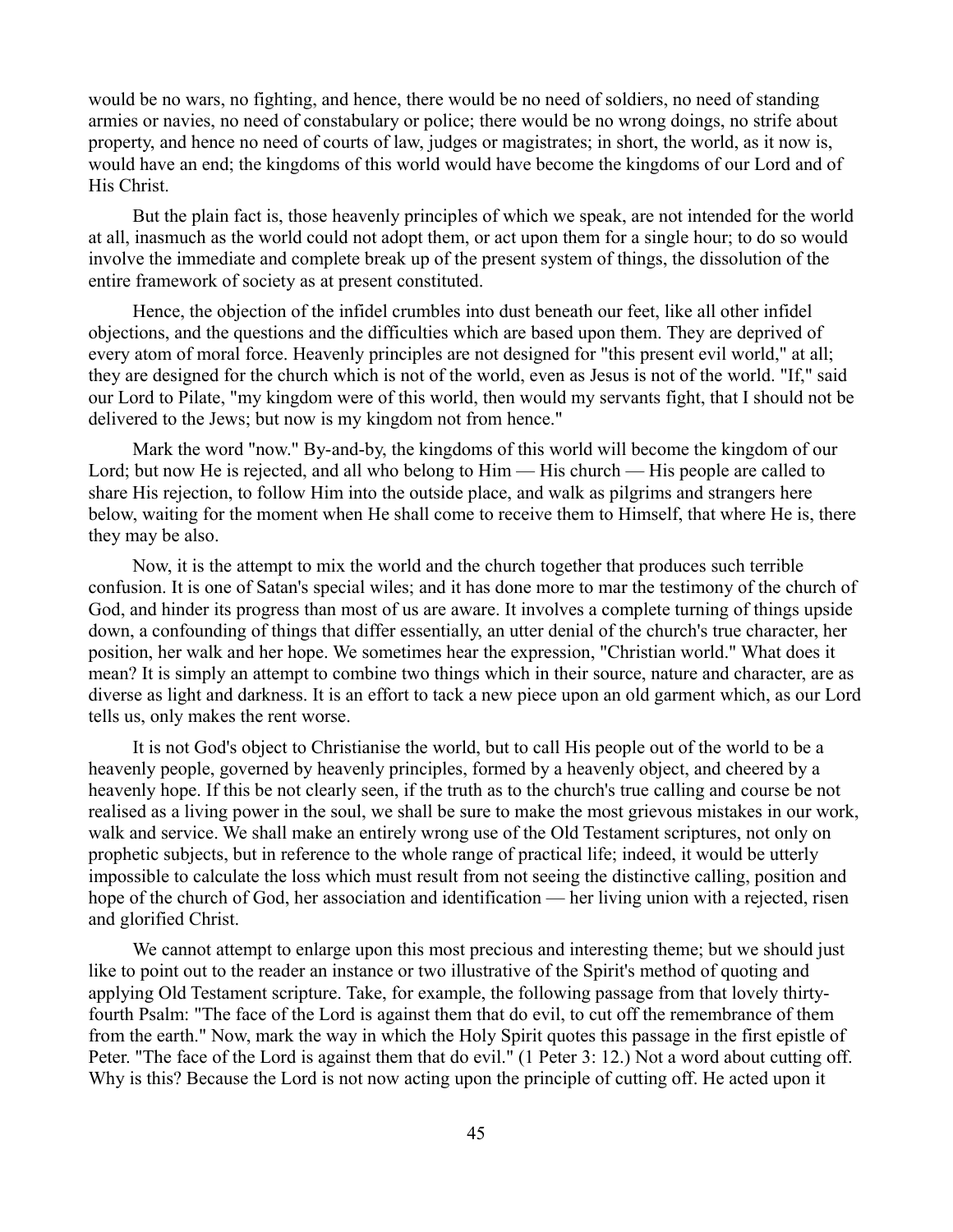under the law; and He will act upon it, in the kingdom, by-and-by. But, just now, He is acting in grace, and long-suffering mercy. His face is quite as much and quite as decidedly against all evil-doers as ever it was, or ever it will be, but not now to cut off the remembrance of them from the earth. The most striking illustration of this marvellous grace and forbearance, and of the difference between the two principles on which we have been dwelling is seen in the fact that the very men who, with wicked hands, crucified His only-begotten and well-beloved Son — evil-doers, surely, of the most pronounced type-instead of being cut off from the earth, were the very first to hear the message of full and free pardon through the blood of the cross.

Now, it may appear to some that we are making too much of the mere omission of a single clause of Old Testament scripture. Let not the reader think so. Even had we but this one instance, it would be a serious mistake to treat it with anything like indifference. But the fact is there are scores of passages of the same character as the one just quoted, all illustrative of the contrast between the Jewish and Christian economies, and also between Christianity and the coming kingdom.

God is now dealing in grace with the world, and so should His people, if they want to be like Him, and such they are called to be. "Be ye therefore perfect, even as your Father which is in heaven is perfect" and again, "Be ye therefore imitators of God, as dear children; and walk in love, as Christ also hath loved us, and hath given himself for us, an offering and a sacrifice to God for a sweet smelling savour. (Eph. 5: 1)

This is our model. We are called to copy our Father's example, to imitate Him. He is not going to law with the world; He is not enforcing His rights with the strong hand of power. By-and-by, He will; but just now, in this day of grace, He showers His blessings and benefits, in rich profusion, upon those whose whole life is one of enmity and rebellion against Him.

All this is perfectly marvellous; but thus it is, and we, as Christians, are called to act on this morally glorious principle. It may be said, by some, "How could we ever get on in the world, how could we conduct our business, on such a principle as this? We should be robbed and ruined; designing people would take advantage of us, if they knew that we would not go to law with them; they would take our goods, or borrow our money, or occupy our houses, and refuse to pay us. In short, we could never get on in a world like this, if we did not assert our rights and establish our claims by the strong hand of power. What is the law for but to make people behave themselves? Are not the powers that be ordained of God for the very purpose of maintaining peace and good order in our midst? what would become of society, if we had not soldiers, policemen, magistrates and judges? And if God has ordained that such things should be, why should not His people avail themselves of them? And not only so, but who so fit to occupy places of authority and power, or to wield the sword of justice as the people of God?

There is, no doubt, very great apparent force in all this line of argument. The powers that be are ordained of God. The king, the governor, the judge, the magistrate are, each in his place, the expression of the power of God. It is God who invests each with the power which he wields; it is He who has put the sword into his hand, for the punishment of evil-doers, and the praise of them that do well. We bless God with all our hearts for the constituted authorities of the country. Day and night, in private and in public, we pray for them. It is our bounden duty to obey and submit ourselves to them, in all things, provided always that they do not call upon us to disobey God, or do violence to conscience. If they do this, we must — what? Resist? Nay, but suffer.

All this is perfectly plain. The world, as it now is, could not go on for a single day, if men were not kept in order by the strong hand of power. We could not live, or at least life would be perfectly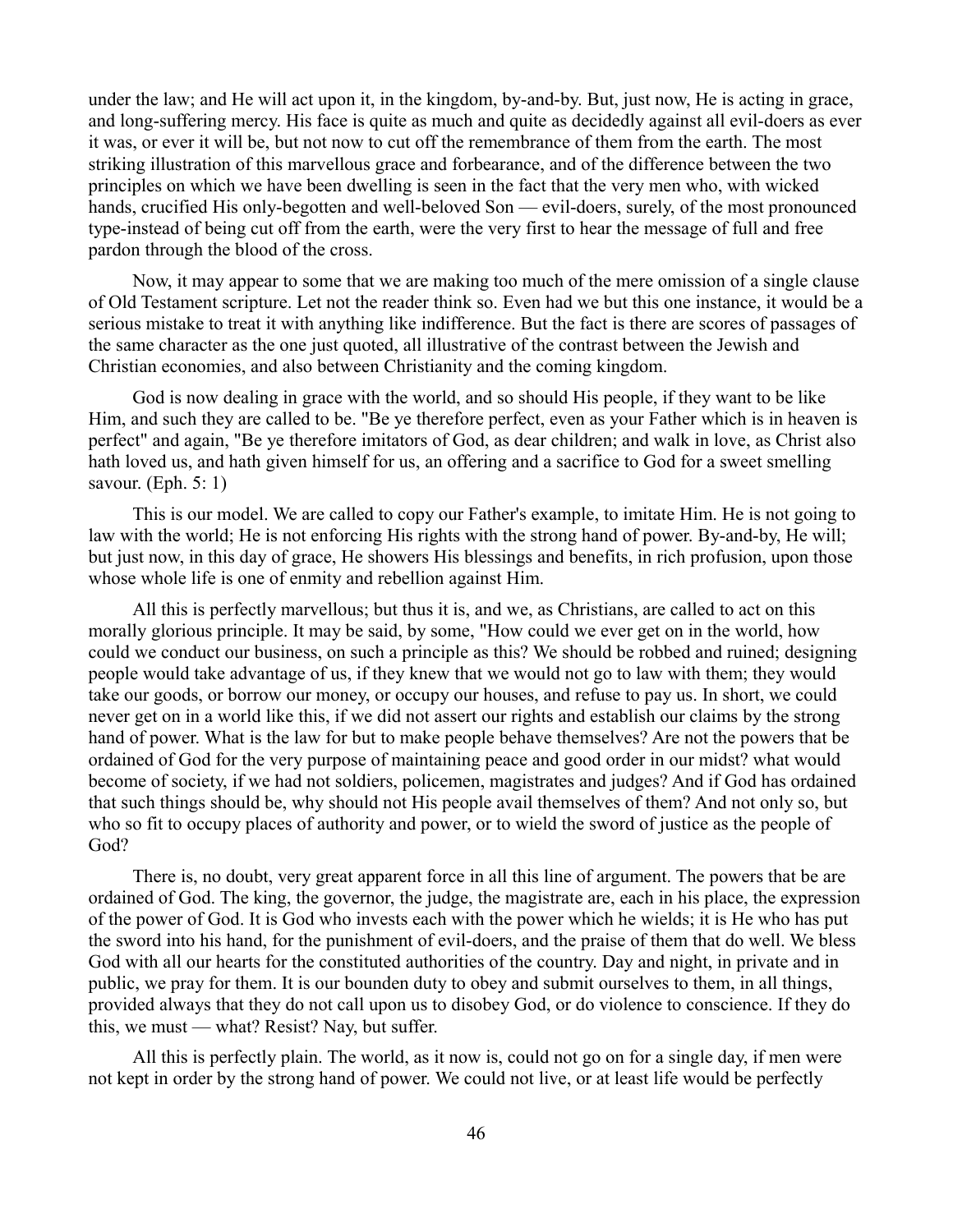intolerable, were it not that evil-doers are kept in terror of the glittering sword of justice. Even as it is, through lack of moral power on the part of those who bear the sword, lawless demagogues are allowed to stir up the evil passions of men to resist the law of the land, and disturb the peace, and threaten the lives and property of well-disposed and harmless subjects of the government.

But, admitting all this, in the fullest possible manner, as every intelligent Christian, every one taught by scripture, most assuredly will, it leaves wholly untouched the question of the Christian's path in this world. Christianity fully recognises all the governmental institutions of the country. It forms no part of the Christian's business to interfere, in any one way, with such institutions. Wherever he is, whatever be the principle or character of the government of the country in which his lot is cast, it is his duty to recognise its municipal and political arrangements, to pay taxes, pray for the government, honour governors in their official capacity, wish well to the legislature and the executive, pray for the peace of the country, live in peace with all, so far as in him lies.

We see all this in the blessed Master Himself, in perfection, blessed be His holy Name for evermore! In His memorable reply to the crafty Herodians, He recognises the principle of subjection to the powers that be: "Render to Caesar the things that be Caesar's; and to God the things that be God's." And not only so, but we find Him also paying tribute, although personally free. They had no right to demand it of Him, as He plainly shows to Peter; and it might be said, "Why did He not appeal?" Appeal! Nay; He shows us something quite different. Hear His exquisite reply to His mistaken apostle, "Notwithstanding, *lest we should offend them*, go thou to the sea, and cast an hook, and take up the fish that first cometh up; and when thou hast opened his mouth, thou shalt find a piece of money; that take and give unto them *for me and thee.*\* (Matt. 17.)

{\*The fact that the tribute money may have been for the temple does not touch the principle set forth in the text}

And here we get back, with increased moral force, to our thesis, namely, the Christian's path in this world. What is it? He is to follow his Master — to imitate Him in all things. Did He assert His rights? Did He go to law? Did He try to regulate the world? Did He meddle with municipal or political matters? Was He a politician? Did He wield the sword? Did He consent to be a judge or a divider, even when appealed to, as we say, to arbitrate about property? Was not His whole life one of complete selfsurrender, from first to last? Was He not continually giving up until, at the cross, He gave up His precious life as a ransom for many?

We shall leave these questions to find their answer deep down in the heart of the Christian reader, and to produce their practical effect in his life. We trust that the foregoing line of truth will enable him to interpret aright such passages as Deuteronomy 13: 9, 10. Our opposition to idolatry, and our separation from evil, in every shape and form, while not less intense and decided, most surely, than that of Israel of old, is not to be displayed in the same way. The church is imperatively called upon to put away evil, and evil-doers, but not after the same fashion as Israel. It is no part of her duty to stone idolaters and blasphemers, or burn witches. The church of Rome has acted upon this principle; and even Protestants — to the shame of Protestantism — have followed her example.\* The church is not called — nay, she is positively and peremptorily forbidden to use the temporal sword. It is a flat denial of her calling, character and mission to do so. When Peter, in ignorant zeal and carnal haste, drew the sword in defence of his blessed Master, he was at once corrected by his Master's faithful word, and instructed by his Master's gracious act: "Put up thy sword into the sheath; for all they that take the sword shall perish by the sword." And having thus reproved the act of His mistaken though wellmeaning servant, He undid the mischief by His gracious touch. "The weapons of our warfare," says the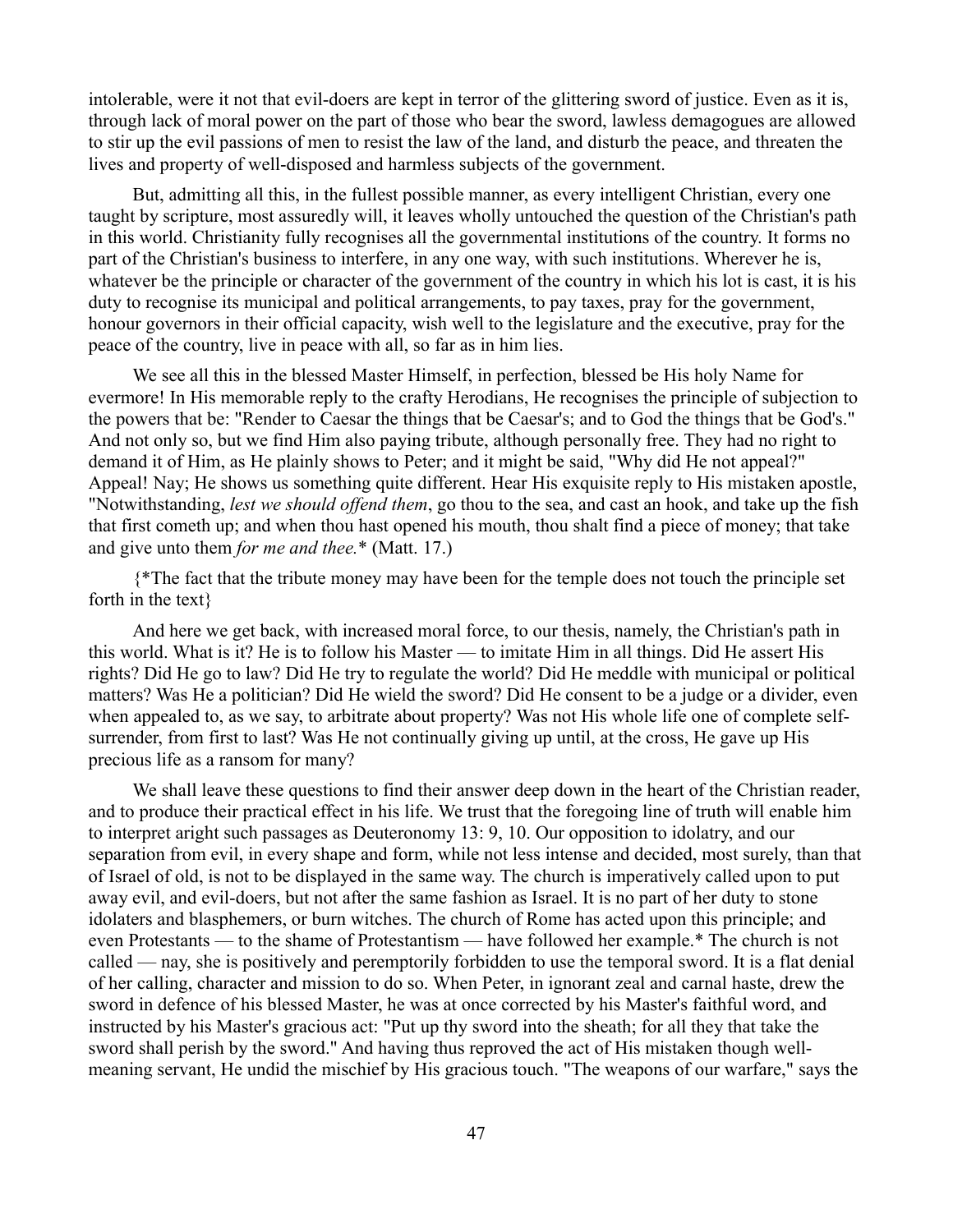inspired apostle, "are not carnal, but mighty through God to the pulling down of strongholds; casting down imaginations, and every high thing that exalteth itself against the knowledge of God, and bringing into captivity every thought to the obedience of Christ" (2 Cor. 10: 4, 5.)

{\*The burning of Servetus, in 1553, for his theological opinions, is a frightful blot upon the Reformation, and upon the man who sanctioned such an unchristian proceeding. True, the opinions of Servetus were fatally and fundamentally false. He held the Arian heresy, which is simply blasphemy against the Son of God. But to burn him, or any one else for false doctrine was a flagrant sin against the spirit, genius and principle of the gospel, the deplorable fruit of ignorance as to the essential difference between Judaism and Christianity.}

The professing church has gone all astray as to this great and most important question. She has joined herself with the world, and sought to further the cause of Christ by carnal and worldly agency. She has ignorantly attempted to maintain the Christian faith by the most shameful denial of Christian practice. The burning of heretics stands as a most fearful moral blot upon the page of the church's history. We can form no adequate idea of the terrible consequences resulting from the notion that the church was called to take Israel's place and act on Israel's principles.\* It completely falsified her testimony, robbed her of her entirely spiritual and heavenly character, and led her upon a path which ends in Revelation 17 and 18. Let him that readeth understand.

{\*It is one thing for the church to learn from the history of Israel, and another thing altogether to take Israel's place, act on Israel's principles, and appropriate Israel's promises. The former is the church's duty and privilege; the latter has been the church's fatal mistake.}

But we must not pursue this line of things further here. We trust that what has passed before us will lead all whom it may concern to consider the whole subject in the light of the New Testament, and thus be the means, through the infinite goodness of God, of leading them to see the path of entire separation which we as Christians are called to tread; *in* the world but not *of* it, even as our Lord Christ is not of it. This will solve a thousand difficulties, and furnish a grand general principle which can be practically applied to a thousand details.

We shall now conclude our study of Deuteronomy 13 by a glance at its closing paragraph.

"If thou shalt hear say in one of thy cities, which the Lord thy God hath given thee to dwell there, saying, Certain men, the children of Belial, are gone out from among you, and have withdrawn the inhabitants of their city, saying, Let us go and serve other gods, which ye have not known. *Then shalt thou inquire, and make search, and ask diligently;* and, behold, *if it be truth, and the thing certain,* that such abomination is *wrought among you;* thou shalt surely smite the inhabitants of that city with the edge of the sword, destroying it utterly, and all that is therein, and the cattle thereof, with the edge of the sword. And thou shalt gather all the spoil of it into the midst of the street thereof, and shalt burn with fire the city, and all the spoil thereof every whit, *for the Lord thy God;* and it shall be an heap for ever; it shall not be built again. And there shall cleave nought of the cursed thing to thine hand; that the Lord may turn from the fierceness of his anger, and show thee mercy, and have compassion upon thee, and multiply thee, as he hath sworn unto thy fathers; when thou shalt hearken to the voice of the Lord thy God, to keep all his commandments which I command thee this day, to do that which is right in the eyes of the Lord thy God." (Vers. 12-18.)

Here we have instruction of the most solemn and weighty character. But the reader must bear in mind that, solemn and weighty as it most surely is, It is based upon a truth of unspeakable value, and that is Israel's national unity. If we do not see this, we shall miss the real force and meaning of the foregoing quotation. A case is supposed of grave error in some one of the cities of Israel; and the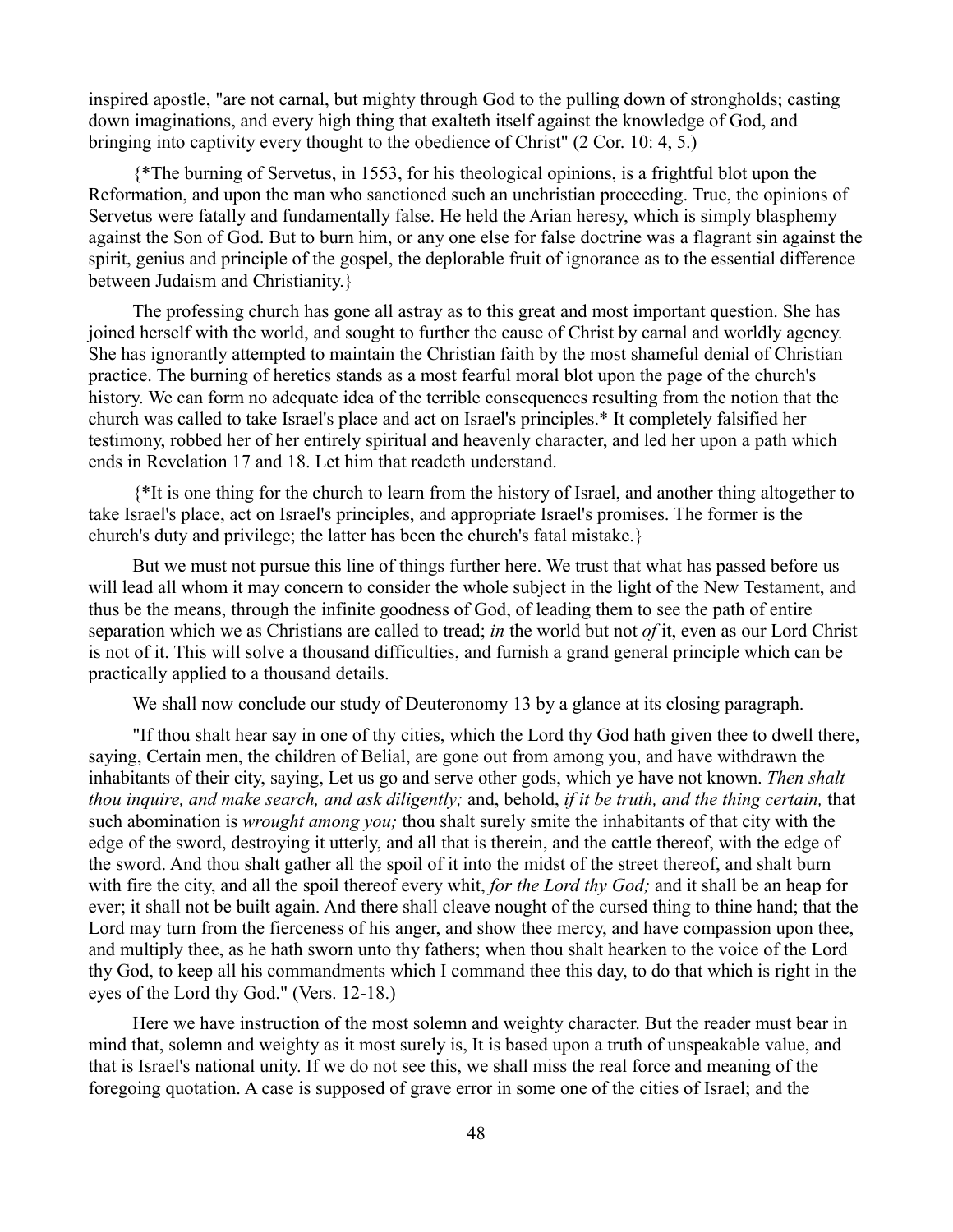question might naturally arise, "Are all the cities involved in the evil of one?"'\*

{\*It is, of course, needful to bear in mind that the evil referred to in the text was of the very gravest character. It was an attempt to draw the people away from the one living and true God. It touched the very foundation of Israel's national existence. It was not merely a local or municipal question, but a national one.}

Assuredly, inasmuch as the nation was one. The cities and tribes were not independent, they were bound up together by a sacred bond of national unity — a unity which had its centre in the place of the divine presence. Israel's twelve tribes were indissolubly bound together. The twelve loaves on the golden table in the sanctuary formed the beauteous type of this unity, and every true Israelite owned and rejoiced in this unity. The twelve stones in Jordan's bed; the twelve stones on Jordan's bank; Elijah's twelve stones on mount Carmel, all set forth the same grand truth — the indissoluble unity of Israel's twelve tribes. The good king Hezekiah recognised this truth, when he commanded that the burnt-offering and the sin-offering should be made for *all Israel.* (2 Chr. 29: 24.) The faithful Josiah owned it and acted upon it, when he carried his reformatory operations into all the countries that pertained to the children of Israel. (2 Chr. 34: 33.) Paul, in his magnificent address before king Agrippa, bears witness to the same truth, when he says, "Unto which promise *our twelve tribes,* instantly serving God, night and day, hope to come."\* (Acts 26: 7.) And when we look forward into the bright future, the same glorious truth shines, with heavenly lustre, in the seventh chapter of Revelation, where we see the twelve tribes sealed and secured for blessing, rest and glory, in connection with a countless multitude of the Gentiles. And, finally, in Revelation 21 we see the names of the twelve tribes engraved on the gates of the holy Jerusalem, the seat and centre of the glory of God and the Lamb.

{\*It may interest the reader to know that the word rendered, in the above passage, "twelve tribes," is singular, to; *dodekaphulon*. It certainly gives very full and vivid expression to the grand idea of indissoluble unity which is so precious to God, and therefore so precious to faith.}

Thus, from the golden table in the sanctuary, to the golden city descending out of heaven from God, we have a marvellous chain of evidence in proof of the grand truth of the indissoluble unity of Israel's twelve tribes.

And, then, if the question be asked, where is this unity to be seen? or how did Elijah, or Hezekiah, or Josiah, or Paul see it? The answer is a very simple one, They saw it by faith; they looked within the sanctuary of God, and there on the golden table, they beheld the twelve loaves setting forth the perfect distinctness and yet the perfect oneness of the twelve tribes. Nothing can be more beautiful. The truth of God must stand for ever. Israel's unity was seen in the past, and it will be seen in the future; and though, like the higher unity of the church, it is unseen in the present, faith believes it all the same, holds it and confesses it in the face of ten thousand hostile influences.

And, now, let us look, for a moment, at the practical application of this most glorious truth, as presented in the closing paragraph of Deuteronomy 13. A report reaches a city in the far north of the land of Israel of serious error taught in a certain city in the extreme south — deadly error, tending to draw the inhabitants away from the true God.

What is to be done? The law is as plain as possible; the path of duty is laid down with such distinctness, that it only needs a single eye to see it, and a devoted heart to tread it. "Then shalt thou inquire, and make search, and ask diligently." This surely is simple enough.

But some of the citizens might say, "What have we in the north to do with error taught in the south? Thank God, there is no error taught amongst us; it is entirely a local question; each city is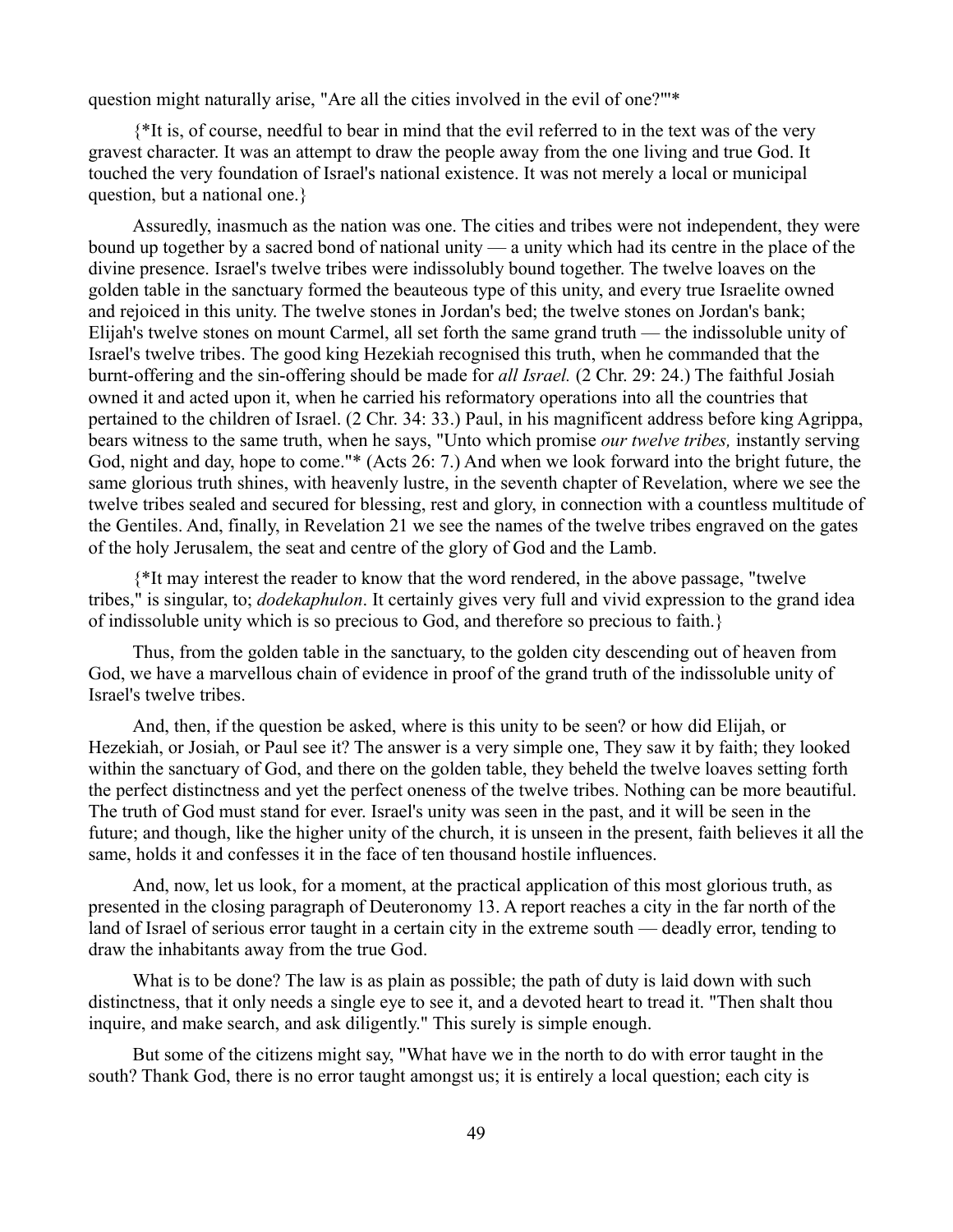responsible for the maintenance of the truth within its own walls. How could we be expected to examine into every case of error which may spring up here and there all over the land; our whole time would be taken up, so that we could not attend to our fields, our vineyards, our oliveyards, our flocks and our herds. It is quite as much as we can do to keep our own borders all right. We certainly condemn the error, and if any one holding or teaching it were to come here, and that we knew of it, we should most decidedly shut our gates against him. Beyond this, we do not feel ourselves responsible to go."

Now what, we may ask, would be the reply of the faithful Israelite to all this line of argument which, in the judgement of mere nature, seems so exceedingly plausible? A very simple and very conclusive one, we may be sure. He would say it was simply a denial of Israel's unity. If every city and every tribe were to take independent ground, then verily the high priest might take the twelve loaves off the golden table before the Lord and scatter them here and there and everywhere; our unity is gone; we are all broken up into independent atoms having no national ground of action.

Besides, the commandment is most distinct and explicit, "Thou shalt inquire, and make search, and ask diligently." We are bound therefore, on the double ground of the nation's unity and the plain command of our covenant God. It is of no possible use to say there is no error taught amongst us, unless we want to separate ourselves from the nation; if we belong to Israel, then verily the error is taught amongst us, as the word says — "Such abomination is wrought *among you."* How far does the "you" extend? As far as the national boundaries. Error taught at Dan affects those dwelling at Beersheba. How is this? Because Israel is one.

And then the word is so plain, so distinct, so emphatic. We are bound to search into it. We cannot fold our arms and sit down in cold indifference and culpable neutrality, else we shall be involved in the awful consequences of this evil; yea, we are involved until we clear ourselves of it by judging it, with unflinching decision, and unsparing severity.

Such, beloved reader, would be the language of every loyal Israelite, and such his mode of acting in reference to error and evil wherever found. To speak or act otherwise, would simply be indifference as to the truth and glory of God, and independency as regards Israel. For any to say that they were not responsible to act according to the instructions given in Deuteronomy 13: 12-18, would be a complete surrender of the truth of God, and of Israel's unity. All were bound to act or else be involved in the judgement of the guilty city.

And surely if all this was true in Israel of old, it is not less true in the church of God now. We may rest assured that anything like indifference, where Christ is concerned, is most hateful to God. It is the eternal purpose and counsel of God to glorify His Son; that every knee should bow to Him, and every tongue confess that He is Lord to the glory of God the Father. "That all should honour the Son even as they honour the Father."

Hence, if Christ be dishonoured, if doctrines be taught derogatory to the glory of His Person, the efficacy of His work, or the virtue of His offices, we are bound by every motive which could possibly act on our hearts to reject, with stern decision, such doctrines. Indifference or neutrality, where the Son of God is concerned, is high treason in the judgement of the high court of Heaven. We would not be indifferent if it were a question of our own reputation, our personal character, or our personal or family property; we should be thoroughly alive to anything affecting ourselves or those dear to us. How much more deeply ought we to feel in reference to what concerns the glory and honour, the Name and cause of the One to whom we owe our present and everlasting all — -the One who laid aside His glory, came down into this wretched world, and died a shameful death upon the cross in order to save us from the everlasting flames of hell! Could we be indifferent to Him? Neutral where He is concerned? God, in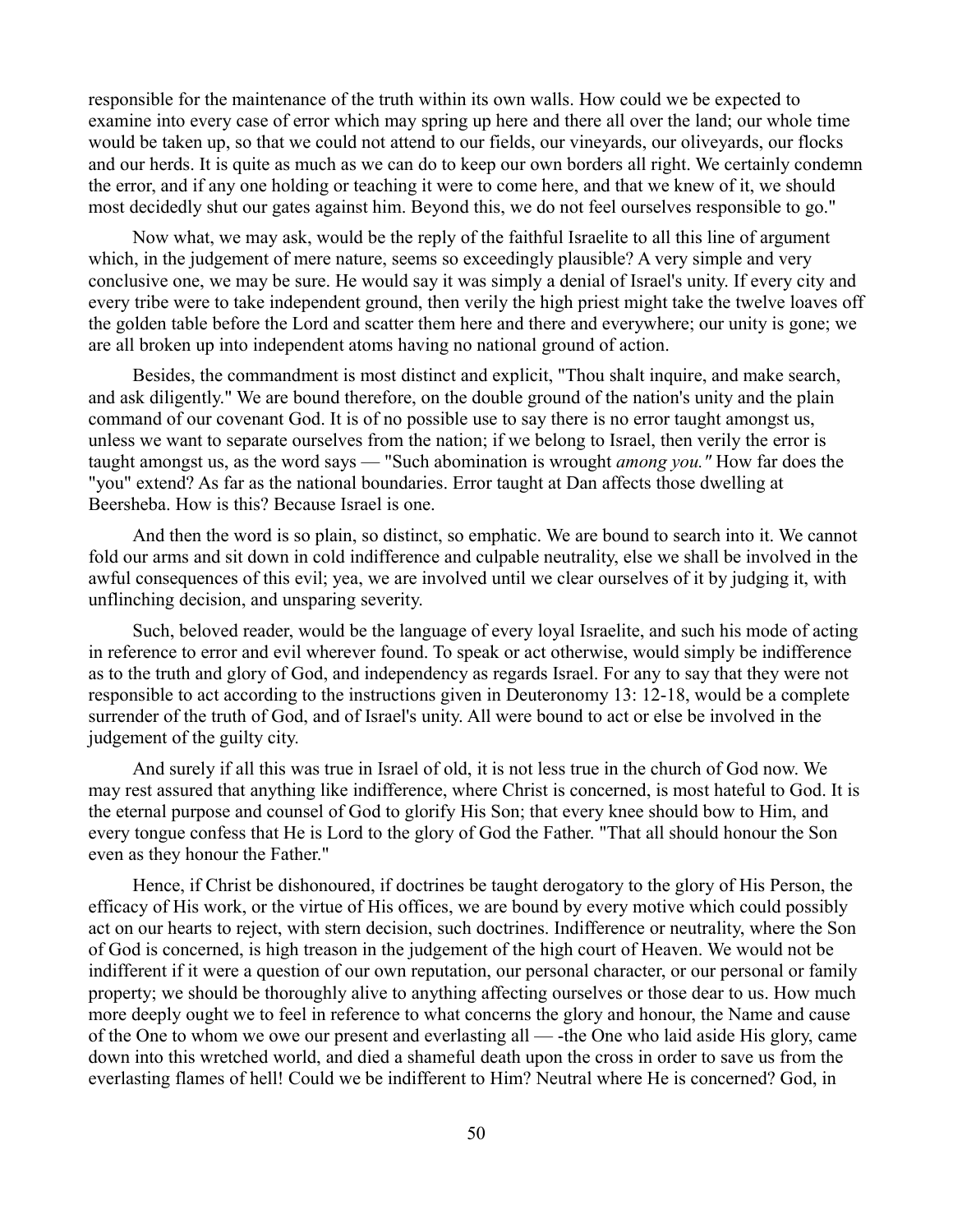### His great mercy forbid!

No; reader, it must not be. The honour and glory of Christ must be more to us than all beside reputation, property, family, friends, all must stand aside if the claims of Christ are involved. Does not the Christian reader own this, with all the energy of his ransomed soul? We feel persuaded he does even now; and oh! how shall we feel when we see Him face to face, and stand in the full light of His moral glory? With what feelings shall we then contemplate the idea of indifference or neutrality with respect to Him?

And are we not justified in declaring that next to the glory of the Head stands the great truth of the unity of His body, the church? Unquestionably. If the nation of Israel was one, how much more is the body of Christ one! And if independency was wrong in Israel, how much more wrong in the church of God! The plain fact is this, the idea of independency cannot be maintained for a moment, in the light of the New Testament. As well might we say that the hand is independent of the foot, or the eye of the ear, as assert that the members of the body of Christ are independent one of another. "For as the body is one, and hath many members, and all the members of that one body, being many, are one body; *so also is Christ" —* a very remarkable statement, setting forth the intimate union of Christ and the church — "*For by one Spirit are we all baptised into one body,* whether we be Jews or Gentiles, whether we be bond or free; and have been all made to drink into one Spirit. For the body is not one member, but many. If the foot shall say, Because I am not the hand, I am not of the body; is it therefore not of the body? And if the ear shall say, Because I am not the eye, I am not of the body; is it therefore not of the body? If the whole body were an eye, where were the hearing? If the whole were hearing, where were the smelling? But now hath God set the members every one of them in the body, as it hath pleased him. And if they were all one member, where were the body? But now are they many members, yet but one body. And the eye cannot say unto the hand, I have no need of thee; nor again, the head to the feet, I have no need of you. Nay, much more, those members of the body, which seem to be more feeble, are necessary; and those members of the body, which we think to be less honourable, upon these we bestow more abundant honour; and our uncomely parts have more abundant comeliness. For our comely parts have no need; but God hath tempered the body together, having given more abundant honour to that part which lacked. *That there should be no schism in the body;* but that the members should have the same care one for another. And whether one member suffer, all the members suffer with it; or one member be honoured, all the members rejoice with it. NOW YE ARE THE BODY OF CHRIST, AND MEMBERS IN PARTICULAR." (1 Cor. 12: 12-27.)

We do not attempt to dwell upon this truly marvellous scripture; but we earnestly desire to call the attention of the Christian reader to the special truth which it so forcibly sets before us — a truth which intimately concerns every true believer on the face of the earth, namely, *that he is a member of the body of Christ.* This is a great practical truth, involving, at once, the very highest privileges, and the very weightiest responsibilities. It is not merely a true doctrine, a sound principle, or an orthodox opinion; it is a living fact, designed to be a divine power in the soul. The Christian can no longer view himself as an independent person, having no association, no vital link with others. He is livingly bound up with all the children of God, all true believers, all the members of Christ's body upon the face of the earth.

"By one Spirit are we all baptised into one body." The church of God is not a mere club, or a society, an association, or a brotherhood; it is a body united by the Holy Ghost to the Head, in heaven; and all its members on earth are indissolubly bound together. This being so, it follows of necessity, that all the members of the body are affected by the state and walk of each. "If one member suffer, all the members suffer with it." That is, all the members of the body. If there is anything wrong with the foot,